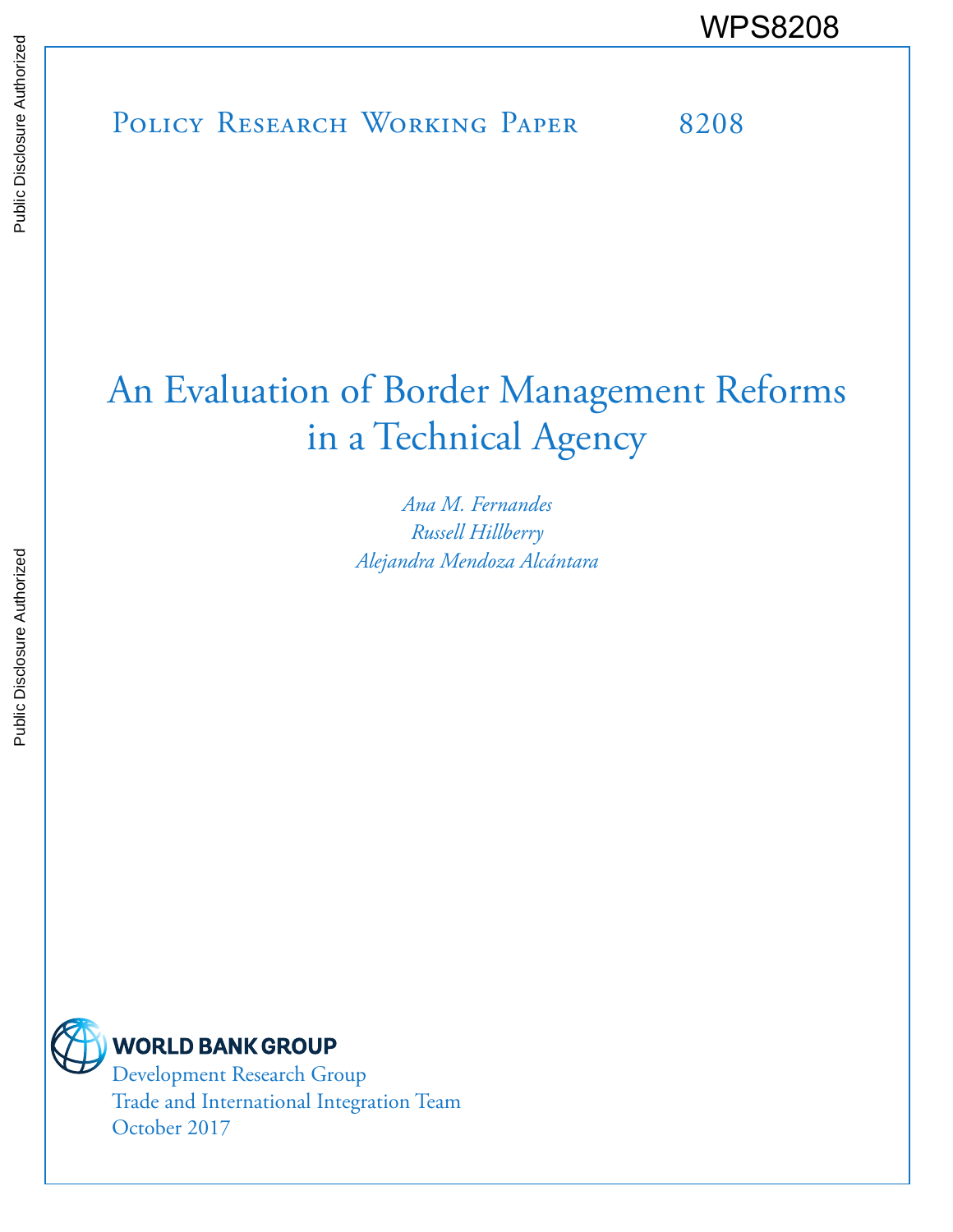# **Abstract**

Impact evaluations of trade facilitation reforms have almost exclusively focused on reforms by data-rich customs agencies. Other "technical" agencies also intervene in the logistics of international trade, and do so in ways that can cause significant interruptions in the flow of the imported products they oversee. This paper is the first to evaluate a reform by a technical agency, namely, the agency responsible for food safety and animal health in the former Yugoslav Republic of Macedonia. The data environment

is much more challenging than in customs, but enables the investigation of novel questions. The study finds that on-the-ground practices regarding sampling of import shipments departed substantially from those planned in the reform. It finds little evidence that the reform was successful in its attempt to improve the targeting of risky shipments. There is limited evidence that the reform increased trade flows, but circumstances make it difficult to establish a strong causal link to the specific reform studied.

This paper is a product of the Trade and International Integration Team, Development Research Group. It is part of a larger effort by the World Bank to provide open access to its research and make a contribution to development policy discussions around the world. Policy Research Working Papers are also posted on the Web at http://econ.worldbank.org. The authors may be contacted at afernandes@worldbank.org, amendoza@worldbank.org, and rhillber@purdue.edu.

*The Policy Research Working Paper Series disseminates the findings of work in progress to encourage the exchange of ideas about development*  issues. An objective of the series is to get the findings out quickly, even if the presentations are less than fully polished. The papers carry the *names of the authors and should be cited accordingly. The findings, interpretations, and conclusions expressed in this paper are entirely those of the authors. They do not necessarily represent the views of the International Bank for Reconstruction and Development/World Bank and its affiliated organizations, or those of the Executive Directors of the World Bank or the governments they represent.*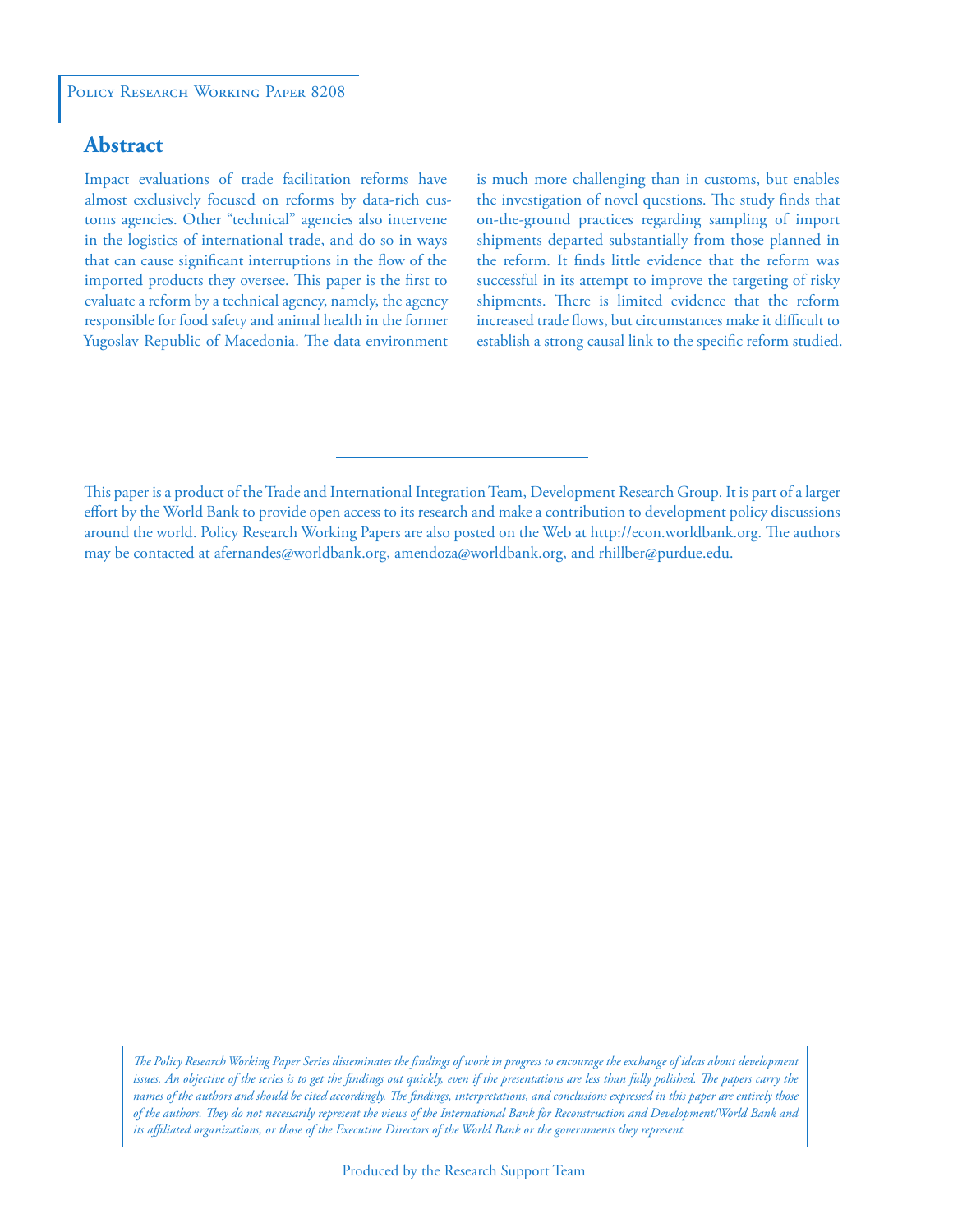# **An Evaluation of Border Management Reforms in a Technical Agency\***

Ana M. Fernandes<sup>a</sup>

 Russell Hillberry Alejandra Mendoza Alcántara The World Bank Purdue University The World Bank

**Keywords:** Impact evaluation, Trade Facilitation, Risk Management, Sanitary and Phytosanitary products. **JEL Classification codes**: F13, F14, F15.

<sup>a</sup> Ana Margarida Fernandes (corresponding author). The World Bank. Development Research Group. 1818 H Street NW, Washington DC, 20433. Email: afernandes@worldbank.org.

**<sup>\*</sup>** The authors would like to thank the Food and Veterinary Agency and the State Statistical Office of the FYR Macedonia for providing us with data, and Marija Manevska and Zorica Vasileva for valuable clarifications about the data and procedures. We thank Emine Elcin Koten for research assistance. Special thanks to Perica Vrboski, Todor Milchevski, and Violane Konar-Leacy for assisting with the data collection and with very helpful discussions and comments on the paper. We thank Jose-Daniel Reyes, Manon Schuppers and two anonymous reviewers for comments. We also thank Ma Soukha Ba, Vojdan Jordanov, and Simon Stoiljkovikj for help with data cleaning and Alejandro Forero-Rojas, Ganeshkumar Sathiyamoorthy, and Siddhesh Kaushik for help with WITS monthly data. Research for this paper has been supported in part by the World Bank's Multidonor Trust Fund for Trade and Development, the Strategic Research Program on Economic Development, the i2i Fund for Impact Evaluation, and the Investment Climate Impact Program. The findings expressed in this paper are those of the authors and do not necessarily represent the views of the World Bank.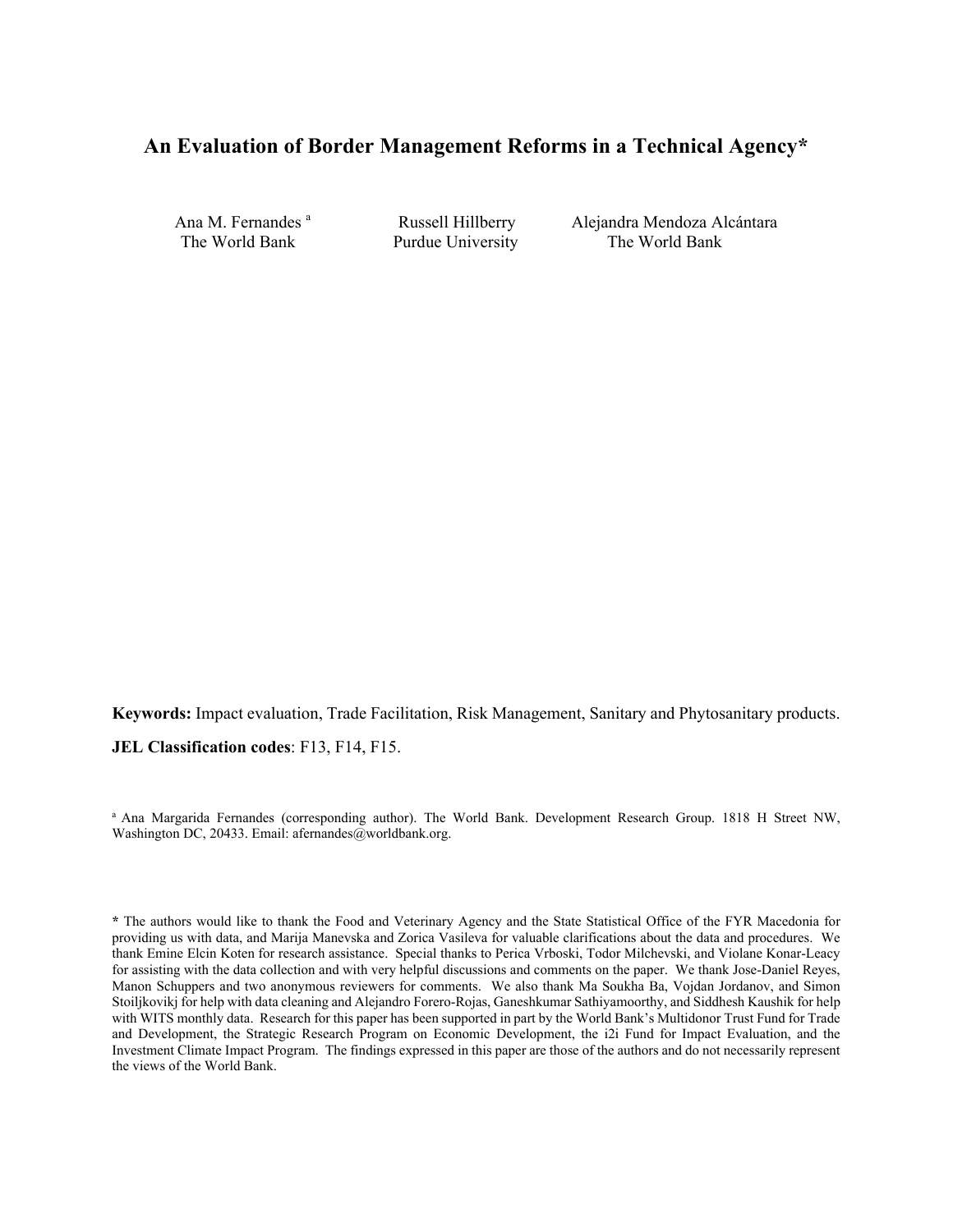## **Section I. Introduction**

**.** 

Each year hundreds of millions of dollars of development aid are spent supporting trade facilitation reforms.<sup>1</sup> Despite the enormous scale of the spending, relatively few of the specific reforms undertaken so far have been subject to scrutiny via formal impact evaluations. Those evaluations that have been undertaken have primarily concerned reforms involving national customs agencies.<sup>2</sup> As far as we know, this paper is the first impact evaluation of a border management reform undertaken by a "technical agency," in this case the Food and Veterinary Agency (FVA) of the Former Yugoslav Republic of Macedonia (hereafter "FYR Macedonia"). The FVA is responsible for oversight of food safety and animal health laws in FYR Macedonia. In that capacity the FVA is responsible for oversight of imported products related to this mandate.

The reform we study is the introduction of a risk-based approach to sampling goods for laboratory testing that was undertaken by the FVA in 2014. The reform is similar in spirit to the introduction of riskbased inspection procedures undertaken by customs agencies, and it attempts to better target sampling and laboratory testing activities toward the import shipments with the highest risks while reducing the overall rate of sampling and testing activity. The reform of inspection regimes in customs agencies has been subject to some formal study.<sup>3</sup> But the operational capabilities and the mandates of technical agencies like the FVA are usually quite different from those of a customs agency. Typically, the technical agencies are not as well funded as customs. They also have important oversight responsibilities in the domestic sphere, which means that they are often not as focused on managing imports as are customs agencies. These differences are important, and mean that a study of reform in a technical agency provides new knowledge about the effectiveness of trade facilitation reforms in a very different setting.

We face a number of data challenges related to the organizational structure of the FVA's control procedures and its data collection mechanisms. Because the mandate of the FVA differs from that of a standard customs agency we also have an opportunity to ask new questions. As in past studies of risk management in customs, we study changes in the frequency of oversight and (to the extent possible) the effects of the reform on trade flows. In this study, we also have access to planned rates of product sampling, so we are able to study the degree to which sampling activities in the field match those outlined in the *ex ante* sampling plan. We also have data on the outcomes of laboratory tests, which allows us to study the

 $1$  The Organization for Economic Cooperation and Development (OECD) maintains an Aid for Trade Facilitation database, which reports \$505.9 million disbursed in 2013 and \$480.8 million disbursed in 2014 (both figures in constant 2013 dollars). Data available at http://www.oecd.org/dac/aft/Aid%20for%20Trade%20facilitation%20database%202%200.pdf<br><sup>2</sup> See Fernandes et al. (2015), Fernandes et al. (2016), Carballo et al. (2016b) and Carballo et al. (2016d). Carballo et al

looks at the effects of postal trade reform using customs data, while Carballo el al. (2016a) investigate a multi-agency reform using customs data.

 $3$  Fernandes et al. (2015) conduct an evaluation of the introduction of risk management by the Albanian customs and study its effects on imports.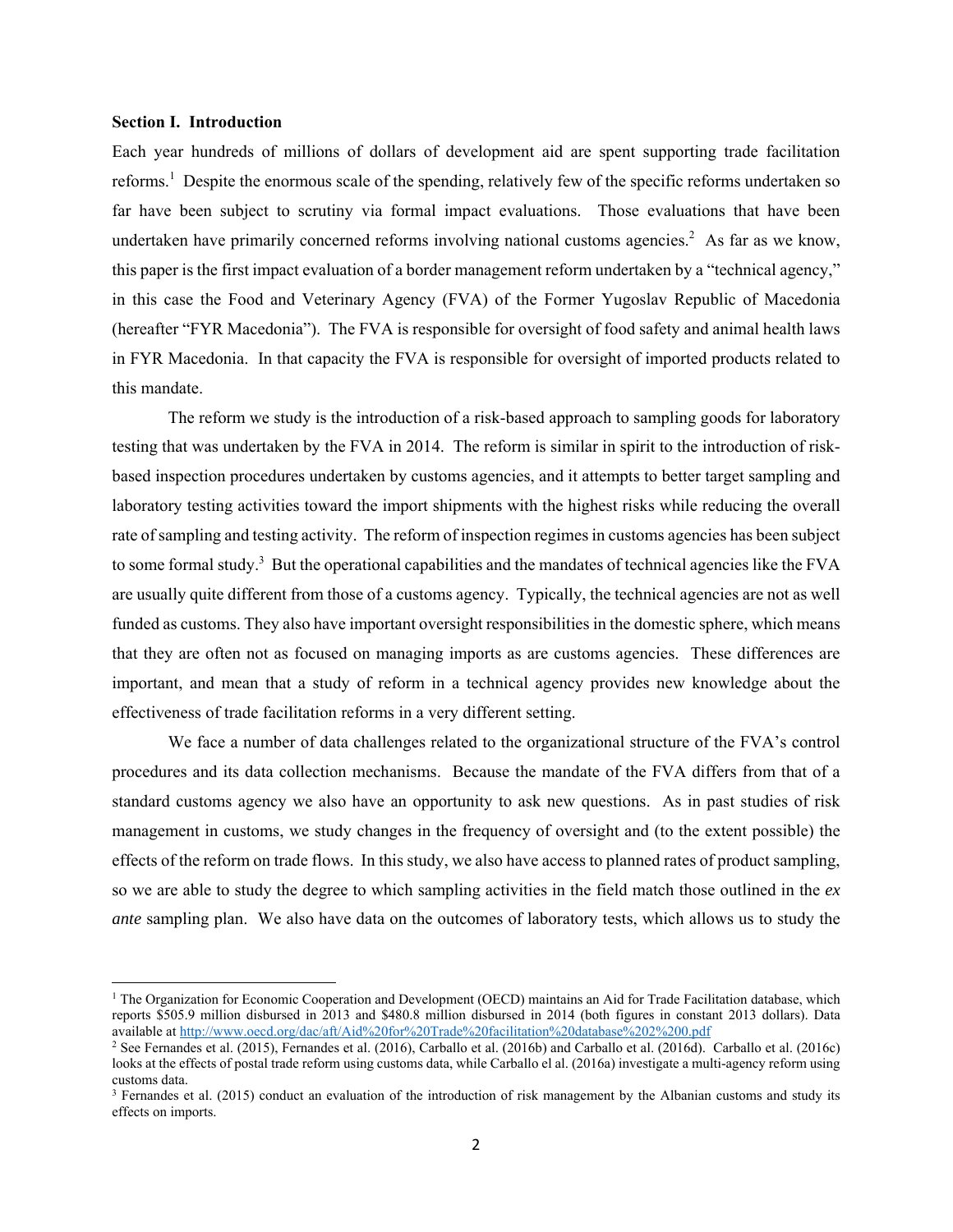effects of the reform on the conditional probability that samples are not compliant with the FVA's technical standards.

Although the FVA has electronic communication and data storage capabilities, unlike most customs systems the FVA systems are not designed to isolate particular shipments for greater scrutiny. Electronic systems typically used by customs agencies exploit a range of data and statistical targeting methodologies to make shipment-by-shipment determinations about the need for physical inspection. FVA procedures rely more heavily on manual decision-making by staff stationed at border posts, and these staff have had substantial discretion over sampling activity. The premise of the FVA reform effort was that, *ex ante*, too many samples were taken, sampling activity was poorly targeted, and the costs associated with high rates of sampling and laboratory testing activity impeded imports.<sup>4</sup> The reform that we study intended to reduce the sampling rate and to provide administrative guidance to FVA border agents on appropriate levels of sampling activities for combinations of broad import product, country or set of countries of origin, and in some cases the specific hazard for which the sample should be tested (e.g., salmonella). One tangible outcome of the reform is that the FVA began to generate an annual sampling plan to guide the sampling activity in the forthcoming year. Our first empirical test estimates a statistical relationship between the actual samples taken in the field and the sampling activity projected in the sampling plan. Implementation delays and other important events not predicted by the sampling plan affected actual sampling rates, which partially explains our first key finding: that actual sampling activity adheres only weakly to the sampling plan.

The specific hazards that motivate sampling and testing of FVA products sometimes represent significant threats to public safety and to animal health. These public interests mean that the outcomes of laboratory tests are more readily available for evaluation than are outcomes of customs inspections.<sup>5</sup> The availability of data reporting the outcomes from the laboratory tests gives us an opportunity to estimate conditional correlations between non-compliant shipments (positive outcomes) and sampling activity. In principle, sampling activity should be positively correlated with the prevalence of positive outcomes (especially after the reform), although complicating factors such as cross-product variability in the severity of the potential harm are one reason that cross-commodity correlations might be weak.<sup>6</sup> We estimate a model with an indicator for positive outcomes from laboratory tests at the shipment level on the left-hand-

 $\overline{a}$ 

<sup>&</sup>lt;sup>4</sup> The primary cost of sampling and laboratory activities are the delays associated with the wait for laboratory test outcomes. Goods in the shipment are not released onto the market until laboratory tests report a negative result (indicating compliance with FVA's technical standards).

<sup>&</sup>lt;sup>5</sup> The identification of salmonella or aflatoxin in an import shipment would be communicated to the public, for example, while evidence of minor tariff avoidance activity identified in customs inspections would often be held confidentially by the customs agency.

<sup>&</sup>lt;sup>6</sup> Because one operational response to positive outcomes is an increase in the sampling rate, there is the potential for endogeneity between the sampling rate and the prevalence of positive outcomes. The endogenous response should strengthen the conditional correlation rather than offset it.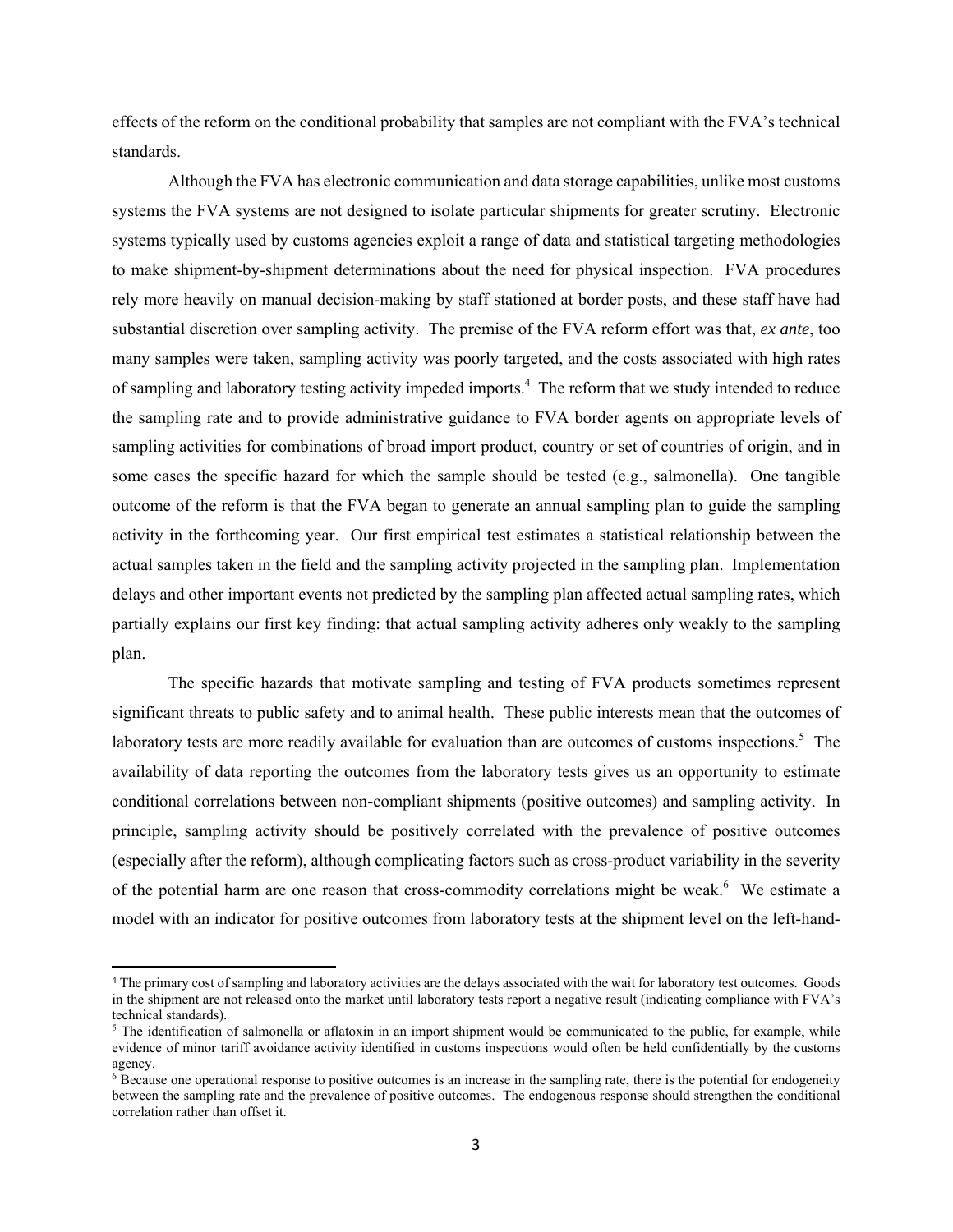side and sampling rates at the broad product-country-semester-year level by themselves and interacted with an indicator for the reform period, as well as product group, country group, and semester-year fixed effects on the right-hand-side. We find a negative and statistically significant coefficient on sampling rates after the reform, whether the reform period is defined as the six-month period immediately following implementation in July 2014 or as that period plus the entire year of 2015. Thus, our second key finding is that sampling rates were higher for products that were more likely to be compliant, suggesting poor targeting that did not improve after the reform. Two operational challenges complicate the simple empirical tests we offer. The 2014 sampling plan was implemented later than planned and 2015 was marked by a funding dispute between the FVA and the laboratories that test and evaluate the samples that resulted in a dramatic reduction in sampling. The effects of this funding dispute undermined the reform in 2015, as well as our ability to evaluate it.

It should be noted that our first and second key findings are obtained based only on the sets of FVA products that pose the largest potential harm: food of animal origin and animal feeds. The reform aimed to reduce sampling activity most among the sets of products with the least potential for harm (food of nonanimal origin and food contact materials), but the data required to evaluate those effects were not suitable for evaluation. If the reform succeeded in sharply reducing sampling rates on these less risky sets of products, then it would have succeeded in ways that we are unable to measure due to data constraints.

Our ability to study the implementation of the reform makes this study novel among impact evaluations of trade facilitation reforms, but we also make an effort to ask a more standard question: what were the effects of the reform on import activity? Although trade responses to the reform might be expected to occur over a longer horizon, we estimate these responses over short horizons because the time available for evaluation is limited. Specifically, we estimate effects of a reform implemented in mid-2014 on trade outcomes in the second half of 2014 and in 2015. We also split the sample to acknowledge that 2015 results may be attributable to the funding dispute with the public laboratories as well as to the reform. We use two estimating strategies with different strengths and weaknesses and different interpretations.

The first strategy uses a difference-in-differences estimator to test for differential growth in import values among the products subject to FVA oversight, relative to other products. The effects estimated in these regressions may reflect aspects of the reform that went beyond the changes to the sampling and testing regime that are the focus of our study. The standard concerns about difference-in-differences estimators apply, but we employ a number of checks – namely the control for export supply and import demand shocks – that build some confidence in the approach. Our third key finding is that there is no statistically significant effect of the reform on import values in the second half of 2014, but modest positive effects of 3-5% higher import values for FVA products in 2015. Back-of-the-envelope calculations applied to these estimates suggest trade impacts that are roughly equivalent to those of a 1 percentage point reduction in tariffs applied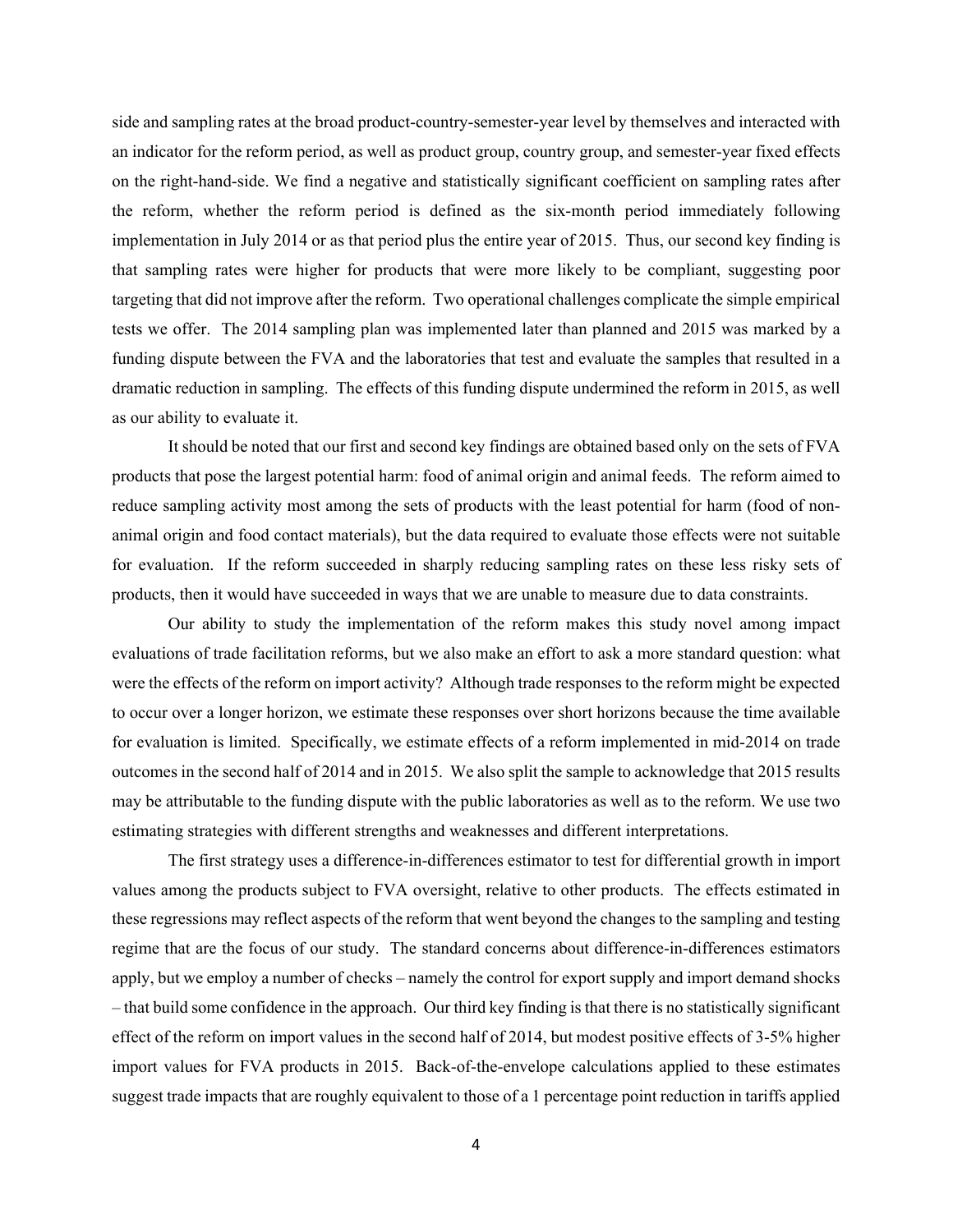to imports of the products overseen by the FVA, which account for approximately 20 percent of FYR Macedonia's import value in a given year. Acknowledging possible threats to identification that are difficult to overcome, we offer these as our best estimates of short-run effects on imports of the cumulated shocks that include a) the FVA sampling and testing reforms, b) other reforms undertaken by the FVA at the same time, and c) the funding dispute with the public laboratories in 2015 that limited sampling activity.

The second strategy is to estimate the effects of the reform on imports relying on heterogeneity of the treatment. We link variation in the sampling rates to changes in import value at the broad productcountry of origin-semester-year level, controlling for country-product and country-semester-year fixed effects. Specifications that exploit heterogeneity in sampling rates are more narrowly targeted than the differences-in-differences specifications and should provide a cleaner estimate of the effects of reduced sampling on import activity, though the resulting estimates could still conflate reduced sampling due to the reform with reduced sampling arising from the funding dispute with the public laboratories. Our last key finding is of very little evidence that reduced sampling activity alone led to increased imports during the period for which we have data. This may mean that sampling rates do not have sizable effects on imports, or it may mean that the time horizon used in the evaluation was too short to observe import responses.

Relative to earlier studies of customs reforms, we face a number of data challenges. Most customs agencies retain highly detailed electronic data on the universe of international trade shipments. The availability of these data means that studies of reforms undertaken by customs agencies can exploit the high-quality (and often confidential) data available from a single unified source. We collect and integrate data from four sources, and these data lack a common key that allows them to be easily merged. While we believe the outcomes we report are nonetheless credible, one key lesson of this study is that data available for study of technical agencies is more fragmented than those data commonly used to study reforms in customs agencies.<sup>7</sup> On the other hand, certain types of data are available for the evaluation of reforms in technical agencies that are difficult to obtain when studying customs agency reforms. One contribution of this study is to explore the data issues, many of which are likely to generalize beyond FYR Macedonia.

One operational lesson for the FVA is that the targeting procedures are not positively linked to the probability that a shipment fails to meet technical standards, as would be expected from the reform. This suggests room for improvement in the targeting strategy, especially as we also find a weak link between the samples planned and the actual number of samples taken. Even though it is to the advantage of the public in FYR Macedonia that high levels of compliance are observed in import shipments of food of animal origin and animal feeds, the risk-based methodology would aim to improve efficiency of sampling by

**.** 

<sup>7</sup> The World Bank team supporting the reform indicates that data were also a problem in the implementation of the reform **(**Milchevski and Konar-Leacy (2014) describe the challenges collecting the data necessary for implementation**)**. It is likely that several of these challenges will be common to studies of technical agencies for reasons we discuss further in the paper.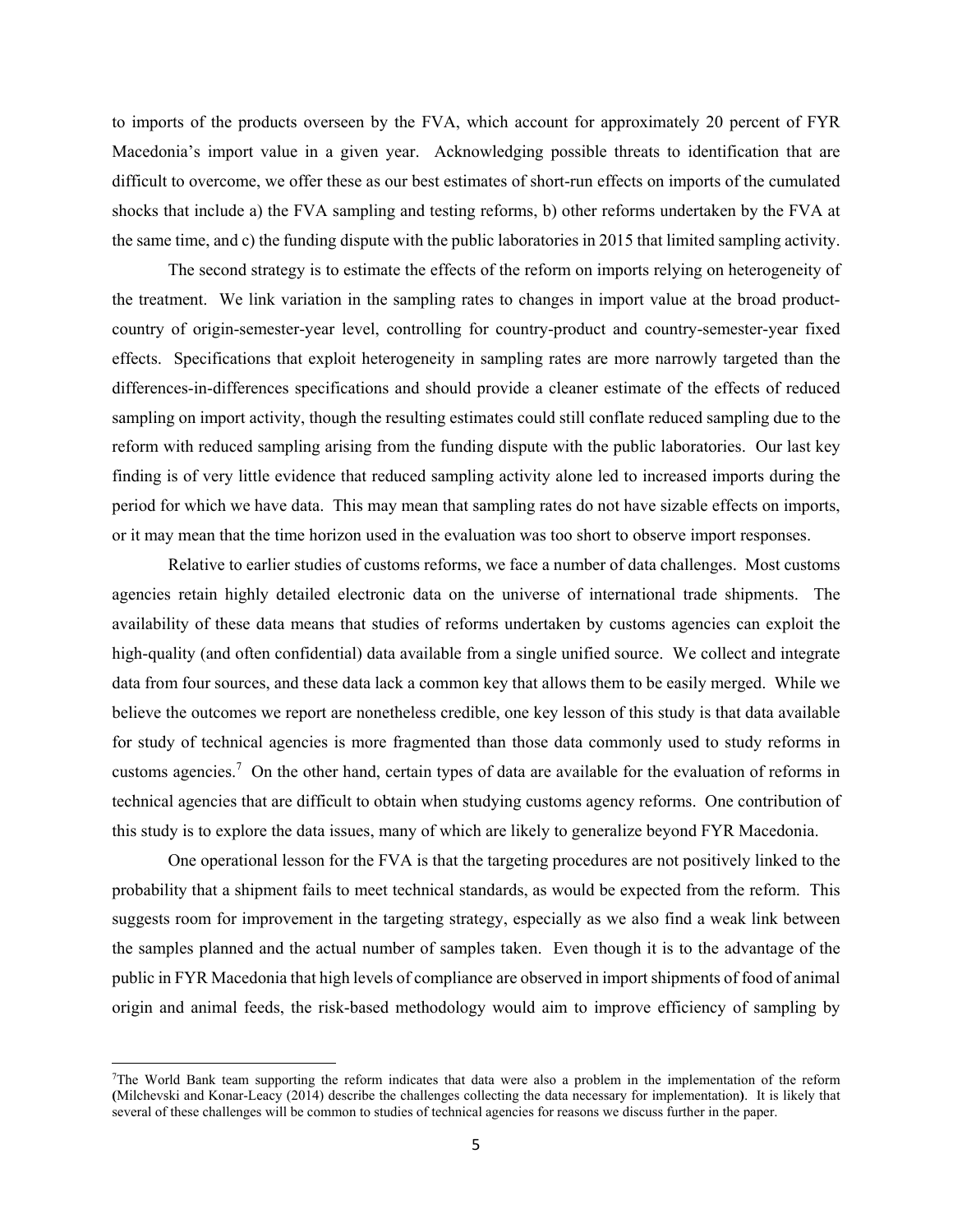linking the probability of non-compliance with the frequency of laboratory testing. It is also likely that the weak link we observe is due to the fact that the sampling plans in 2014 and 2015 were not fully implemented due to delays and the funding dispute with the public laboratories.

The rest of the study is organized as follows: Section II describes the policy setting, beginning with a summary of SPS issues as they relate to FYR Macedonia's reforms, and then describing the specific reforms we study. Section III describes the data sources. Section IV describes the methodology. Section V presents results. Section VI provides policy recommendations. Section VII concludes.

# **Section II. Policy setting**

# *II.1 Background*

 $\overline{a}$ 

Before turning to a description of the particular reform that we study, we first describe the international context. The FVA's adoption of sampling plans derived from an annual risk assessment exercise represents a small but significant reform within the complex and evolving systems for the oversight of food and animal health in FYR Macedonia. These systems are governed by international agreements and standards that motivate the reform. We review these briefly.

The interaction of FVA oversight systems with international trade rules falls under the World Trade Organization's 1994 "Agreement on Sanitary and Phytosanitary Measures" (the SPS Agreement).<sup>8</sup> The SPS Agreement in turn relies on standards, guidelines and codes of practice defined by three international institutions: the *Codex Alimentarius* Commission (which oversees food safety), the World Organization for Animal Health, and the International Plant Protection Convention. These organizations set international standards that apply to oversight agencies like the  $FVA$ .<sup>9</sup> The standards set by the international bodies are benchmarks, but more stringent standards can be applied if there are scientific justifications for them.

Another body of international law that is relevant for the reforms we study in FYR Macedonia is the *Acquis Communautaire* (the Acquis), which is the body of law governing the European Union (EU). FYR Macedonia aspires to EU membership, and has signed treaties with the EU that govern these efforts. Under the terms of the agreements, FYR Macedonia is reforming its laws and regulatory systems in order to comply with the Acquis. The food and animal health systems that we study relate to several chapters in the Acquis, especially Chapter 1 (Free movement of goods) and Chapter 12 (Food Safety, Veterinary and Phytosanitary policy). $10$ 

<sup>&</sup>lt;sup>8</sup> The Agreement on Technical Barriers to Trade is also relevant, but we will focus here on the SPS agreement, which deals specifically with the oversight of food and animal health issues within the international trading

<sup>&</sup>lt;sup>9</sup>The FVA's primary responsibilities relate to products that fall under the first two of these agreements. The Ministry of Agriculture oversees plant health issues in FYR Macedonia.<br><sup>10</sup> FYR Macedonia's Stabilisation and Association Agreement with the EU entered into force in 2004. FYR Macedonia was granted

candidate country status in 2005, and the EU adopted the Accession Partnership in 2008. The European Commission provides an annual report on FYR Macedonia's progress toward accession, the latest being European Commission (2016).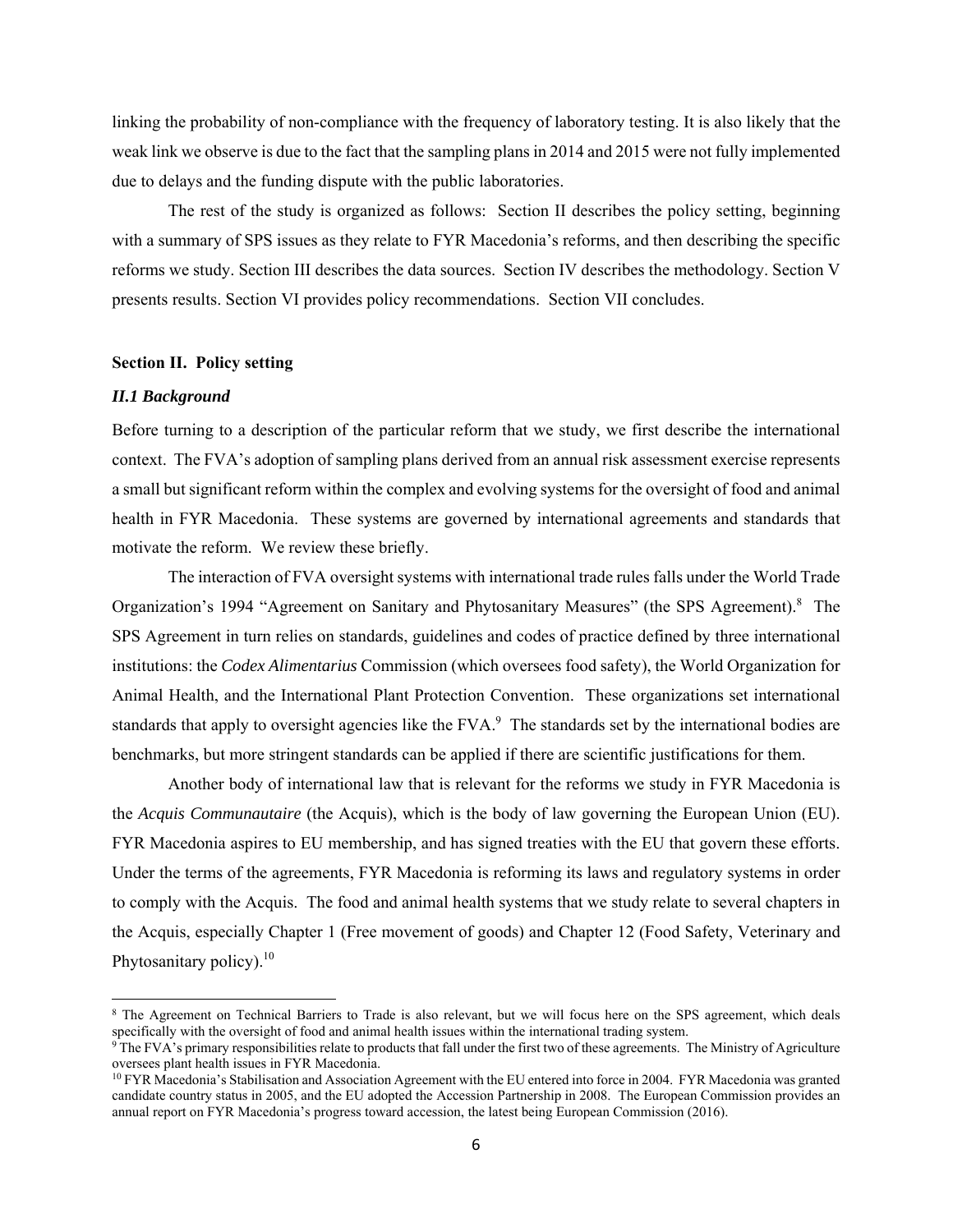We refer to these larger bodies of law for two reasons. First, compliance with international standards is an important motivation for the particular reform that we study. Achieving compliance with the Acquis has been a particularly important spur to reforms of FVA oversight procedures.<sup>11</sup> Since accession to the WTO in 2003, FYR Macedonia has amended its *Food Safety*, *Veterinary Health*, and *Feed Safety* laws in an effort to comply with these larger international treaties and bodies of practice. Among other things, recent amendments to these laws provide the necessary legal backing for the reforms that we study. Second, the complex body of international agreements and law regarding international trade in SPS products highlights the existence of internationally agreed-upon best practices designed to balance trade facilitation objectives and the vital national interests related to food safety and animal health. Risk analysis and risk management approaches to oversight are central to the best practices sanctioned in the international agreements. Moreover, the agreements stipulate that oversight mechanisms should be the least trade restrictive methods that are capable of meeting national standards for animal and public health.

In light of these issues our study should be understood as more than just an attempt to establish the causal effects of a particular reform on the outcomes of interest. Our statistical investigation of the operation of sampling and testing regimes can also inform broader questions. For example, the challenges we face in acquiring data sets and making them consistent indicate weaknesses in data collection and management.<sup>12</sup> Evidence that laboratory tests rarely identify non-compliant shipments may indicate that the oversight system is more intrusive on international trade than is necessary to achieve the oversight objectives, even after the reform.13 The descriptive statistical evidence that we provide about the operation of the current system can inform these questions, independent of our efforts to identify a causal impact of the reforms.

The role of border-based sampling and testing regimes within food safety systems also deserves further comment. While best-practice systems do intervene at the border, they also rely on several other mechanisms.<sup>14</sup> Mechanisms that generate private sector compliance throughout the food supply chain are

**.** 

<sup>&</sup>lt;sup>11</sup> See section 3.43 of World Trade Organization (2014), an official WTO review of trade policy in FYR Macedonia. This document offers a useful (but brief) summary of the legislative changes, and notes that that the FYR Macedonian authorities recognize the need for further training on the implementation of SPS measures within the relevant agencies.<br><sup>12</sup> In a discussion of SPS measures and border management, van der Meer and Ignacio (2011) note that a lack of capacity in

collecting and managing data is common in developing countries, and that the lack of capacities with respect to data can undermine both the public safety and trade facilitation objectives.

 $13$  The latter question is beyond our specific competencies, but we hope that our evidence is useful in informing others more qualified to make those judgements. We note that in the products studied here, agencies like the FVA play an important "monitoring" role to assure the public that food and animal health products are safe. High rates of compliance should be observed in these products because private operators have strong private incentives to ensure the safety of their products (i.e., brand value and legal liability). Acknowledging these issues as they relate specifically to food safety, one might still expect the frequency of laboratory testing to be linked to probabilities of non-compliance, especially when controlling for the type of product, which should capture most of the variation across shipments in the expected harm associated with the release of a non-compliant shipment onto the market.

<sup>&</sup>lt;sup>14</sup> For example, the U.S. Food and Drug administration has a multi-dimensional strategy for oversight of imported seafood, available at https://www.fda.gov/Food/GuidanceRegulation/ImportsExports/Importing/ucm248706.htm. This strategy is notable for its use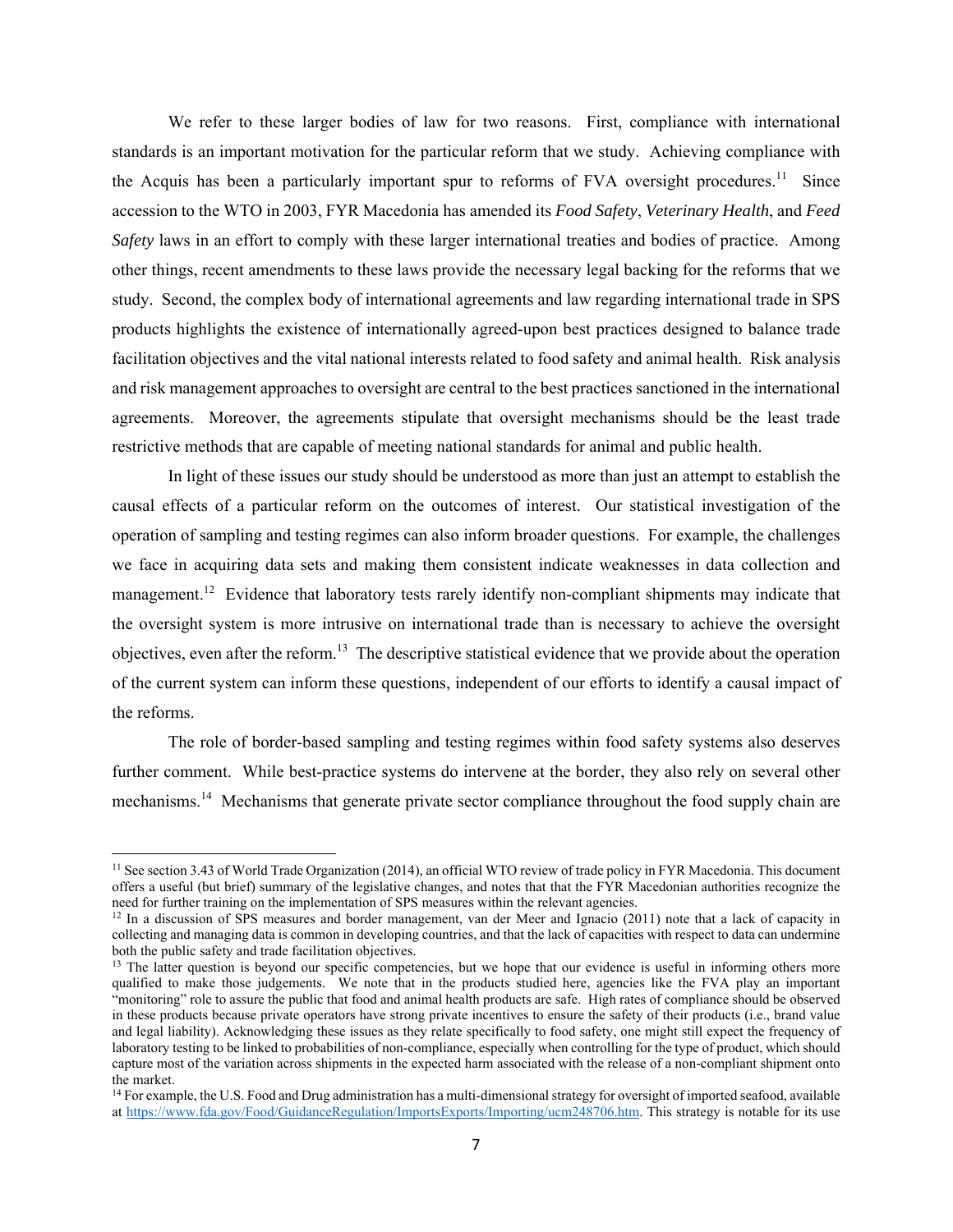especially important. In its technical document *Principles and Guidelines for National Food Control Systems*, Food and Agricultural Organization (2013) indicates that "food business operators have *the primary role and responsibility* (emphasis added) for managing the food safety of their products…". In developed country markets, the responsibilities of food business operators are enforced via product recall and liability laws, among others.<sup>15</sup>

Well-functioning systems also leverage oversight by competent authorities within production facilities in the exporting country.<sup>16</sup> Even in the context of direct oversight of imported shipments, there are often operational benefits to conducting activities like sampling at inland control points (e.g., official control points inland or even at private warehouses), rather than at the physical border itself. <sup>17</sup> This is not to say that border-based sampling for the purposes of laboratory testing is illegitimate - clearly it is an important tool in the regulatory oversight kit. But a fundamental principle of international best practices is that any SPS measure should be evaluated against alternative mechanisms that would achieve the same objective while imposing a smaller burden on international trade activity. For example, in its *Guidelines for Food Import Control Systems*, Food and Agricultural Organization (2003) indicates that "(o)perational procedures should be developed and implemented to minimize undue delays at the point or points of entry without jeopardizing effectiveness of controls to meet requirements."

Useful background reading on SPS issues as they relate to border management can be found in van der Meer and Ignacio (2011) and Cadot et al. (2011).<sup>18</sup> Van der Meer and Ignacio (2011) highlight a number of weaknesses that are common to developing country SPS oversight of imported products. These include (but are not limited to):

- a) a lack of systematic data gathering and an absence of risk profiles,
- b) a bias in interventions toward revenue generation from fees and informal payments,
- c) duplication of tasks and data gathering at the border by customs, quarantine agencies and border police,
- d) poor coordination of border processes and time consuming sequential processes,
- e) higher inspection rates than is necessary because of poor risk management,
- f) unnecessary testing, inspection and disinfestation treatment costs.

of multiple control points, and the use of information from those control points to improve risk predictions in the electronic risk

 $15$  Laws that induce voluntary compliance in the private sector are valuable for food safety objectives because food safety risks may arise after border officials have tested the goods and cleared them for release onto t

<sup>&</sup>lt;sup>16</sup> Usually this is accomplished via mutual recognition of inspection activities in foreign facilities. In some cases, authorities in large markets have negotiated the capacity to themselves conduct inspections of foreign facilities.<br><sup>17</sup> The World Bank's technical expert that accompanied us on our mission to Macedonia noted that it was likely that much

oversight activity undertaken at the border by the FVA could be moved inland without compromising food safety objectives. The primary exceptions would be inspections for pests and animal diseases, which should occur at the border itself.<br><sup>18</sup> Widdowson and Holloway (2011) discuss the role of risk-management at international borders in a setting m

SPS issues.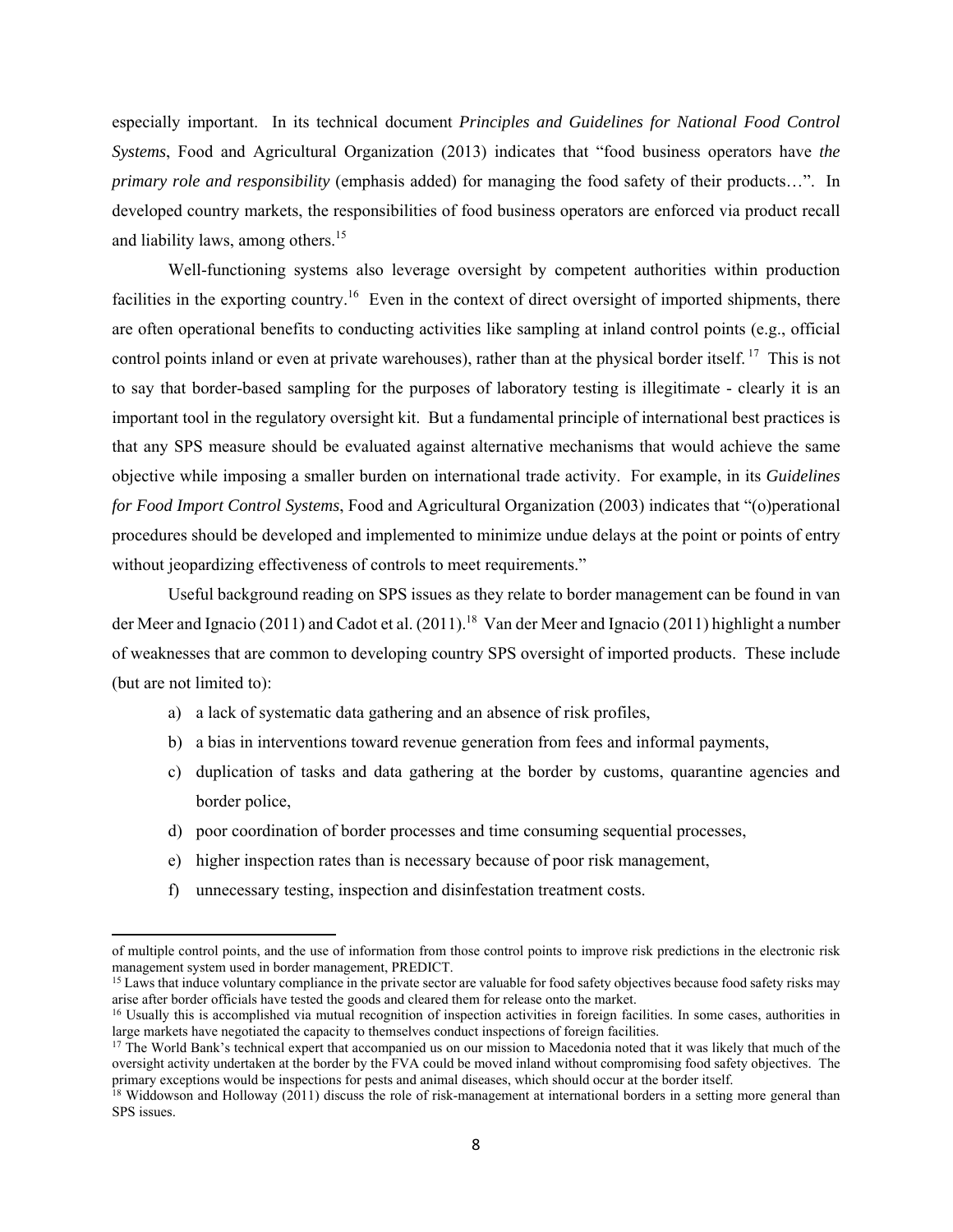Van der Meer and Ignacio make these statements about developing countries in general. It is quite likely that FYR Macedonia outperforms most developing countries along these and other dimensions.19 That said, a case could be made that each of the above weaknesses is present to some degree in FVA oversight. On point (b), it is notable that the FVA's annual reports on its import control activities typically provide documentation on funds received through its import control activities before discussing incidents of successful identification and control of non-compliant imports. Our evaluation will offer some suggestive evidence on point (e), though we study sampling activities rather than inspection.

# **II.2 Specifics of the reform**

 $\overline{a}$ 

The reforms we study were undertaken as part of the Western Balkans Trade Logistics project under the auspices of the International Finance Corporation (IFC) of the World Bank Group. The IFC worked with two technical agencies with responsibilities over international trade, the Food and Veterinary Authority (FVA) and the State Sanitary and Health Inspectorate (SSHI). Both agencies implemented the reform, but only the FVA had data that are suitable for use in our evaluation. The FVA describes its role thusly:

"(The FVA) is an independent body of the Government responsible for activities in the field of food safety and animal feed, implementation, control, supervision and monitoring of veterinary activities in the field of animal health welfare, veterinary public health and control of national reference and authorized laboratories that provide adequate support for the Agency.<sup>220</sup>

This mandate includes oversight over many different aspects of the food safety and animal health systems in FYR Macedonia. One of these responsibilities is that the FVA has oversight of imported products that fall under its mandate. Our study focuses on oversight of imports.

In the course of its duties, the FVA issues three import licenses that trading firms must acquire in order to import or transit certain products.<sup>21</sup> These types of products covered by each license are: 1) Food of animal origin (FVA license N853), 2) Food of non-animal origin and food contact materials (FVA license I007), and 3) Animal feeds (FVA license I047). FVA activities in the license-issuing process include the stationing of FVA staff at international border posts. The duties of these staff include the taking of samples

<sup>&</sup>lt;sup>19</sup> For example, European Commission (2016), the EU Commission's progress report on FYR Macedonia's candidacy indicates "*some level of preparation* in the areas of food safety, veterinary and phytosanitary policy." It appears that the primary EU concerns in these areas relate to the safety of FYR Macedonia's production processes, which may affect the safety of food and other exports to the EU. Nonetheless, the EU does sometimes comment on FYR Macedonia's management of SPS issues with respect to its own imports.

<sup>&</sup>lt;sup>20</sup> http://www.fva.gov.mk/index.php?option=com\_content&view=article&id=364&Itemid=421&lang=mk, downloaded March 23, 2017. The Google Chrome browser will translate the page into English.<br><sup>21</sup> We use the word license throughout our study, as this is the direct translation from the Macedonian word associated with the

relevant documents. It should be noted that this is not an import license/permit as conventionally understood or applied, but rather an official electronic notification that goods have passed appropriate testing and may be released onto the market. Final release onto the market may depend on other criteria, such as payment of customs duties. We do not observe decisions made outside of the FVA.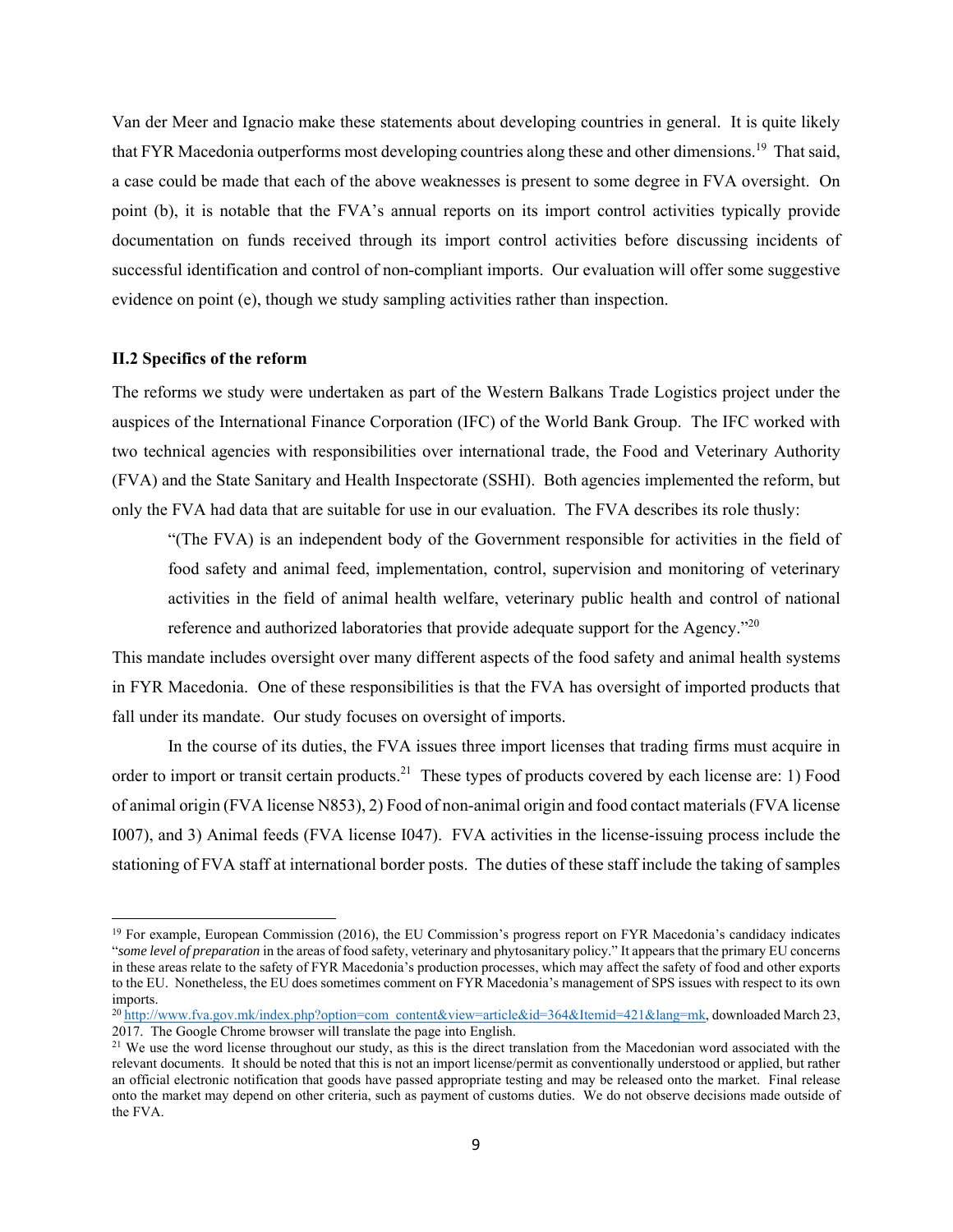from import shipments, and sending the samples to a laboratory for testing.<sup>22</sup> The testing process is contracted out to public laboratories, which test for the presence of bacterial and other pathogens as well as biological and chemical toxins. This joint process, known as sampling and testing, is the focus of our evaluation.

The IFC project had identified lengthy and intrusive sampling and testing regimes in the technical agencies as a significant problem for trade in FYR Macedonia. Very rarely did the laboratory test activities identify non-compliant shipments, suggesting poor targeting and/or excessive sampling.<sup>23</sup> In the data we have on sampling and testing activities (described below), we find that in the pre-reform year 2013, samples were taken from nearly 1 in 10 shipments, and that less than 0.2 percent of the samples taken were found to be non-compliant. Since sampling occurs mid-shipment (at the border) and is subject to queuing and the availability of FVA staff, the sampling regime imposes costs in terms of time delays during the movement of goods.<sup>24</sup> The longer time delays associated with the wait for laboratory approval prior to release of the goods onto the market are likely to be the primary source of trade costs for import activities.

The goal of the reform was to reduce costs of importing through the adoption of a risk-based approach by the FVA to sampling and testing imported products. Beginning in 2013 FVA representatives underwent training in various components of risk-based approaches to the oversight of imports. Under the guidance of IFC staff, FVA representatives went through a process of assessing the level of risk associated with each product imported into FYR Macedonia (e.g., what would be the scope of harm associated with non-compliance) and a review of past rates of non-compliance. The objective of this process was to focus their sampling and testing efforts on the products that were most dangerous if non-compliant and on product-country pairs that were most often non-compliant. Focusing the activities on risky shipments would allow the agency to retain or improve enforcement while reducing the overall rate of sampling and testing across all shipments.

On the basis of the review of past rates of non-compliance, the Rapid Alert System for Food and Feed (RASFF) system alerts, and EU requirements, the FVA set out a sampling plan (sometimes called a monitoring plan), which reports the number of shipments that were planned to be sampled for laboratory

<sup>&</sup>lt;sup>22</sup> We observed this process on a field visit to a major border crossing in FYR Macedonia's north (Tabanovce). A truck filled with boxes of frozen vegetables was opened, and a single box selected for testing in the laboratory. The truck was then sealed and allowed to proceed inland for customs control. The products could not be released onto the market until the laboratory tests had been completed.

 $23$  Note that there are less intrusive methods of evaluation than laboratory testing (e.g., physical inspections) that can be used to screen goods before requesting laboratory analysis. There are also other subsequent points of control as well as recall and liability laws that serve to back-up these systems.

<sup>&</sup>lt;sup>24</sup> In many developed countries, the food safety risks that are the object of this control regime are handled primarily via recalls. Developed country systems are less dependent on testing overall, and have more sophisticated approaches to targeting than those applied in FYR Macedonia.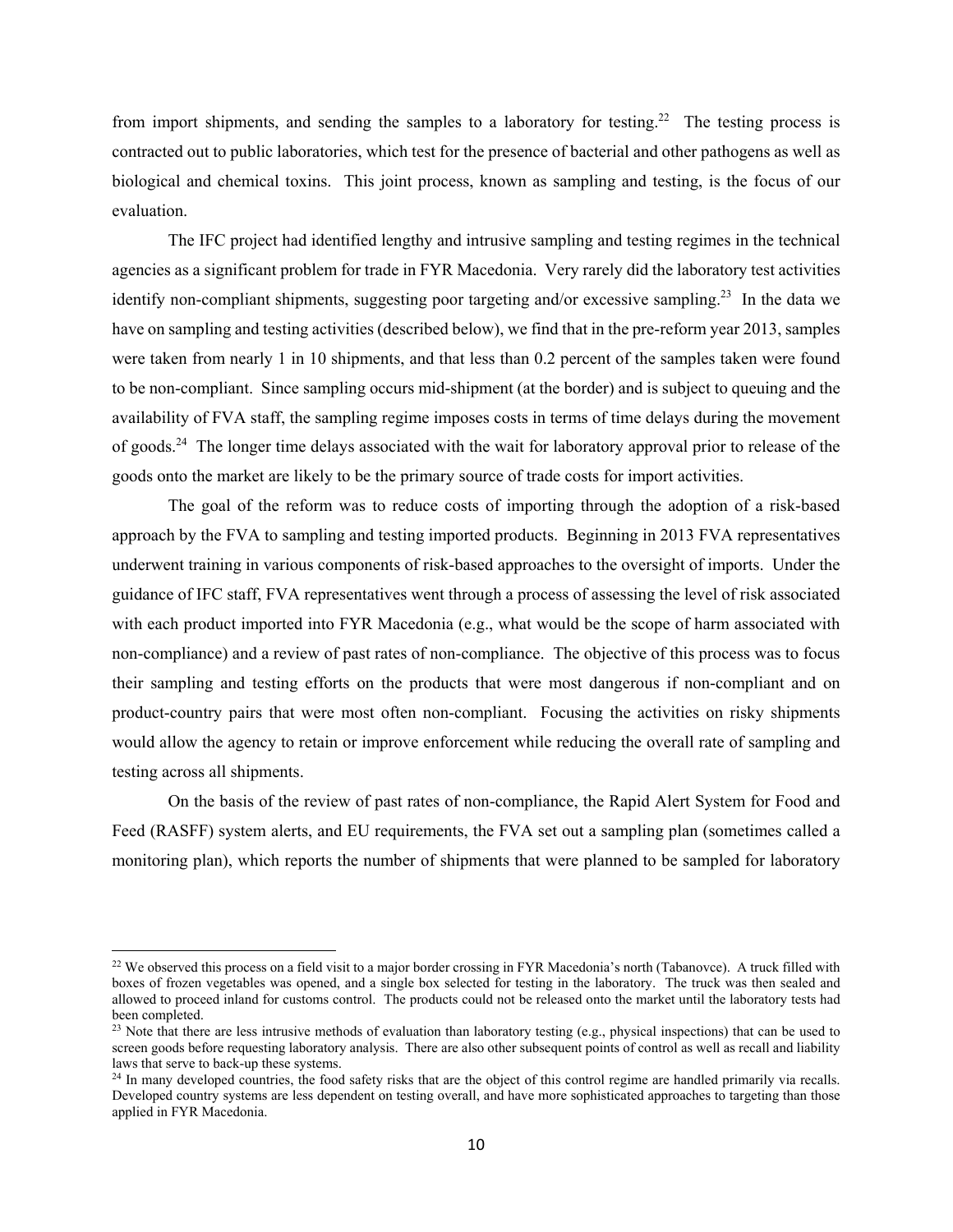testing at each border crossing in a year.<sup>25</sup> Expected sampling rates were allowed to vary across products and across origin countries or regions. While the plan specified the expected numbers of samples to be taken, FVA border agents were to continue having discretion in choosing the shipments that were sampled in terms of meeting the plan. Border agents also retained the authority to deviate from the plan and sample from any shipment if the circumstances justify it. Hence, the sampling plan was not entirely prescriptive, though border agents were expected to follow the plan to the extent possible.

The specific aspects of the reform that we study relate to these changes. Concretely, the direct outcomes that were meant to be achieved by the reform were:

- 1) Focusing sampling activity on the shipment types that were most harmful, and
- 2) Reducing the number of shipments that were sampled for laboratory testing.

It was expected that these reforms, if successfully undertaken, would reduce the costs for firms engaging in international trade. Economic theory suggests that if the costs of undertaking imports were reduced, the reform would lead to increases in international trade volumes. We are not in a position to study the effects of the reform on direct measures of trade costs, which are hard to capture in a single measure and would vary substantially across many dimensions of the traded products, the trading firms and modes of transportation. The availability of monthly trade data reporting import value with country and product detail allows us to study short run impacts of the broader reform, and of reduced sampling activity more specifically, on imports. The behavioral responses to the reform could occur through at least two channels: a) pre-announced reductions in sampling rates along with rational expectations by firms about the probability that they would be sampled generate more imports when sampling is less likely, or b) learning about the new lower sampling rates within the year and reasonably rapid updating of prior beliefs.<sup>26</sup> Delayed release onto the market that is associated with lengthy laboratory testing procedures is the primary source of trade costs that are avoided when sampling and testing activity is reduced.

# *Caveats*

 $\overline{\phantom{a}}$ 

As we detail in Section III and in Appendix A, the data on laboratory tests is weakest for imports of products covered by the license governing imports of food of non-animal origin and food contact materials. These products are the least likely of the FVA products to harm consumers. The reform was designed to have the most impact on sampling and testing activities in these products. Unfortunately, this means that most of our conclusions are limited analysis to the set of products with the fewest (planned) changes in sampling activity. This limitation should be kept in mind in interpreting our results.

<sup>&</sup>lt;sup>25</sup> The EU's RASSF notifies governments about recent threats in the area of food safety and animal health. The 2015 annual report of RASSF is available here: https://ec.europa.eu/food/sites/food/files/safety/docs/rasff\_annual\_report\_2015.pdf.

<sup>&</sup>lt;sup>26</sup> These channels are very difficult to pull apart, even with detailed shipment level data from a customs agency, which we lack here.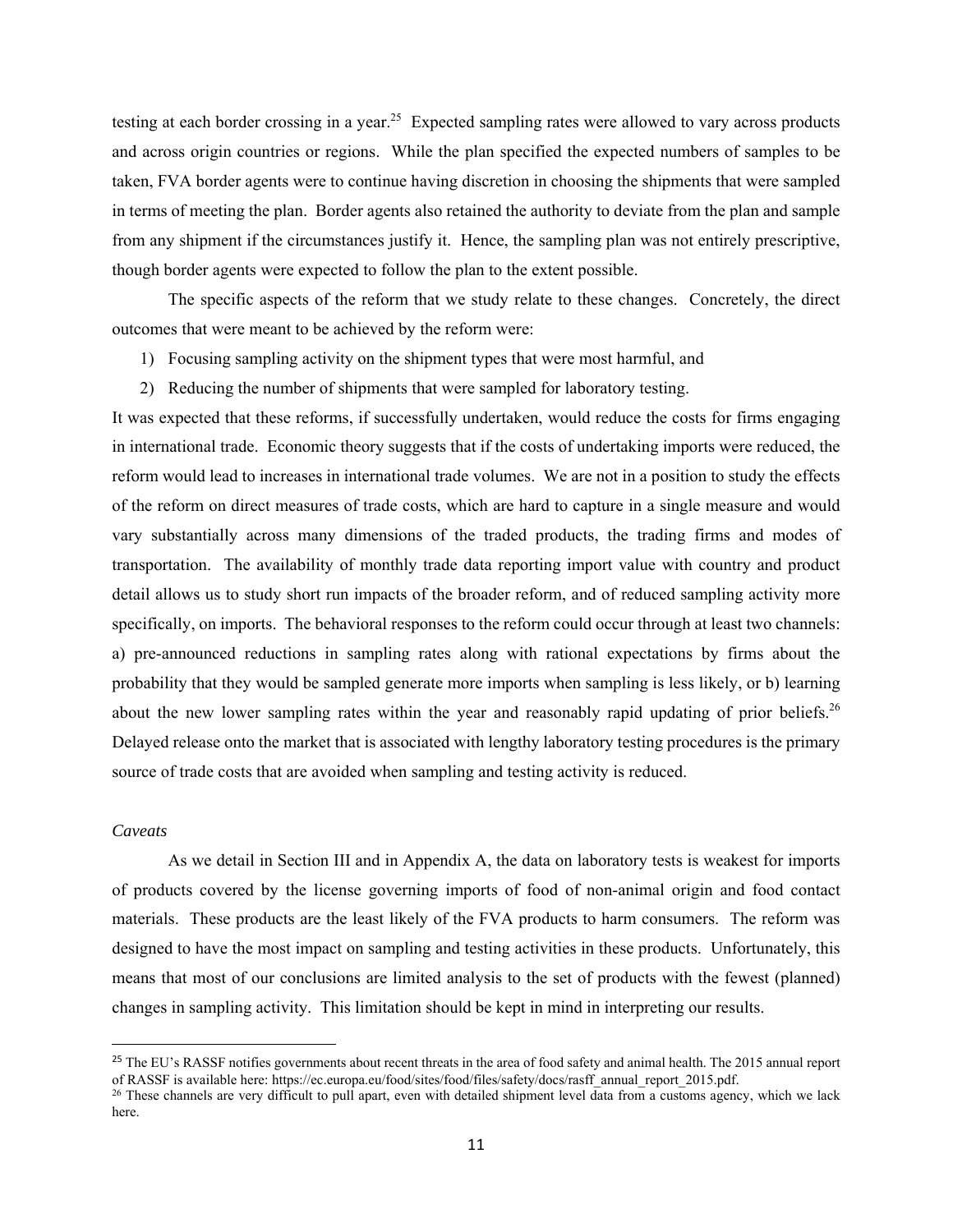The effort to train the FVA agency representatives on the principles of risk management and produce the sampling plan began in the Spring of 2013. The first sampling plans were produced for use on January 2014, but implementation was delayed until July 2014. An updated sampling plan was produced for 2015. Our investigation of the effects of the FVA reforms includes data through the end of 2015.

A subsequent crucial event that is relevant for our evaluation is a funding dispute between the FVA and the laboratories that conduct the testing. Due to postponed public procurement for a certain sub-period within 2015, the FVA did not have a contract with the Veterinary Institute where the analysis for food of animal origin and animal feeds are conducted. This dispute limited FVA's use of laboratory testing facilities in 2015. We observe in our data a large drop in the number of samples sent to the laboratory for testing in 2015. Reduced sampling activity was a key objective of the reform, but a large share of the dramatic drop in sampling activity in 2015 is due to the funding dispute, not the reform. European Commission (2015) indicates that payment arrears jeopardized the FVA's ability to implement animal health programs. We lack further specific information on this issue, but we note that reduced sampling and testing generated by this dispute helps achieve some goals of the reform (lower sampling rates), while undermining others (targeting risky shipments). In our evaluation, we will sometimes include 2015 data in the estimation process, and other times exclude it. The funding dispute with the public laboratories makes it very difficult to identify separate effects of the reform (except the immediate impacts visible in the second half of 2014). Our estimates that include 2015 data should be interpreted as due to the joint effects of reform and the funding dispute with the public laboratories. We will discuss the implications of the funding dispute as we implement each portion of the evaluation.

The slow implementation of the reform, the funding dispute with the public laboratories, and the budget cycle funding for our evaluation mean that we are only able to investigate the short-run effects of the reform. As will be described in Section III, we have daily data on the timing of shipments and monthly data on import values so we are able to construct 6-month semesters and estimate impacts over the second semester of 2014 that follow the implementation of the sampling plans. We are also able to investigate sampling rates, measured compliance and import value for the entirety of 2015, but these estimates are conflated with the effects of the funding dispute with the public laboratories. The reforms were difficult to implement and so one might consider the latter half of 2014 to be a transition period. Our inability to cover a longer period in the evaluation of the reform is unfortunate. Trade facilitation reforms in the developing world frequently occur in environments associated with economic shocks and implementation difficulties, which is one reason why so few studies exist.

#### **III. Data**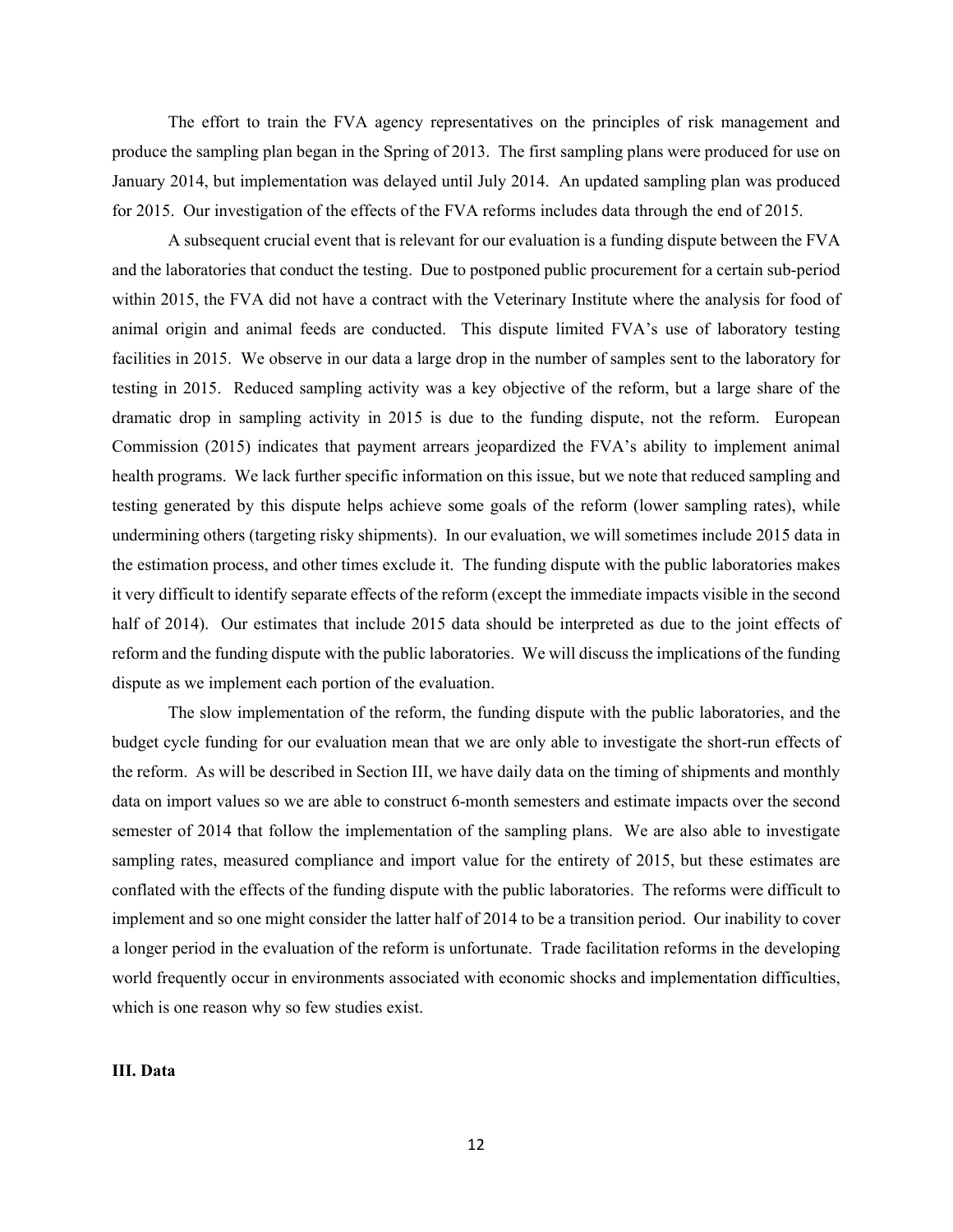In this section, we describe briefly four sources of FYR Macedonia data used in the analysis (full details are provided in Appendix A). The data sets each offer detailed information along multiple dimensions (e.g., precisely defined import products, country of origin, date of arrival, etc.). Precision along multiple dimensions allows credible matching across data sets, even though the data lack unique identifiers that would tie the data sets together at the level of an individual import shipment.

The first data set provided by the FVA includes information on the annual sampling plans for 2014 and for 2015, which are the key outcome of the FVA reform and offer strong guidance to FVA border agents regarding the number of certain types of shipments to be sampled during the upcoming year. The shipment types are defined in terms of broad product groups, countries or country groups (e.g., CEFTA countries), the type of import license and the hazard for which the sample is to be tested.<sup>27</sup> For example, the 2014 plan calls for the taking of 12 samples from the product category *bovine meat, fresh or frozen* originating from EU or European Free Trade Agreement (EFTA) countries at the border post of Tabanovce for the purposes of testing for the hazards of *Salmonella*, *E.coli*, and antimicrobial substances. Some of our other data are not available at the level of the border post nor by the hazard, thus for each year we aggregate the sampling plan data by summing over border post and hazard to produce the planned number of shipments to be sampled at the level of a broad product group and a country or country group.

The second data set provided by the FVA, which we designate *the FVA lab sample data set*, includes information on the shipments from which FVA border agents took samples for the purpose of laboratory testing, along with the outcome of the tested samples for the period 2013-2015. Each row of this data set represents an import shipment from which samples were taken to the laboratory and for which information is recorded on product, name of the border post where it entered, date when the sample was taken for laboratory testing, country of origin, and health or other hazards tested in the laboratory. Since the raw data contain verbal descriptions of products that are not always consistent over time, these had to be aggregated into broad product groups, as will be described below. We use the FVA lab sample data set to calculate the number of shipments with samples taken to laboratory at the broad product group-country of origin-month-year or more aggregated levels. Combining these numbers with the numbers of import shipments from the EXIM data set described next allows calculation of sampling rates (i.e., the share of import shipments from which a sample is taken/sent to a laboratory for testing). We also use the FVA lab sample data set to generate an indicator variable at the shipment level identifying import shipments with samples taken to laboratory that had positive results/irregularities (i.e., that are non-compliant with FVA's technical standards). We calculate the number of samples taken to laboratory that are non-compliant at the

<sup>&</sup>lt;sup>27</sup> The breadth of product and country groups is operationally useful because it allows some discretion by border agents over products that (presumably) pose similar risks. While more disaggregation would be useful for our analysis, it is not built into the sampling plan so we must conduct much of our analysis at this higher level of aggregation.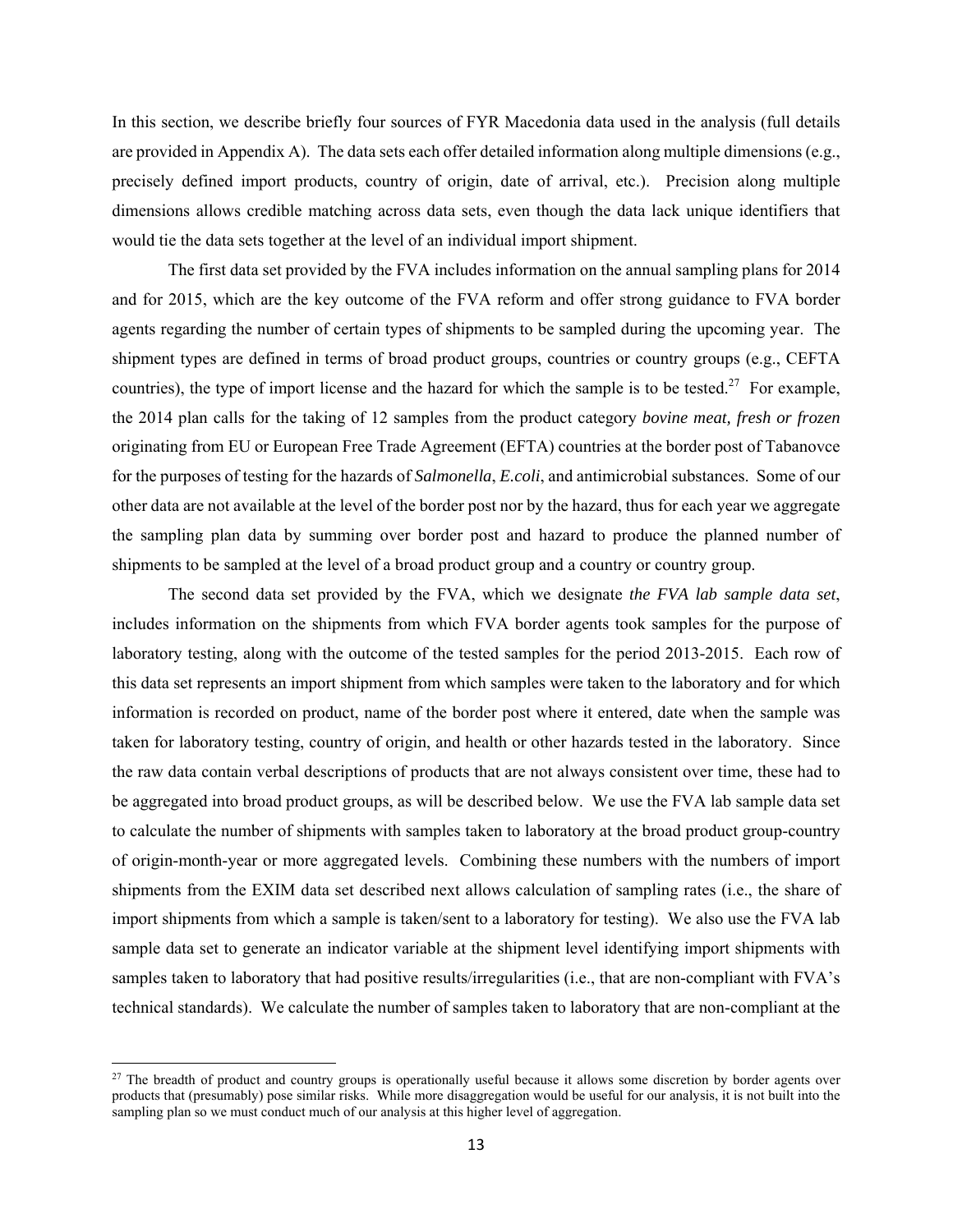broad product group-country of origin-month-year, or at more aggregated levels. This allows to calculate the rate of non-compliant import shipments at those various levels of disaggregation.

The FVA lab sample data set suffers from two major weaknesses. The first weakness is that for two groups of products - food of non-animal origin and food contact materials - the data set records information *only* on shipments from which laboratory test results were positive for some hazard. This means that the data lack information on the total number of samples taken for those products, which precludes the calculation of sampling rates and rates of non-compliance. Therefore, our analysis of sampling focuses exclusively on the remaining sets of FVA products: food of animal origin and animal feeds. The second weakness is that the products we could study were sampled much less frequently in 2015 than in previous years. The raw total number of FVA samples taken from imports of food of animal origin and animal feeds was 1,487 and 1,235, respectively in 2013 and 2014, but just 63 in 2015. The reason for this decline was the funding dispute with the public laboratories described in Section II.2

The third data set provided by the FVA is the import shipment data from the single window for import, export and transit of goods and tariff quota (EXIM) for the products covered by licenses I007, I047, and N853 over the period 2013-2015. The EXIM data set records each license application, which has a firm identifier (which was not made available to us due to confidentiality concerns), a tariff line variable, product descriptions, volume imported (and unit of measurement), date of application, and country of origin.<sup>28</sup> We use the EXIM data set to calculate the total number of FYR Macedonian import shipments by broad product group-country of origin-month-year, or at more aggregated levels. The numbers of import shipments are combined with the number of samples taken to the laboratory (discussed above) to calculate sampling rates of import shipments. After a few data problems described in Appendix A are addressed the cleaned EXIM data set imports of food of animal origin and animal feeds (requiring licenses I047 and N853) used in our analysis covers 40,212 shipments over the period 2013-2015.

The fourth data set containing comprehensive data on the universe of imports by FYR Macedonia (not only those imports that require a license from the FVA) was obtained from the State Statistical office (Makstat). The Makstat data set available for the period 2009-2015 includes import values (measured in US dollars) and volumes (measured in kilograms) by month, HS 10-digit code, and border post of entry.<sup>29</sup> Makstat provides highly credible measures of import flows, as Makstat simply processes the data provided by the Macedonian customs agency.<sup>30</sup> Hence, the Makstat data set is used to measure our key outcome

 $^{28}$  Note that applications for licenses are lodged at the border post when the goods have already been loaded and shipped to FYR Macedonia. We therefore operate under the assumption that license applications from EXIM represent real shipments.<br><sup>29</sup> The ratio of FYR Macedonia's total imports in the Makstat data set to FYR Macedonia's total imports in

source of trade data, WITS, is very close to 100% in every year from 2009 to 2015.<br><sup>30</sup> We requested more detailed data from Macedonian customs, but they were not willing to share it. Among other shortcomings,

this means that our trade data lack firm-level information as well as information on the inspections undertaken by Macedonian customs. Separate inspections by the customs or other technical agencies would represent duplicative procedures of the kind that van der Meer and Ignacio (2011) describe as weaknesses common to developing country customs agencies. From an econometric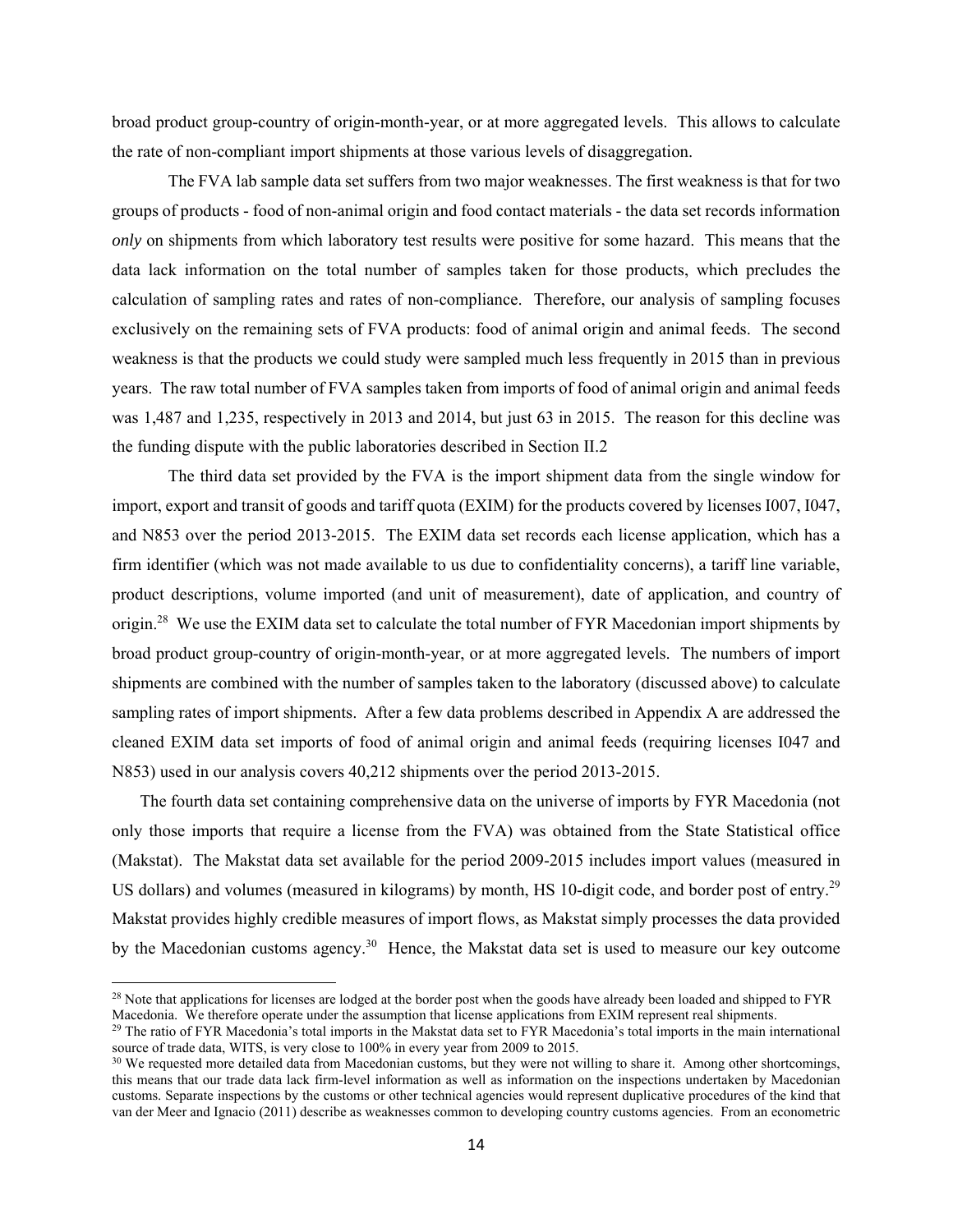variable: import value. For the bulk of our analysis we will aggregate the raw Makstat data to measure that outcome variable at the HS 4-digit-country of origin-semester-year level. The HS 4-digit level of aggregation is chosen to be able to merge the Makstat data set with the list of products under the control of the FVA, which is available at the HS 4-digit level. We will designate products that underwent the FVA reform as treated products for all difference-in-differences and pre-treatment common trends testing regressions. The number of observations per year and some additional basic descriptive statistics based on the Makstat data set are provided in Appendix Table A1. The Makstat data set provides outcomes for 4.5 years of data prior to the reform and 1.5 years after the reform. The Makstat data are aggregated up to the HS4-digit level and concorded to the list of HS4 products overseen by the FVA.

A key challenge to conducting a more detailed analysis of the FVA reforms in terms of sampling and non-compliance is the different product groupings and verbal descriptions that are used to categorize products in the three other data sources: sampling plans, FVA lab sample data set, and EXIM data set. The only way to obtain a data set encompassing the information from the three sources is to define a set of broad product groups that serves as a relatively aggregated common denominator for the three data sets. The list of broad product groups that we define in order to encompass those various product categories and verbal descriptions is shown in Appendix Table A2. We construct several concordances to link across the various data sets, as detailed in Appendix A. Using those concordances, we build a data set which merges across the FVA lab sample data set, the EXIM data set, and the Makstat data set at the broad product group-country of origin-semester-year level, which we use to measure sampling rates and non-compliance rates for the analysis of sampling and compliance in Sections V.1 and V.2. As noted before this data set covers only information corresponding to food of animal origin and animal feeds. The numbers of observations in that merged data set are shown in Appendix Table A3.

An additional source of data we use to construct control variables are the export and import flows from WITS at the annual and monthly levels. We use total exports to the world (except to FYR Macedonia) at the exporting country-HS 4-digit-year level or at the exporting country-HS 4-digit-semester-year level as our foreign supply shock variables and total imports from the world (except from FYR Macedonia) in for each of the four neighbors of FYR Macedonia - Albania, Bulgaria, Greece, and Serbia - at the HS 4 digit-year level or at the HS 4-digit-semester-year level as our import demand shock variables at the HS 4 digit-year and the HS 4-digit-month-year levels, as will be discussed in Section IV.3. $31$ 

point of view, our lack of information on inspections by other agencies will raise the possibility of omitted variables bias. We are unable to address this because we lack the specific data necessary to control for those actions.<br><sup>31</sup> WITS does not report data for Kosovo, another neighbor of FYR Macedonia, thus we focus only on the other four neighbors.

described in Appendix A, WITS data at the country-HS 4-digit product-month-year level is available only from 2010 onwards and for a subset of reporting countries, relative to the data at the country-HS 4-digit product-year level. Thus, our estimating sample will be smaller in specifications that include the shock variables at the monthly (aggregated to the semester) level.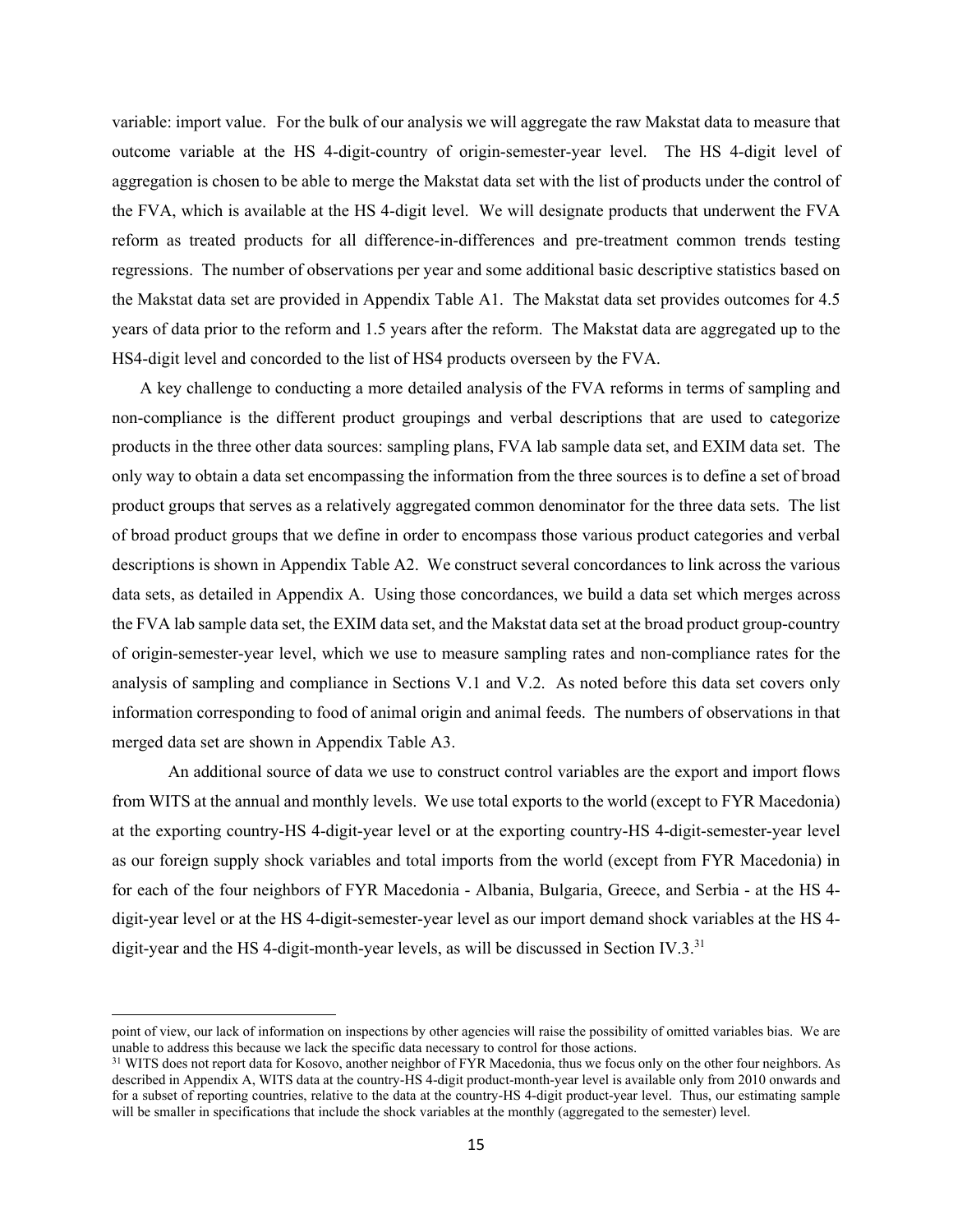#### **Section IV. Methodology**

In this section, we describe our empirical strategy. Neither the FVA reform nor the data lend themselves directly to clean tests of causal mechanisms, but we are able to use a rich set of fixed effects and a rich set of variables to control for many (if not all) sources of plausible confounding variation. Given the complete absence of studies in this area, we view this as an important step forward for the literature. We are also able to study various phenomena that have not been studied before, including the conformity of sampling activities on the ground to the sampling plan and the empirical study of the rates of non-compliance.

# *IV.1 Adherence to sampling plan*

 $\overline{a}$ 

Our first empirical exercise studies the implementation of the reforms. In the new system, the FVA conducts a risk analysis using available evidence on the frequency of non-compliant shipments and the severity of the harm that would occur if a non-compliant shipment would be allowed onto the market. The main outcome of this process is the sampling plan indicating the number of shipments to be sampled at each border post for groups of products originating from certain source countries or regions in a given year. In principle, the plan represents the informed view of the FVA administration about levels of risk of noncompliance and the degree of harm, combined with resource constraints as well as the obligations of FYR Macedonia under the SPS agreement and its other trade agreements. If the FVA administration accurately forecasts numbers of import shipments and levels of non-compliance in each group, one should expect variation across products and regions in samples actually taken to match variation in the sampling plan. Border agents have discretion over which samples they take, but the sampling plan should offer strong guidance as to the number of samples taken within each category.<sup>32</sup>

There are perfectly legitimate reasons not to follow the sampling plan in certain circumstances. FVA border agents have discretion, and they are empowered to deviate from the plan when individual shipments are deemed worthy of further scrutiny. During the year, there may also be news, such as a finding of aflatoxin or salmonella in particular imported products from a given source region, which would warrant additional sampling activity for those products if imported from that source region.<sup>33</sup> It may also be that the number of import shipments differs from what is expected or that new products or shipments from new source countries are being imported and therefore the border agent is obliged to take samples from that shipment.<sup>34</sup>

<sup>&</sup>lt;sup>32</sup> One would also hope that FVA border agents would select riskier shipments within each category in the sampling plan. The empirical implications of this behavior for our statistical tests are not immediately obvious. We find very low rates of noncompliant shipments overall, which probably indicates that shipments are generally compliant.

<sup>&</sup>lt;sup>33</sup> The EU's RASSF database reports the identification of hazardous samples anywhere in the EU. Such reports are likely to trigger increased scrutiny of shipments with the same characteristics as the shipments identified in the database.

<sup>&</sup>lt;sup>34</sup> Taking samples from new shipments is a recommendation set forth in the FVA sampling plan.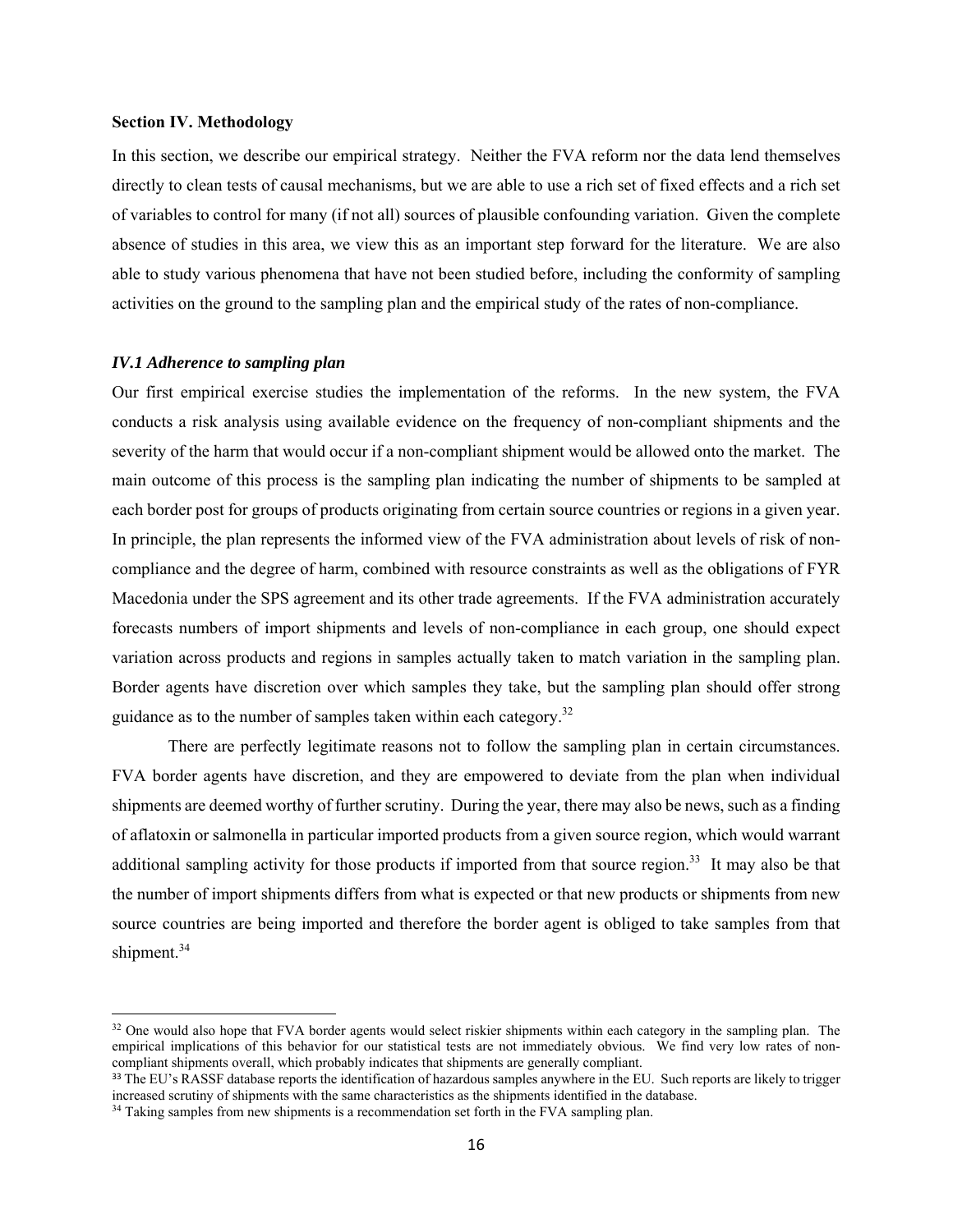There may also be illegitimate reasons for border agents to deviate from the sampling plan. Any management, coordination or recordkeeping problems might lead to deviations from the plan. Border agents tasked with sampling a certain number of shipments may over- or under-sample in early parts of the year and miss the target. In principle, petty corruption schemes could also cause deviations from the plan.

One way or the other the degree to which actual sampling activity adheres to the plan is an interesting empirical question. The sampling plan is the output of a careful process designed to balance resources and risks, and represents the optimal plan, *ex ante*, as determined by experts in the FVA central administration. Its connection to sampling activity on the ground is critical for understanding the degree to which the reforms were implemented as had been planned.<sup>35</sup> In order to evaluate this we estimate a series of regressions with sampling activity as dependent variable and planned samples as explanatory variables. Let  $SP_{kit}$  represent the number of import shipments to be sampled according to the sampling plan for product group  $k$ , region/group of countries  $i$ , and year  $t$ , while  $S_{kit}$  represents the number of shipments actually sampled for the same product group - region/group of countries - year triplet. Our strictest test of the plan is an ordinary least squares (OLS) regression that takes the form:

1)  $S_{kit} = \alpha_0 + \alpha_1 SP_{kit} + \varepsilon_{kit}$ 

where  $\alpha_0$  is the regression constant,  $\alpha_1$  is the coefficient on the planned number of samples, and  $\varepsilon_{kitb}$  is a normally distributed error term. If border agents adhere strictly to the sampling plan the coefficient estimates from this regression would be  $\alpha_0 = 0$  and  $\alpha_1 = 1$ , and the regression as a whole would produce an R-squared of 1.<sup>36</sup> Deviations from this coefficient pattern are useful for understanding the ways in which border agents are deviating from the sampling plan. For example,  $\alpha_0 > 0$  would indicate that the border agents are over-sampling in a non-discriminating way,  $\alpha_1 > 1$  could mean that border agents are oversampling shipments deemed risky by the FVA administration, while  $\alpha_1 < 1$  could suggest an undersampling of risky shipments. Of further interest is the manner in which deviations from the sampling plan occur. For example, we can replace the constant in Equation (1) with product and/or region/group of countries-specific or year fixed effects. These exercises can inform tests for a common constant across the members of each group. The exercises could also isolate an across-the-board deviation from the sampling plan in a given product group.

# *IV.2 Testing compliance*

<sup>&</sup>lt;sup>35</sup> Treating the plan itself as the 'reform' is somewhat reductive, but it is the aspect of the reform that lends itself most cleanly to evaluation. The reorientation of the FVA towards methods that incorporate assessment and communication of risks involved substantial training, legislative changes, and more. Here we are simply evaluating the link between the FVA administration's plan and the sampling activity, one of the latest stages of the reform.

<sup>&</sup>lt;sup>36</sup> This pattern of statistics would also require a perfect forecast by the FVA of the annual number of import shipments of each product group from each country group.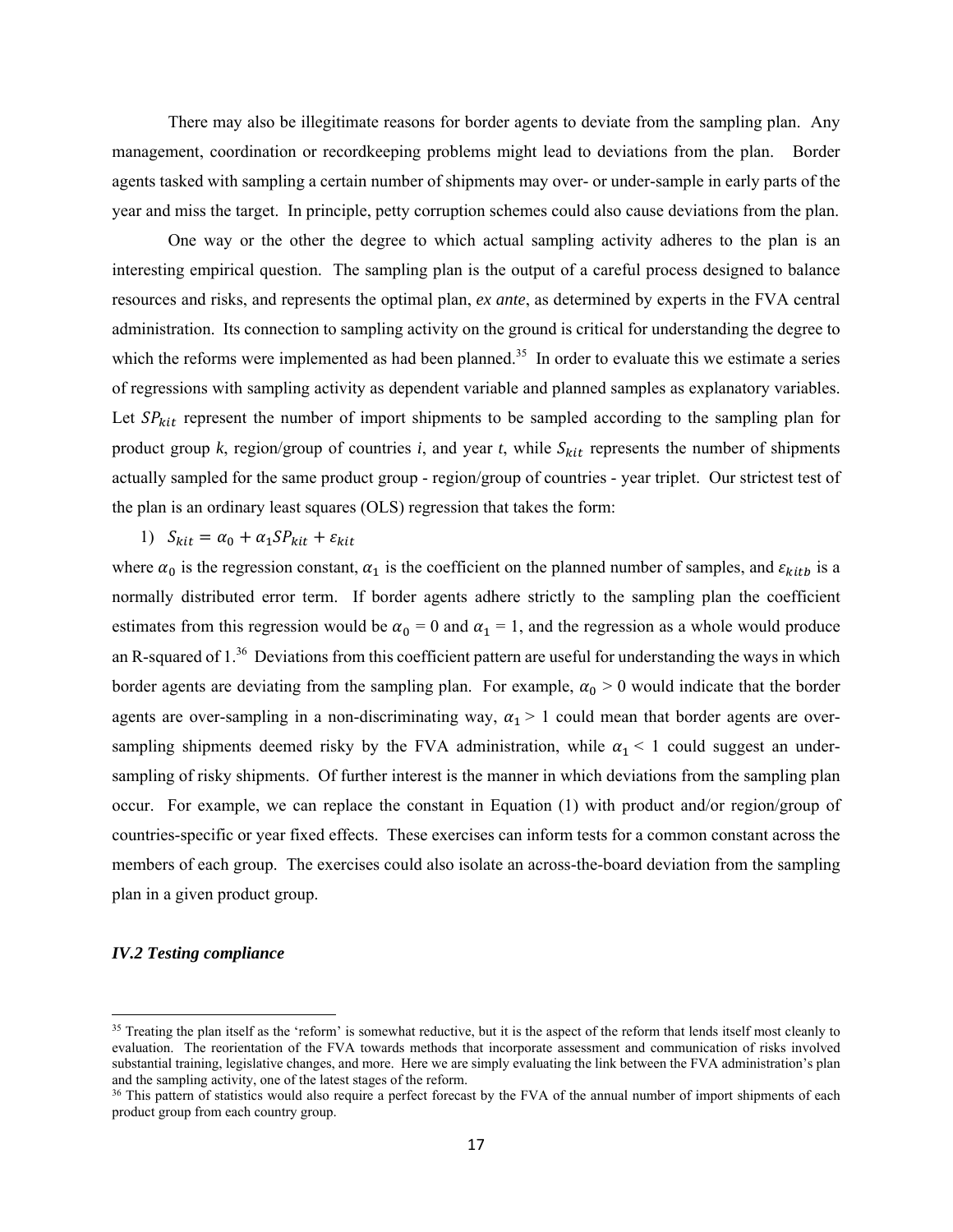In our second exercise we consider an outcome that has not yet been investigated in the literature on impact evaluation of trade facilitation reforms: rates of compliance with import regulations. Specifically, we investigate the outcomes of laboratory tests ordered by the FVA. One of the objectives of the risk-based sampling reform was to more closely align testing activity with the likelihood of non-compliance. We design econometric tests of this hypothesis.

Let  $I_{kits}^{NC}$  be an indicator variable that takes the value of one if a sample taken from shipment *s* of product group *k* from country *i* at time *t* is found to violate FVA standards and zero if it is compliant.<sup>37</sup> For example, *salmonella* might be found in a shipment of imported chicken. We shall call  $I_{kits}^{NC}$  a noncompliance indicator. Next, we calculate sampling rates  $SR_{kit}$  as the ratio of the number of shipments that were sampled to the number of shipments arriving for import clearance at the *kit* level. Under the principles of risk management, sampling rates should be higher when probabilities of non-compliance are higher.<sup>38</sup> Our initial model takes the form:

2) 
$$
I_{kits}^{NC} = \alpha_0 + \alpha_1 SR_{kit} + \varepsilon_{kits},
$$

to which we add product group, country of origin, and time-period fixed effects in succession. Our initial test simply asks whether the probability of non-compliance is higher when the sampling rates are higher, i.e.,  $\alpha_1 > 0$ . Sampling rates can vary across product groups for reasons unrelated to the probability of noncompliance. Most notably the level of harm can vary substantially across products, and we use product group fixed effects to capture this variation. It could also be that products imported from distant countries or countries with low levels of per capita income are more likely to be non-compliant, and the country fixed effects are intended as controls for such variation. Time-period fixed effects may soak up time-based variation in threats, though the source of such variation is not as obvious as in the case of product group and country effects. We estimate the model on pre-reform data, i.e., up to June 30, 2014.

In order to understand whether the FVA reform affected relationships between non-compliance and sampling rates we estimate a model with interaction terms. We augment Equation (2) in the following way:

3) 
$$
I_{kits}^{NC} = \alpha_0 + \alpha_1 SR_{kit} + \alpha_2 D_t + \alpha_3 SR_{kit} D_t + \varepsilon_{kits}
$$

 $\overline{\phantom{a}}$ 

where  $D_t$  is an indicator variable that takes the value of 1 in the period from July 2014 onwards when the reform is in place and 0 otherwise. An effective reform should have strengthened the relationship between

<sup>&</sup>lt;sup>37</sup> In principle, more than one sample can be taken from a single shipment, but our data do not specify systematically the number of samples taken from each shipment. Thus, we use only the information on whether or not the shipment was subject to sampling and laboratory testing.

 $38$  A literature on racial profiling in policing considers a similar exercise when testing for racial discrimination in police search activity. Knowles et al. (2001) build a model in which compliance rates are responsive to policing, and propose an "outcome test" which posits police bias if the searches find drugs in the same proportions across races. The focus is on outcomes rather than search activity. The assumption of fully responsive compliance rates is probably not suitable for our exercise (i.e., food spoilage may be mechanically higher for shipments that travel larger distances). We focus instead on the question of whether or not inspectors are searching more among groups of shipments that are more likely to be non-compliant. This is one of the goals of the reform effort, and it may or not be true of inspection activity prior to reform.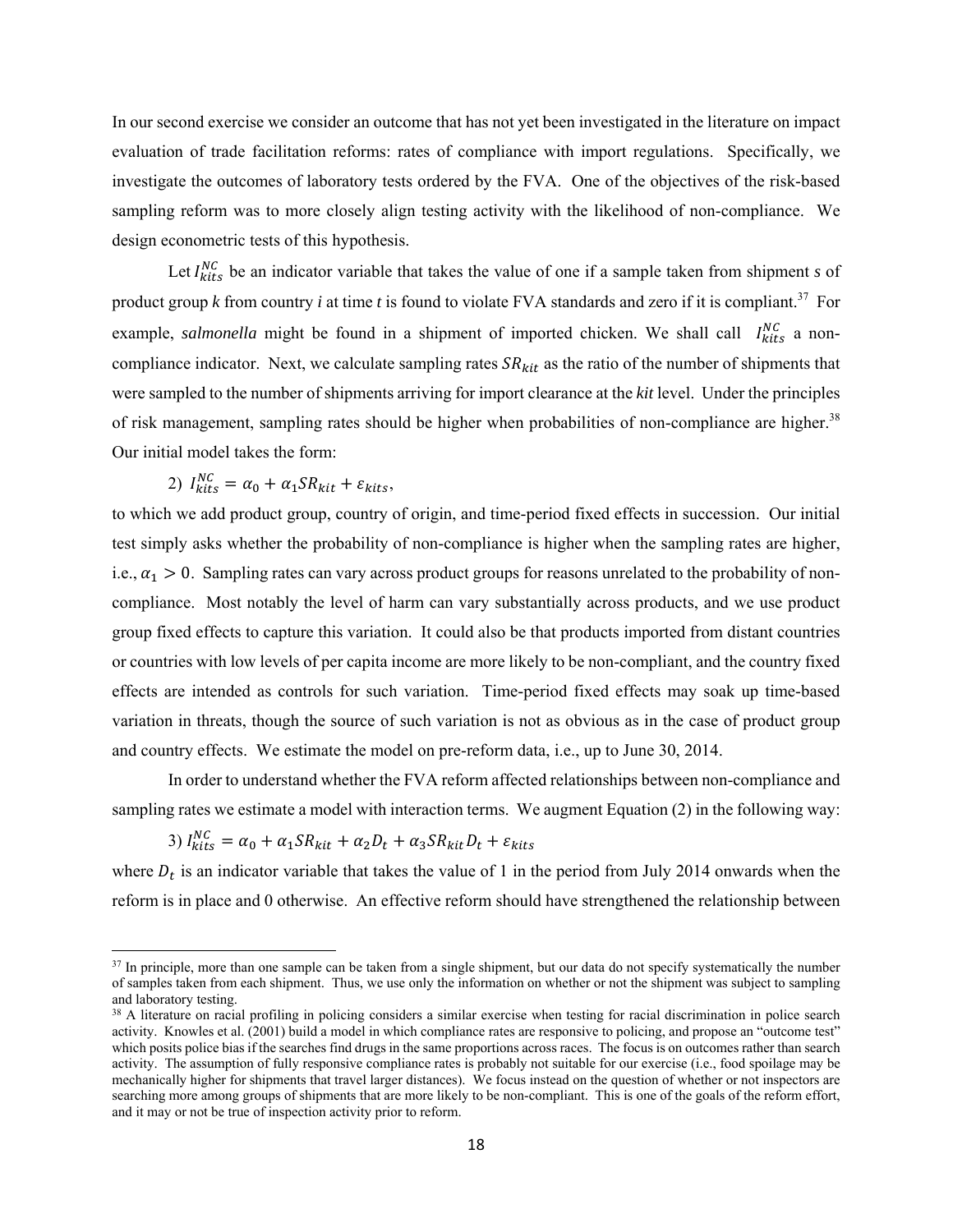non-compliance rates and sampling rates, which we test by evaluating the hypothesis that  $\alpha_3 > 0$ . We conduct this test controlling for product group and country of origin fixed effects.

The need to control for various sets of fixed effects combined with the very small number of shipments found to be non-compliant (as will be shown in Section V) leads us to estimate Equations (2) and (3) by OLS as linear probability models, acknowledging the shortcoming that the estimated predicted probabilities may not be meaningful since they can lie outside of the [0,1] interval. But this is not a limitation for the qualitative predictions from the regressions which are our focus. $39$ 

One important challenge for Equation (2) and (3) tests is the endogeneity of the sampling rate. A responsive border agency will react to evidence of non-compliance by raising the sampling rates, even within the current time period. This is a feedback effect that would strengthen the coefficient on  $\alpha_1$  in cases where the non-compliance rate is unexpectedly high. $40$  Another possibility for an increase in sampling activity in a given product group-country pair could be due to a notification of non-compliance somewhere else in the world, for example via the EU's RASSF. We will estimate Equations (2) and (3) excluding some products where such feedback effects might be stronger and using lagged sampling rates to address this endogeneity concern.

#### *IV.3 Effect on imports*

 $\overline{\phantom{a}}$ 

One of the central questions in the literature on impact evaluation of trade facilitation reforms concerns the effects of reforms on trade. Even in the enviable situations where complete and integrated data sets are available from a customs agency, estimating this effect is challenging. In cases like ours, where an integrated data set is not available, the challenge is even greater. The policy reform that we consider lacks the specific aspects that are useful for evaluation (such as randomized selection of shipments for inspection). While the identification of trade effects of this reform is considerably more difficult, we undertake it anyway because reforms of this kind have not been studied in the literature and our evidence can begin to fill in this important gap.

Our baseline model is a simple difference-in-differences (D-i-D) model that relies on variation across products in their exposure to the reform. Using the Makstat data, we ask whether the products for which the FVA has oversight responsibilities saw faster import growth than other products in the period after the FVA reform, relative to the period before the reform. Consider as a baseline, the following regression model:

4) 
$$
\ln(M_{kit}) = \alpha FVA_k D_t + \gamma_{ki} + \gamma_{it} + \varepsilon_{kit},
$$

 $39$  We were unable to obtain results for Equations (2) and (3) defined as logit regressions due to convergence problems.<br><sup>40</sup> Note that a within-year feedback effect would be the correct management response by the border

evaluating the link between non-compliance rates and sampling rates as a correlation, the feedback effect is not a problem so long as we do not interpret the coefficient as a causal effect of sampling rates on non-compliance rates.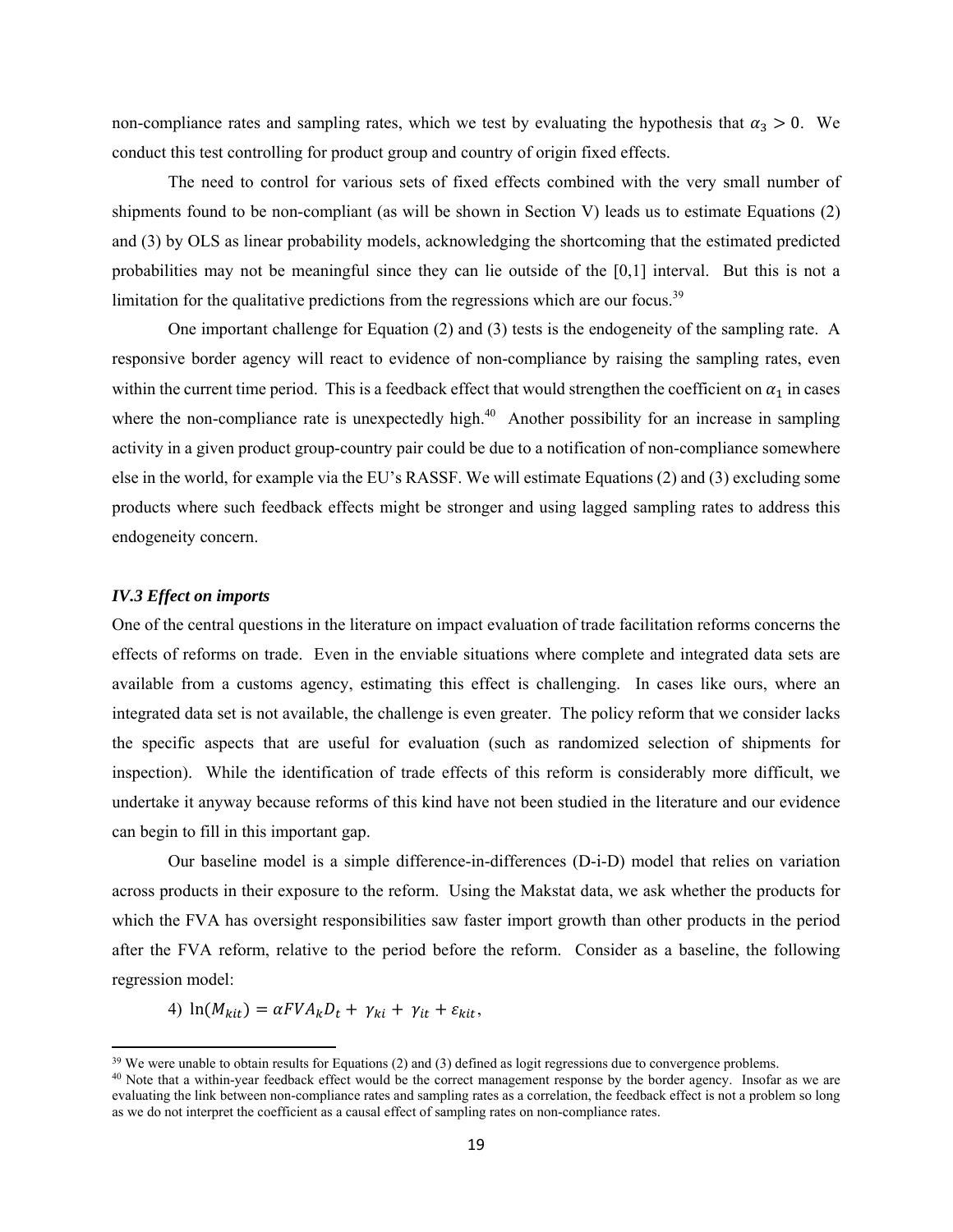where  $M_{kit}$  is a measure of the value of imports of HS 4-digit product *k* from country *i* at time *t*,  $FVA_k$  is an indicator that product  $k$  is overseen by the FVA,  $D_t$  is an indicator variable that takes the value of 1 in the period from July 2014 onwards when the reform is in place and 0 otherwise, and  $\gamma_{ki}$  and  $\gamma_{it}$  are fixed effects at the product-country and country-year levels, respectively.<sup>41</sup> This equation serves as a D-i-D specification because the  $\gamma_{ki}$  term sweeps out the  $FVA_k$  fixed effects, and  $\gamma_{it}$  sweeps out the  $D_t$  fixed effects.<sup>42</sup> The coefficient of interest is  $\alpha$ , which is positive if the effect of the FVA reforms on imports of FVA products is positive.

A first key challenge in estimating a specification like Equation (4) is the question of whether or not the non-FVA products are suitable as a control group for the FVA products. Ideally, we would have a set of products with similar characteristics that are not subject to control by the FVA. Such products could serve as the control group against which we could evaluate developments in the FVA products. But because the FVA has comprehensive authority over plant and animal-based food products as well as animals and feed (and none over most non-food manufactured goods), there are very few products that are near enough in product characteristic space to serve as credible controls.43 One exception concerns the set of products known as food contact materials, which are subject to FVA import license I007. Food contact materials (cutlery, food packaging materials, etc.) have near neighbors in product characteristic space that are not subject to oversight by the FVA because they do not regularly come into contact with food. We estimate Equation (4) for the entire set of imported products, but also for a narrower set of food contact materials and the control group of neighbor products (defined as HS 4-digit products belonging to the same HS 2 digit chapters as those of FVA's food contact materials).

A second key challenge with Equation (4) is that its estimate of  $\alpha$  will be biased if imports at the *kit* level are subject to time-varying shocks that are correlated with treatment status (i.e., with  $FVA_kD_t$ ). The most plausible sources of these shocks would be export supply shocks in foreign countries. In order to address this challenge, we exploit global data on international trade flows from WITS to measure these shocks directly. We construct for each origin country's its world export supply of product *k* at time *t*,  $WES_{kit}$  (where world export supply does not include exports to FYR Macedonia), following Hummels et al. (2014). Because FYR Macedonia is a small country, developments in FYR Macedonia are very unlikely

**.** 

<sup>&</sup>lt;sup>41</sup> One might expect to see product-country of origin time-varying tariff rates enter into Equation (4) as a determinant of imports. Tariffs applied to imports of FVA products are remarkably stable over our period of study. Less than 1.5 percent of HS-10 digit tariff lines saw changes in MFN tariffs during the period of our sample. Given the inclusion of product-country of origin fixed effects in Equation (4), it is not useful to add these virtually stable tariffs as controls.<br><sup>42</sup> Equation (4) is a more stringent specification than a more standard D-i-D equation which would include in levels the two var

that enter the interaction term,  $FVA_k$  and  $D_t$ .<br><sup>43</sup> In other settings, the structure of international trade statistics can offer a quite good set of controls. For example, Hillberry and

McCalman (2016) study antidumping orders in the United States using untreated products within still rather narrow product groups (HS4) as controls for products within the same HS4 that become subject to an antidumping order.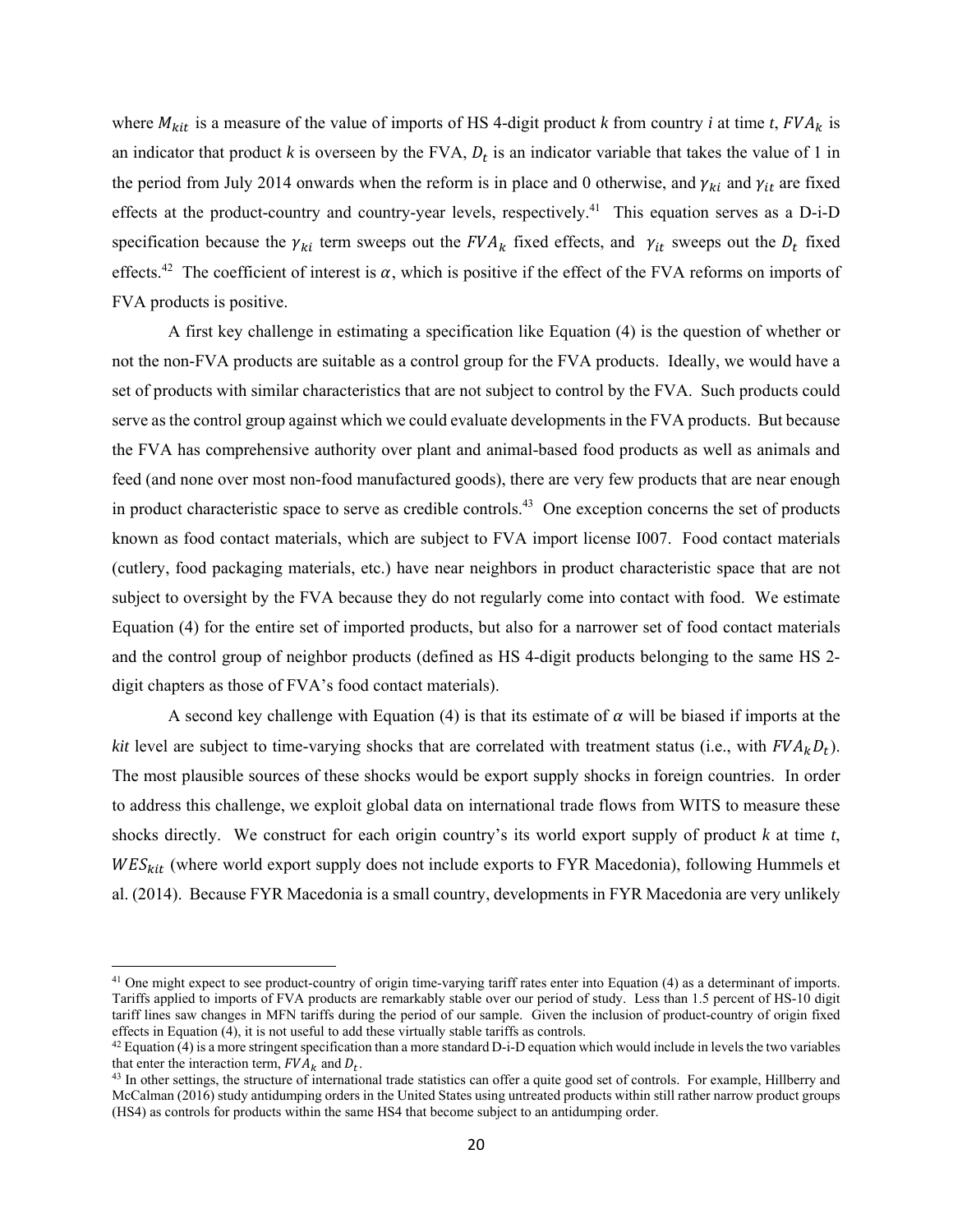to affect export supply activity in the origin countries of its imports.<sup>44</sup> Hummels et al. (2014) employ WES as an instrumental variable, but in our case we simply include it as a control in our D-i-D regressions. Its role is to soak up variation in FYR Macedonia's imports across products and origin countries that arise through developments abroad.

Another potential threat to identification are import demand shocks in FYR Macedonia that are correlated with the FVA reform episode. A key source of import demand shocks would be shocks to national income, but is not clear if these would differentially affect FVA products.<sup>45</sup> Expenditure data is not available at anywhere near the level of disaggregation of the Makstat data set, so we are not able to address shocks to expenditures. One quite plausible source of import demand shocks that we can make some attempt to control for are domestic supply shocks. A positive supply shock in a narrowly defined product would likely reduce import demand for that product, and vice versa. Any available data on production would also be at much more aggregated level than the Makstat data set, so we attempt to use international trade statistics from WITS to construct control variables, as we did for the export supply shocks. FYR Macedonia's export statistics might well be informative of domestic supply considerations, but these data are possibly affected by the FVA reform and thus not useful to address this threat to identification.<sup>46</sup> Hence, we address the possibility of domestic supply shocks driving import demand shocks taking a plausible, if unorthodox, strategy. We note that most of the products made in FYR Macedonia that can plausibly replace imports over a short time horizon would be commodities and food and agricultural products. The most plausible source of shocks for these products would be weather-related shocks. Since FYR Macedonia is a very small landlocked country, it shares its major weather patterns with its neighboring countries. We therefore use fluctuations in imports of each of the countries that share a land border with FYR Macedonia as control variables to soak up variation in FYR Macedonian imports that would occur through this channel.<sup>47</sup> As with the  $WES_{kit}$  variable, we exclude each neighbor country's imports from

**.** 

<sup>44</sup> There is a slight possibility that developments in FYR Macedonia could affect the WES variables of its neighbors. In robustness checks we show that our results are maintained when we exclude from the estimating sample the countries that share a land border with Macedonia.

<sup>&</sup>lt;sup>45</sup> In other settings, one might worry that international supply chains are organized so that very specific inputs would be imported into FYR Macedonia for further processing, and that shocks to the processing firm in FYR Macedonia would produce shocks to import demand for very specific inputs. Supply chain trade of this kind is not a significant part of FYR Macedonian imports, so we are not overly concerned this possibility. As we describe next, the inclusion of import demand shocks of FYR Macedonia's immediate neighbors should do a reasonable job of controlling any remaining variation so long FYR Macedonia's role in particular supply chains is not too different from one or more of its neighboring countries.

 $46$  if the FVA reform makes it easier to import milk, then Macedonian cheese exports might surge, for example.<br> $47$  The countries are Albania, Bulgaria, Greece, and Serbia. Kosovo is another neighbor country but cannot b not report data to WITS. Note that the variables we include might also be successful in soaking up other sources of transitory import demand shocks that we have not listed. For example, if there were a sudden increase in the demand for a fashion product from an idiosyncratic location, it is plausible that this demand shock would be felt in some of the neighboring countries at the same time. One-quarter of the population in FYR Macedonia is ethnically Albanian, for example, which may mean that fashion trends in Albania are correlated with fashion trends in FYR Macedonia.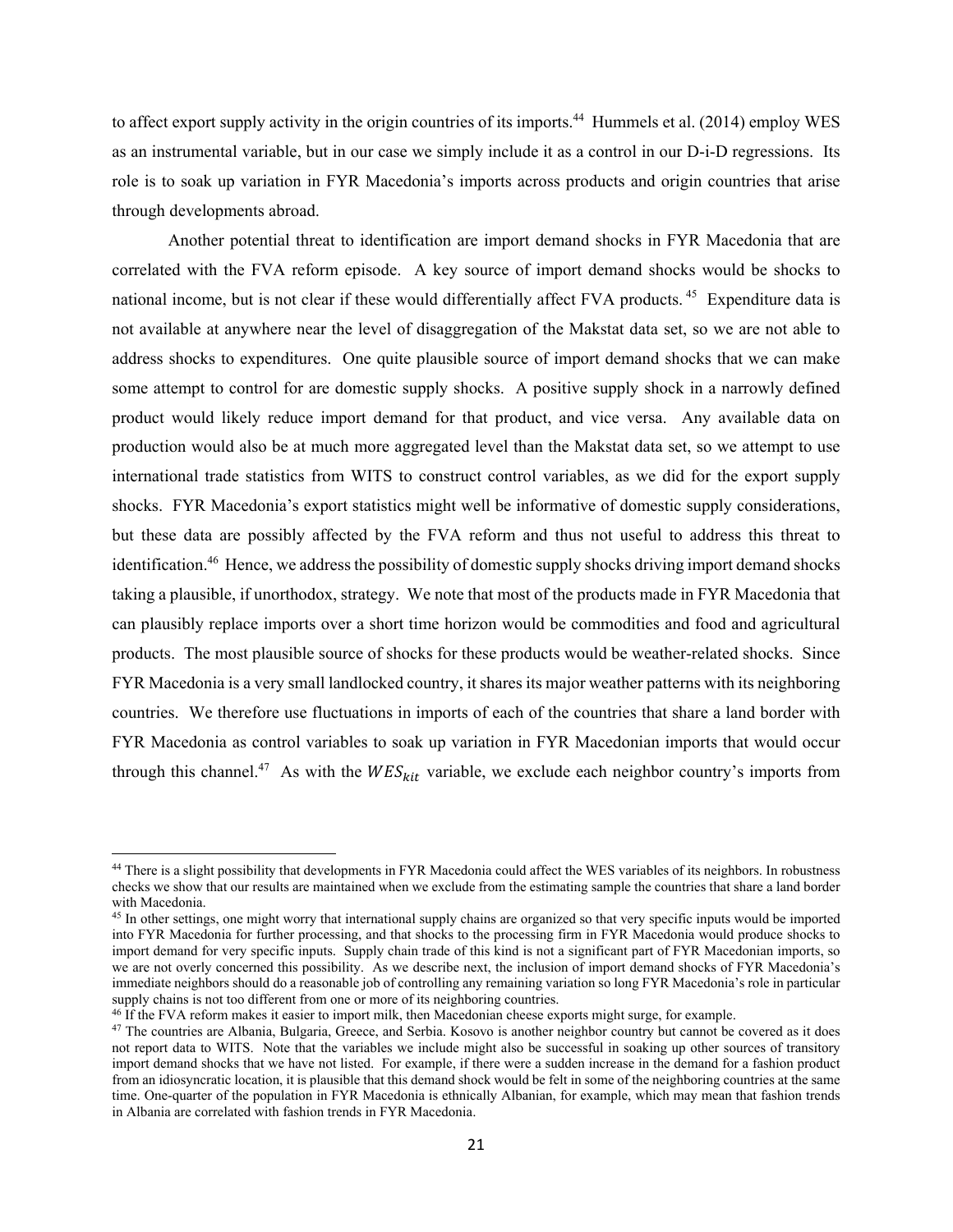FYR Macedonia when calculating its import demands. We label these variables  $WID_{kit}$ , where *j* designates the subset of neighbor countries *i* that share a land border with FYR Macedonia.

With these control variables, we rewrite Equation (4) to generate our primary D-i-D estimating equation for observing trade effects of the FVA reform as:

5)  $\ln(M_{kit}) = \alpha FVA_k D_t + \gamma_{ki} + \gamma_{it} + \beta_{ES} WES_{kit} + \sum_{i \in I} \beta_{ID} WID_{kit} + \varepsilon_{kit}$ 

Once again, our coefficient of interest is  $\alpha$ , which measures the semi-elasticity of trade to the FVA reform. The coefficient  $\beta_{ES}$  measures the impact of variation in foreign export supply (that is exogenous to FYR Macedonia) and the collection of coefficients  $\beta_{IDj}$  jointly capture variation in import demand within the region neighboring FYR Macedonia (that proxies for supply shocks in FYR Macedonia).

A standard concern about D-i-D models is the strong identifying assumption they require in order to be valid. In our setting, this assumption would be that, in the absence of the FVA reform, import growth for treated and control products would have experienced similar time trends. It is important to test this assumption even though we do not observe the counterfactual scenario where the FVA reform did not take place. We approximate this by estimating a regression based on data for the pre-reform period (from January 2009 until June 2014) of import values at the *kit* level on a common time trend  $T_t$  and the interaction of the time trend with an indicator for the FVA products (that will be treated in the future by the FVA reform), as well as on the export supply shock and import demand shock variables included in the D-i-D regressions. The estimable pre-treatment common trend test regression is:

6)  $\ln(M_{kit}) = \theta_1 T_t + \theta_2 T_t * FVA_k + \gamma_{ki} + \gamma_{it} + \theta_{ES} WES_{kit} + \sum_{j \in J} \theta_{IDj} WID_{kjt} + u_{kit}$ 

The significance of the coefficient  $\theta_2$  on the interaction term serves as our test statistic for the validity of the common trends assumption and thus the adequacy of D-i-D models in our setting.

#### *IV.4 Exploiting heterogeneous treatment effects*

While our D-i-D exercises control for the most plausible sources of shocks to FYR Macedonia's imports, the distinctiveness of the products overseen by the FVA makes it difficult to treat any D-i-D exercise as dispositive. In principle, any such exercise can be biased if the outcome of interest is affected by unobservable shocks that coincide with the FVA reform and for which there are no specific controls. In order to supplement the evidence from the D-i-D exercises we conduct a different exercise, this time exploiting heterogeneity in the treatment, which in this case we measure as the sampling rate. In this exercise variation across product groups and countries in the level of sampling undertaken is used to generate an estimate of the causal impacts of reduced sampling on imports. The estimating equation for this exercise is as follows:

7) 
$$
\ln(M_{ikt}) = \alpha_1 SR_{ikt} + \gamma_{ik} + \gamma_{it} + \beta_{ES} WES_{ikt} + \sum_{j \in J \subset I} \beta_{IDj} WID_{jkt} + \varepsilon_{ikt}.
$$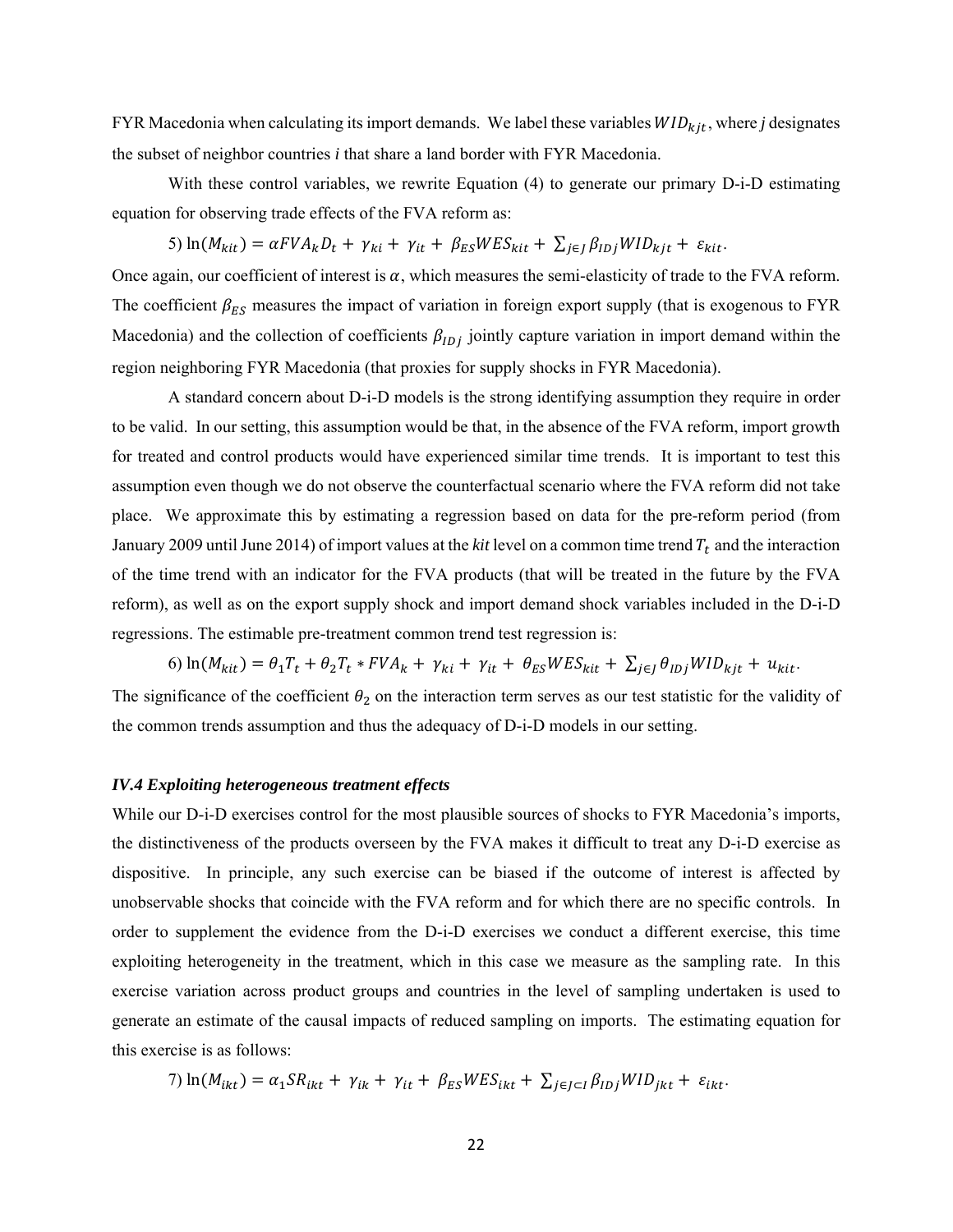where  $SR_{ikt}$  is the sampling rate for product group  $k$  from country  $i$  at time  $t$ . The coefficient of interest is  $\alpha_1$ , which should be negative if reduced sampling increases imports flows. As we did above, we include a rich set of fixed effects to sweep out idiosyncratic shocks. We also include trading partners' world export supply shock and the import demand shocks of FYR Macedonia's immediate neighbors, for the same reasons outlined above.<sup>48</sup> The specification exploits variation in the sampling rate within product groupcountry pairs to identify the link between the sampling rate and the level of imports. Importantly, the sample used to estimate this specification includes only products in the categories of food of animal origin and animal feeds, so it does not include any control products outside of the FVA's mandate nor food of non-animal origin and food contact materials (which are part of the estimating sample for the exercise described in Section IV.3).

Note that while  $\alpha_1$  measures the effect of reduced sampling activity on import values, it cannot be interpreted as the impact of the FVA reform itself. As noted in Sections II and III, the funding dispute with the public laboratories led to a sharp reduction in the number of samples taken in 2015. This variation in the sampling rate is not due to the FVA reform, but it has a large impact on the sampling rate in 2015. Arguably, the unexpected and sharp change in the sampling rate aids the identification of the effect we wish to estimate here. Since the sampling rate drops almost to zero, the change in the sampling rate is virtually determined by the sampling rate prior to the reform. If one thought that political economy reasons led the authorities to conduct more sampling on products whose imports were sensitive to sampling rates, a sudden elimination of sampling activity can help to identify the parameter of interest.<sup>49</sup>

# **Section V. Results**

 $\overline{\phantom{a}}$ 

# *V.1 Adherence to sampling plan results*

The sampling plan for 2014 establishes that a total of at least 598 import shipments should be sampled for food of animal origin and animal feed products while the number grows by 270% in the sampling plan for 2015.<sup>50</sup> The last row in Panels A or B in Table 1 shows that in total, across all product groups or groups of countries, the FVA sampled substantially more shipments than planned in 2014 - at a ratio of three more shipments sampled than required by the plan - while it sampled substantially fewer shipments than planned in 2015, 23 times fewer shipments than planned. The over-sampling in 2014 may be partly due to the fact

<sup>&</sup>lt;sup>48</sup> These shocks are defined here at the broad product group-country-semester-year level of disaggregation.<br><sup>49</sup> Similarly, Topalova and Khandelwal (2011) exploit cross-product variation in the changes in India's tariff because tariffs were quite high and variable initially, and were reduced to low and more uniform levels by an IMF structural adjustment program.

<sup>&</sup>lt;sup>50</sup> Some of the rules in the sampling plan require FVA border agents to sample all import shipments of a particular product group, therefore the number of planned import shipments to be sampled depends on the total number of import shipments. The trebling in the number of shipments to be sampled in the sampling plan for 2015 is due to a change in the rule requiring to sample all import shipments of pet food from any country of origin in 2015.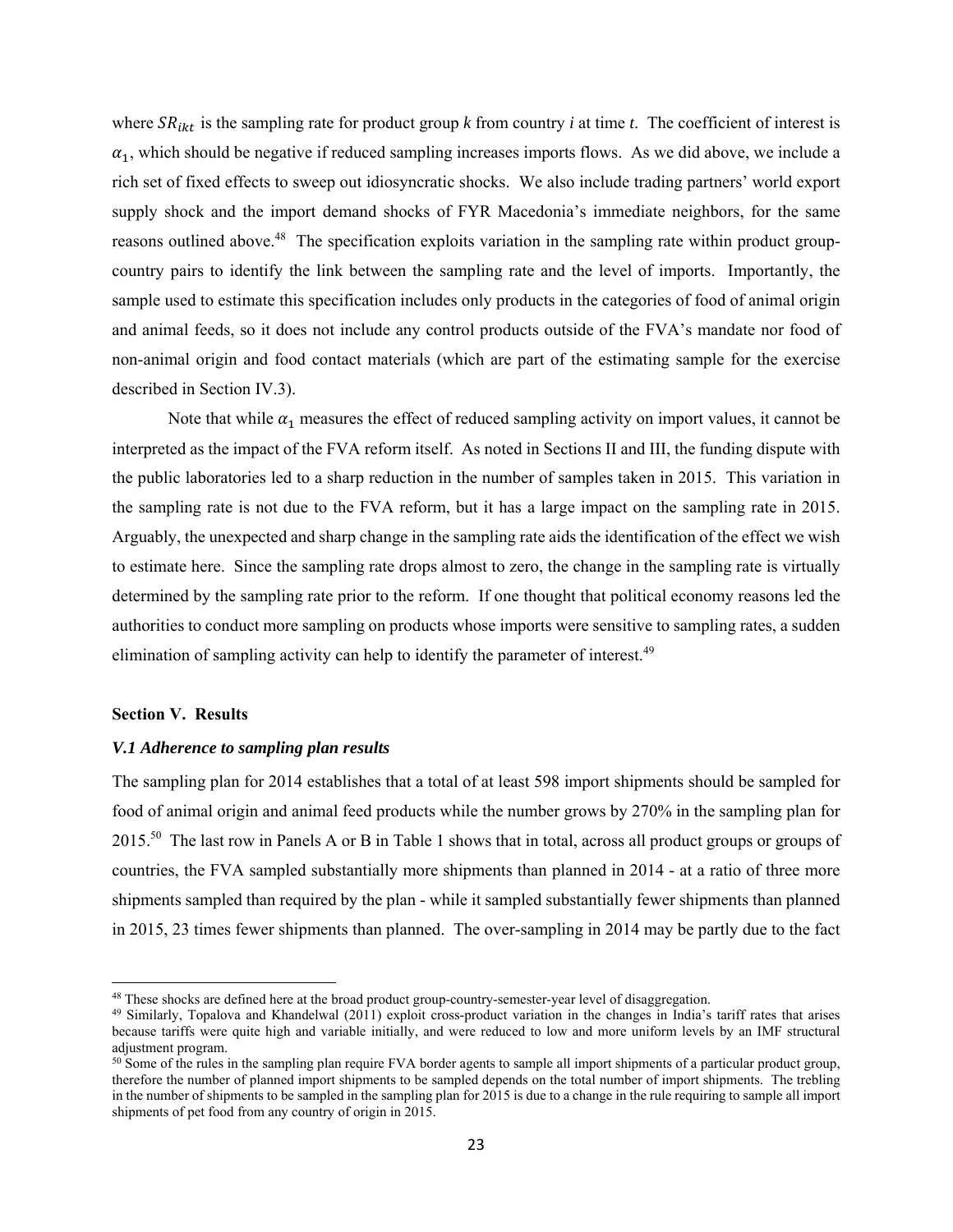that while the sampling plan indicated numbers of import shipments to be sampled over the course of the entire year, the FVA reform (the effective use of the sampling plan) only became operational on July 1 2014, hence sampling activity in the first half of 2014 was conducted in an environment where the risk management process was not active yet. The dramatic under-sampling observed in 2015 can be explained by the funding dispute with the public laboratories.

| 1 alici A. Dy prouuct group           |                                                             |                                                            |                                                   |                                                             |                                                            |                                                   |  |  |  |  |
|---------------------------------------|-------------------------------------------------------------|------------------------------------------------------------|---------------------------------------------------|-------------------------------------------------------------|------------------------------------------------------------|---------------------------------------------------|--|--|--|--|
| <b>Product Group</b>                  | Planned number<br>of import<br>shipments<br>sampled<br>2014 | Actual number<br>of import<br>shipments<br>sampled<br>2014 | Adherence to<br>plan (actual/<br>planned)<br>2014 | Planned number<br>of import<br>shipments<br>sampled<br>2015 | Actual number<br>of import<br>shipments<br>sampled<br>2015 | Adherence to<br>plan (actual/<br>planned)<br>2015 |  |  |  |  |
| Milk and milk products                | 48                                                          | 1072                                                       | 22.33                                             | 31                                                          | 6                                                          | 0.19                                              |  |  |  |  |
| Fish, fresh, frozen, and canned       | 55                                                          | 356                                                        | 6.47                                              | 42                                                          | 20                                                         | 0.48                                              |  |  |  |  |
| Poultry meat, fresh or frozen         | 130                                                         | 189                                                        | 1.45                                              | 83                                                          | 38                                                         | 0.46                                              |  |  |  |  |
| Meat products (not canned)            | 15                                                          | 64                                                         | 4.27                                              | 14                                                          | 5                                                          | 0.36                                              |  |  |  |  |
| Pet food                              | 9                                                           | 46                                                         | 5.11                                              | 1072                                                        | 0                                                          | 0.00                                              |  |  |  |  |
| Compound feed                         | 18                                                          | 34                                                         | 1.89                                              | 20                                                          | <sup>0</sup>                                               | 0.00                                              |  |  |  |  |
| Pork meat, fresh or frozen            | 10                                                          | 29                                                         | 2.90                                              | 10                                                          | <sup>0</sup>                                               | 0.00                                              |  |  |  |  |
| Bovine meat, fresh, chilled or frozen | 45                                                          | 23                                                         | 0.51                                              | 28                                                          | <sup>0</sup>                                               | 0.00                                              |  |  |  |  |
| Honey                                 | 23                                                          | 21                                                         | 0.91                                              | 38                                                          | <sup>0</sup>                                               | 0.00                                              |  |  |  |  |
| Molluscs and crustaceans              | 220                                                         | 11                                                         | 0.05                                              | 224                                                         | <sup>0</sup>                                               | 0.00                                              |  |  |  |  |
| Offal                                 | 5                                                           | 7                                                          | 1.40                                              | 18                                                          | <sup>0</sup>                                               | 0.00                                              |  |  |  |  |
| Products from fish and crustaceans    | 20                                                          |                                                            | 0.05                                              | 9                                                           | <sup>0</sup>                                               | 0.00                                              |  |  |  |  |
| <b>Total</b>                          | 598                                                         | 1853                                                       | 3.10                                              | 1589                                                        | 69                                                         | 0.04                                              |  |  |  |  |

**Table 1. Number of import shipments sampled: planned and actual in 2014 and 2015 and adherence to plan Panel A. By product group** 

#### Sampling Rule Planned number Actual number of import shipments sampled of import shipments sampled Adherence to plan (actual/ planned) Planned number Actual number of import shipments sampled of import shipments sampled Adherence to plan (actual/ planned) 2014 2014 2014 2015 2015 2015 All countries 389 1021 2.62 1450 37 0.03 EU & EFTA 36 503 13.96 23 0 0.00 Asia & Africa 25 131 5.24 4 9 2.25 CEFTA 40 119 2.96 12 2 0.17 North America 55 41 0.75 14 3 0.21 Brazil 20 20 1.00 4 0 0.00 All excluding EU & CEFTA 25 19 0.76 . . . Switzerland 0 0 . . . Baltic countries 5 0 0.00 | 3 0 0.00 All excluding EU & CEFTA & EFTA 3 0 0 0.00 All excluding Brazil 24 0 0.00 All excluding North America & South America 16 16 0.40<br>America 16 0.40 *Total 598 1853 3.10 15 2 0.13*

#### **Panel B. By country or group of countries**

Notes: in both panels the table shows information based on sampling plans  $(1<sup>st</sup>, 3<sup>rd</sup>, 4<sup>th</sup>,$  and  $6<sup>th</sup>$  columns), FVA lab sample data set  $(2<sup>nd</sup>, 3<sup>rd</sup>, 5<sup>th</sup>, and 6<sup>th</sup> columns),$  and EXIM data set  $(1<sup>st</sup>$  and  $3<sup>rd</sup>$  columns when all shipments are to be sampled). The data sets are combined based on the broad product group. The sample covers food of animal origin and animal feeds imported under licenses I047 and N853. The actual number of shipments sampled is overestimated in this table as the sampling plan includes for a specific product group regions or groups of countries that overlap. Therefore, samples taken from a specific region may be counted twice. This is mainly because for a given product group, different hazards are tested for different groups of countries.

As described in Section III, the sampling plan establishes the number of samples to be taken based on the country or group of countries, the product and the hazard. Panel B of Table 1 shows that according to the sampling plan North America is the group of countries from which more import shipments would be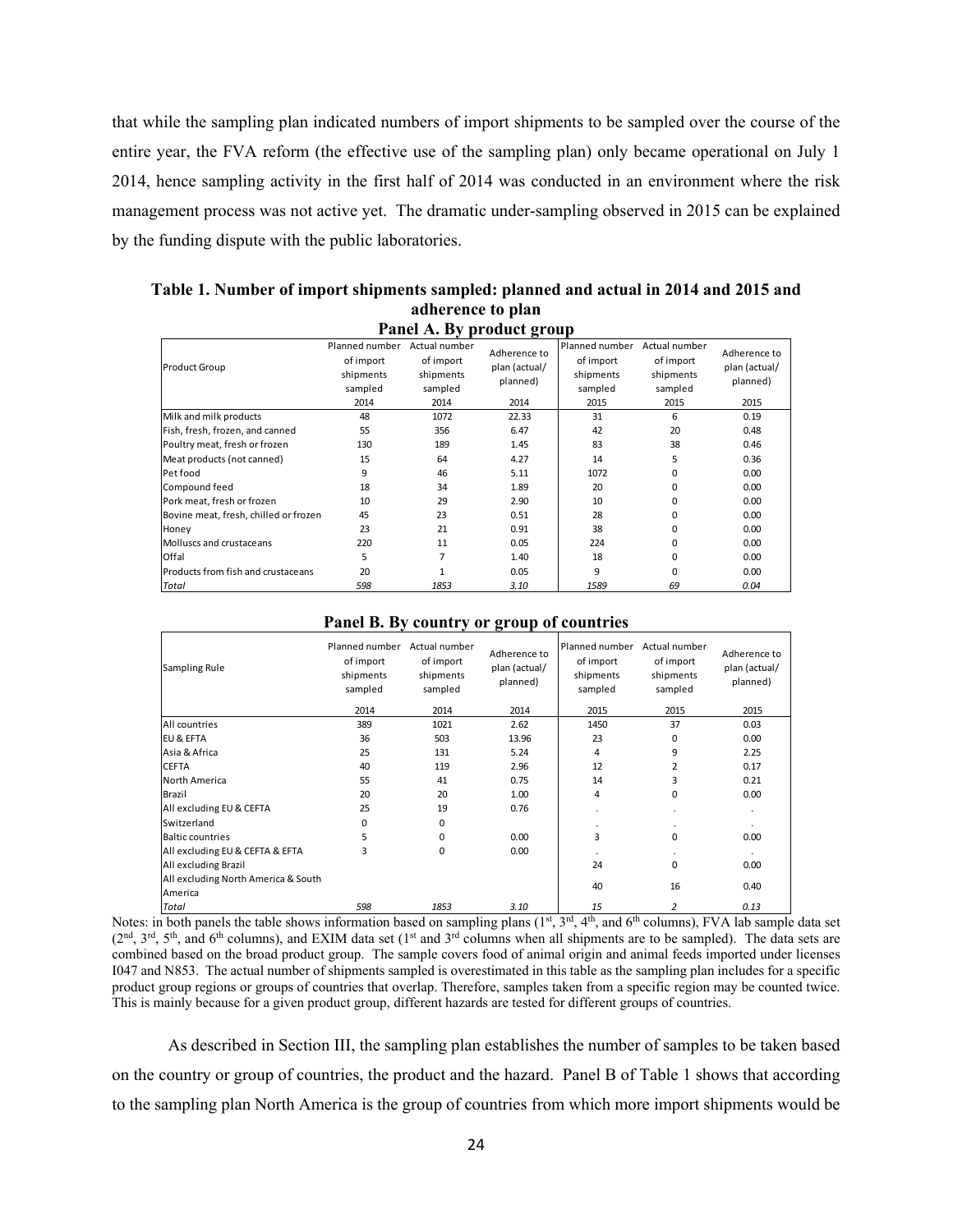sampled. However, in practice for certain products, the EU, CEFTA, EFTA and Asia and Africa are the groups of countries from which import shipments are most sampled. The high sampling in EU, CEFTA, and EFTA and the dramatic over-sampling of the product group milk and milk products in 2014 seen in Panel A was due to a widespread contamination of milk products in some European countries in 2013.<sup>51</sup> This contamination forced FVA border agents to sample a large proportion of shipments of those products originating from the EU, CEFTA, and EFTA. Specifically, in 2014 FVA border agents sampled 22 times more import shipments of milk and milk products than indicated in the sampling plan and in that year sampled shipments of milk and milk products accounted for a fifth of the total number of sampled shipments. This constitutes an example of a legitimate case where the sampling plan was not followed, as news warranted substantial additional sampling activity.

It is also useful to assess the adherence to the sampling plan visually by plotting side-by-side planned and actual import shipments sampled for each product group and country or group of countries. Figure 1 shows these plots in Panel A for 2014 and in Panel B for 2015.



**Figure 1. Planned and actual number of import shipments sampled Panel A. Numbers for 2014** 

 $\overline{a}$ 

<sup>&</sup>lt;sup>51</sup> https://en.wikipedia.org/wiki/2013 European aflatoxin contamination and https://www.bloomberg.com/news/articles/2013-03-05/balkan-states-to-step-up-food-control-on-aflatoxin-scare.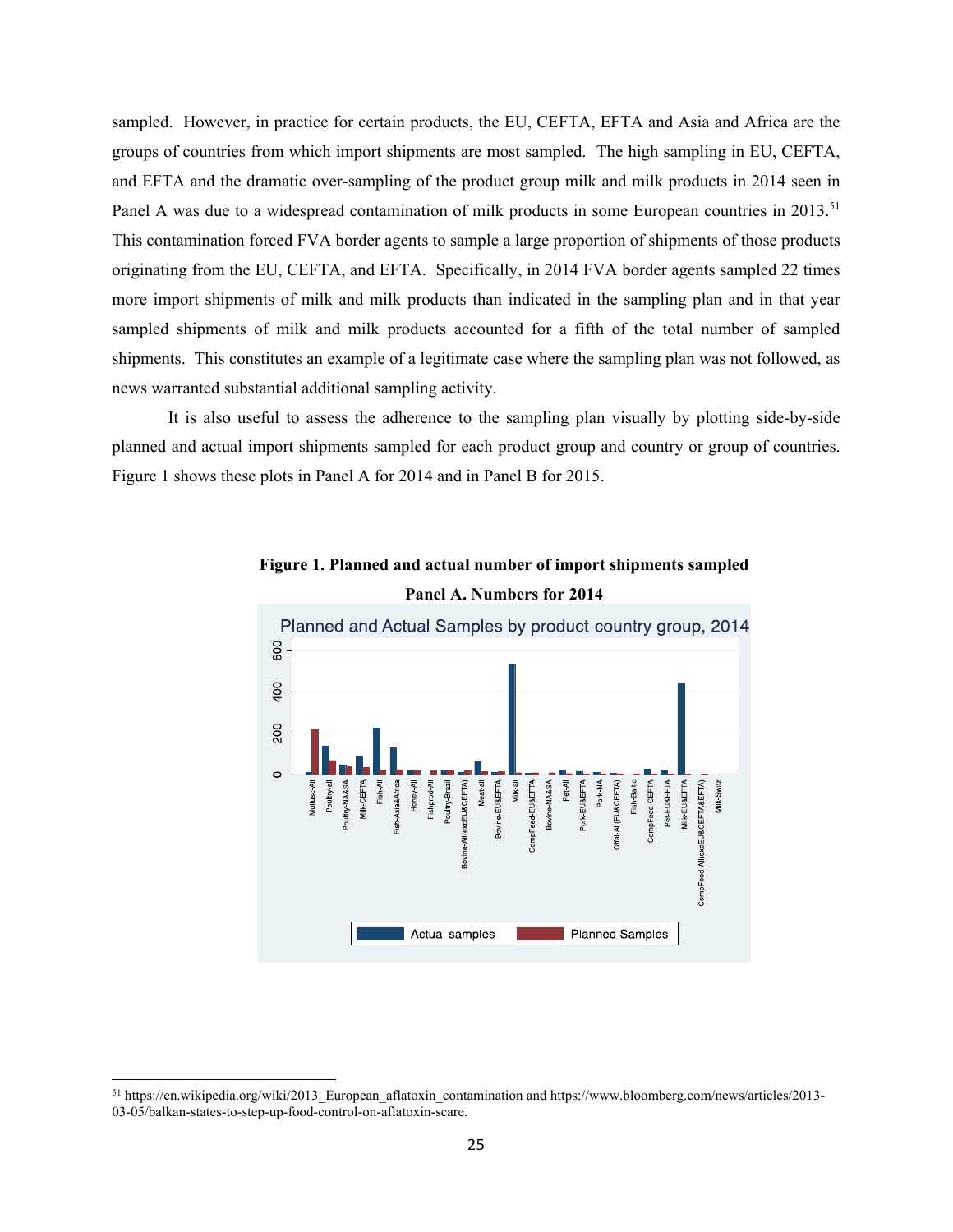



Notes: In both panels the table shows information based on sampling plans, FVA lab sample data set, and EXIM data set. The data sets are combined based on the broad product group.

To formally test the degree to which actual sampling activity adheres to the sampling plan we estimate Equation (2), which links sampling activity with planned samples by OLS. For this analysis we rely on the sampling plan data at the product group-country or group of countries-year level and the actual number of shipments sampled from the FVA lab sample data set at the same level. Table 2 presents the estimates and inference is based on Huber-White standard errors robust to heteroskedasticity. Columns (1)-(4) make use of the full sample of food of animal origin and animal feeds' product groups while columns (5)-(8) exclude from the sample milk and milk products which deviated largely from the sampling plan in 2014 due to the toxic scare in Europe. Pet products in 2015 were also excluded as the number of planned shipments to be sampled changed dramatically due to a change in the group of countries from which shipments had to be sampled and the number of shipments to be sampled. The estimated coefficient on the planned number of import shipments to be sampled is actually negative and in some cases statistically significant when the full sample is used. However, when the two product groups are excluded, there is a positive and significant coefficient on the planned number of import shipments to be sampled in column (6) when broad product group fixed effects are included as controls. Product group fixed effects are especially important in the context of FVA samples, because they act as partial controls for cross-product variation in the expected harm from a non-compliant shipment.

Albeit weak, our regression evidence is indicative of rough adherence to the sampling plan by FVA border agents in their sampling activity. Moreover, the fact that the coefficient on the planned number of import shipments to be sampled is larger than 1 suggests that FVA border agents are deviating from the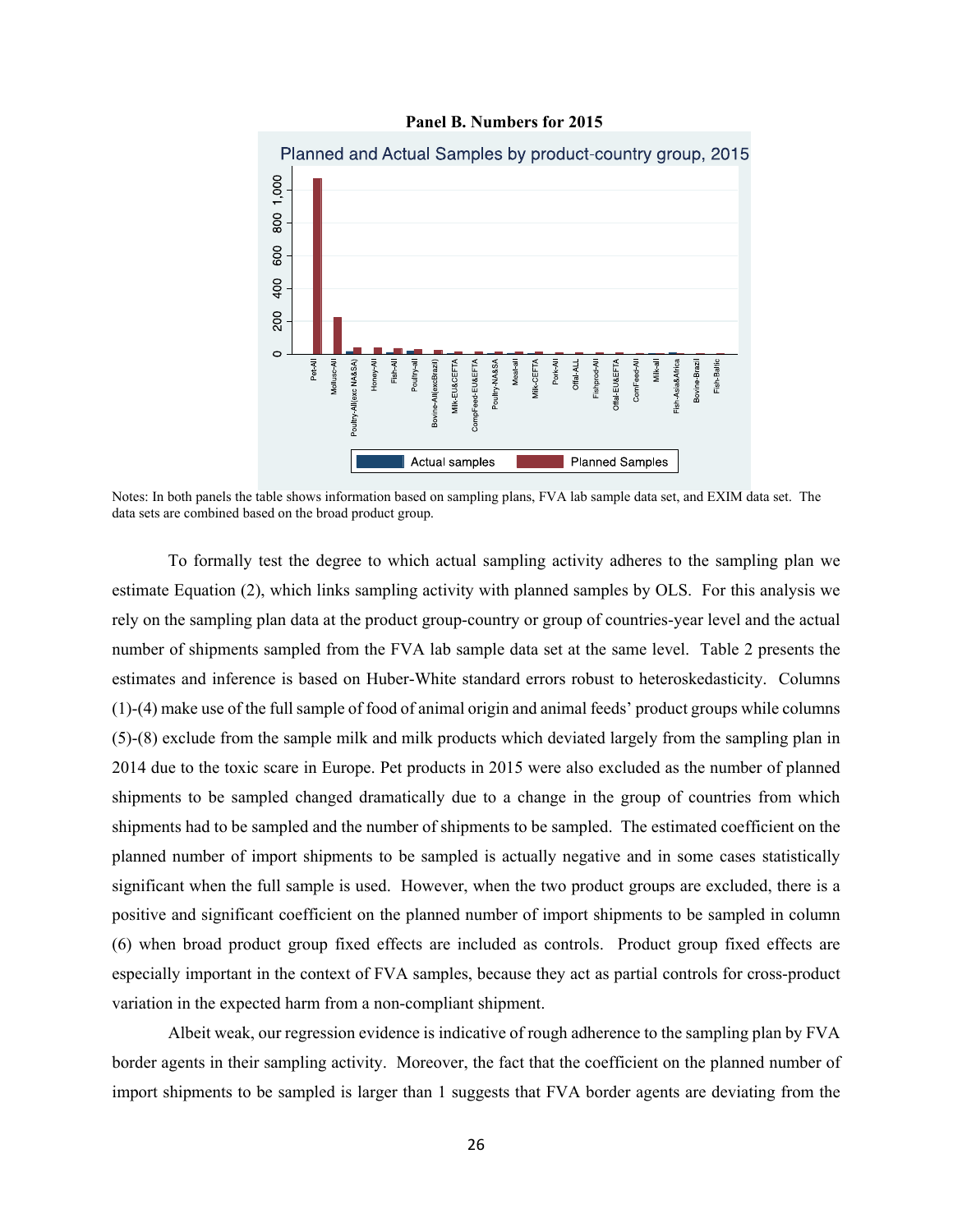sampling plan in over-sampling shipments deemed risky *ex ante* (i.e. those with higher numbers of planned samples). But it is important to note again the two major challenges that affect our assessment of the adherence to the sampling plan. On one hand, the sampling plan for 2014 was meant to be implemented at the start of the year. However, implementation started only on July 1, 2014. Therefore, the actual number of import shipments sampled counts sampling of import shipments conducted before the implementation of the sampling plan. On the other hand, the funding dispute with the public laboratories experienced by the FVA in 2015 affected the number of import shipments sampled, so we are unable to fully separate the effect of the funding dispute with the public laboratories and the adherence to the sampling plan.

|                                   |                                                        |                                                      |          | - 1     | $\overline{\phantom{a}}$ |           |                |         |  |  |
|-----------------------------------|--------------------------------------------------------|------------------------------------------------------|----------|---------|--------------------------|-----------|----------------|---------|--|--|
|                                   | Dependent variable: actual number of shipments sampled |                                                      |          |         |                          |           |                |         |  |  |
|                                   | Sample period: 2014-2015                               |                                                      |          |         |                          |           |                |         |  |  |
|                                   |                                                        | Sample excludes milk products (in 2014-2015) and pet |          |         |                          |           |                |         |  |  |
|                                   |                                                        |                                                      |          |         |                          |           | food (in 2015) |         |  |  |
|                                   | (1)                                                    | (2)                                                  | (3)      | (4)     | (5)                      | (6)       | (7)            | (8)     |  |  |
| Planned number of import          |                                                        |                                                      |          |         |                          |           |                |         |  |  |
| shipments to be sampled           | $-0.047*$                                              | $-0.017*$                                            | $-0.011$ | 0.060   | 0.053                    | $2.240**$ | 1.929          | 1.101   |  |  |
|                                   | (0.026)                                                | (0.010)                                              | (0.040)  | (0.047) | (0.109)                  | (0.872)   | (1.105)        | (1.244) |  |  |
| Constant                          | 44.478**                                               | $43.04***$                                           | 79.05*** | 70.08*  | $20.76***$               | $-37.32*$ | $-15.08$       | 6.323   |  |  |
|                                   | [16.9]                                                 | (15.49)                                              | (27.58)  | (37.80) | (7.23)                   | (19.48)   | (38.35)        | (37.91) |  |  |
| Broad product group fixed effects | No                                                     | Yes                                                  | Yes      | Yes     | No                       | Yes       | Yes            | Yes     |  |  |
| Country or group of countries     |                                                        |                                                      |          |         |                          |           |                |         |  |  |
| fixed effects                     | No                                                     | No                                                   | Yes      | Yes     | No                       | No        | Yes            | Yes     |  |  |
| Year fixed effects                | <b>No</b>                                              | No                                                   | No       | Yes     | No                       | No        | No             | Yes     |  |  |
| Observations                      | 46                                                     | 46                                                   | 46       | 46      | 39                       | 39        | 39             | 39      |  |  |
| R-squared                         | 0.005                                                  | 0.294                                                | 0.502    | 0.658   | 0.003                    | 0.457     | 0.553          | 0.680   |  |  |

**Table 2. Adherence to the sampling plan regressions** 

Notes: Robust standard errors in parentheses. \*\*\*, \*\*, and \* indicate significance at the 1%, 5%, and 10% confidence levels, respectively.

# *V.2 Results linking sampling rates and observed compliance*

This section presents the results from testing the hypothesis that the risk-based sampling reform led to a closer alignment between testing activity and rates of non-compliance with import regulations. As mentioned before, non-compliance is a novel outcome that has not been previously studied in the literature on impact evaluation of trade facilitation reforms. To calculate sampling and non-compliance rates, we use the total number of import shipments, the number of shipments sampled, and the number of shipments sampled that are non-compliant at the product group-country of origin-semester-year level from the merged FVA lab sample and EXIM data sets. Summary statistics on the various numbers of shipments, sampling rates and non-compliance rates are provided in Table 3, Panel A covers all import shipments, Panel B considers only import shipments of food of animal origin, and Panel C considers only import shipments of animal feeds.

The total number of import shipments sampled exhibits a decreasing trend with the dramatic fall in 2015 being due to the funding dispute with the public laboratories rather than the FVA reform itself. A clear pattern that emerges from Table 3 is that the number of import shipments sampled that exhibit non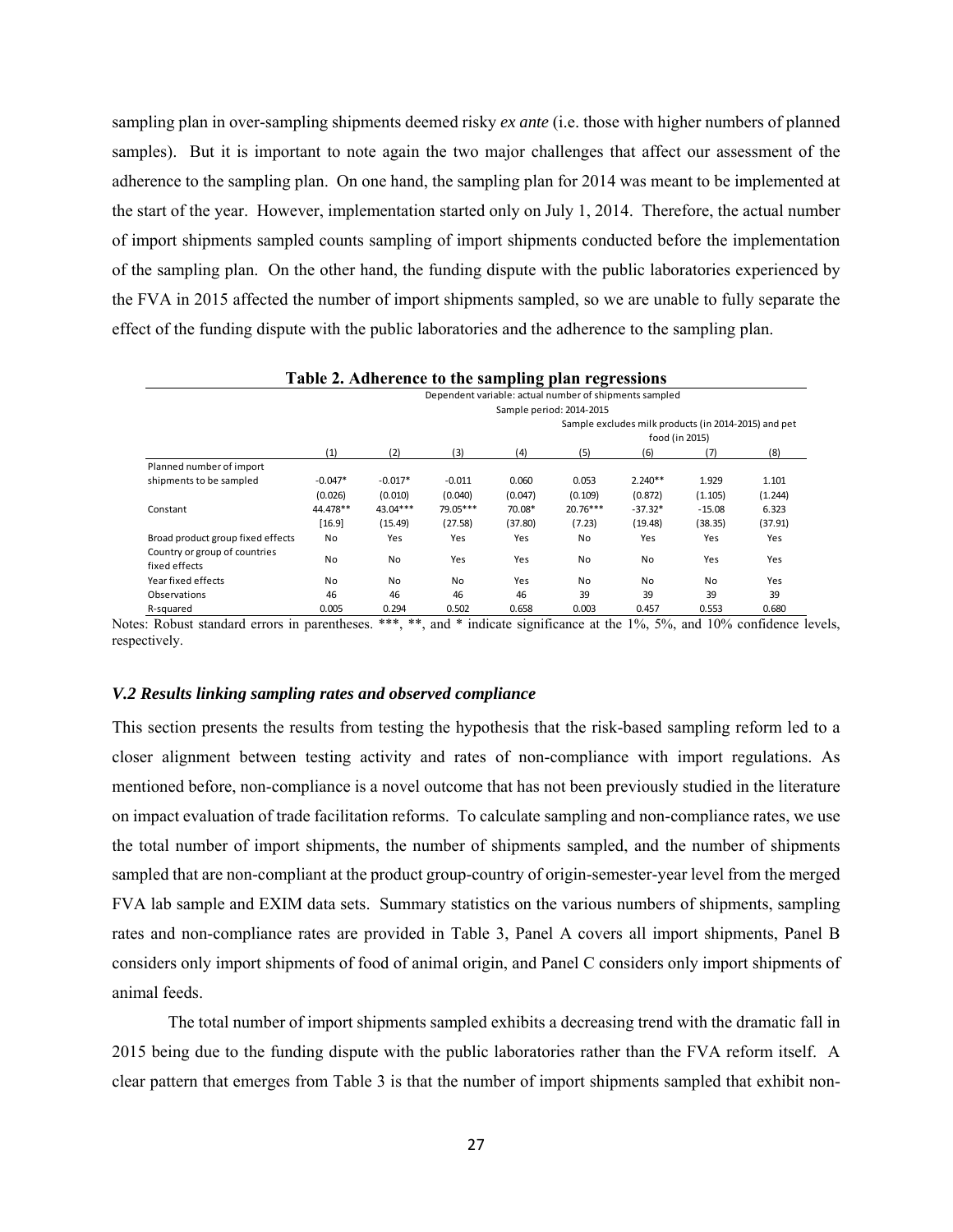compliance with FVA's technical standards is extremely small, less than 30 over the period 2013-2015. Also, between 2013 and 2014 the non-compliance rate increased while the sampling rate decreased. This is rough evidence suggesting that the FVA was implementing a better targeting strategy, although firmer conclusions require conditional statements. One issue is that the aflatoxin outbreak in 2013 could have raised sampling rates and measured rates of non-compliance at the same time.

**Table 3. Summary statistics on numbers of shipments, sampling and non-compliance rates Panel A. All import shipments** 

|                   | Number of<br>import<br>shipments<br>sampled | Total number<br>of import<br>shipments | Number of<br>sampled<br>import<br>shipments<br>$non-$<br>compliant | Sampling<br>rate | Non-<br>compliance<br>rate |
|-------------------|---------------------------------------------|----------------------------------------|--------------------------------------------------------------------|------------------|----------------------------|
| 2013-1            | 835                                         | 8167                                   | 12                                                                 | 10.30%           | 1.40%                      |
| 2013-2            | 446                                         | 8479                                   | 1                                                                  | 5.30%            | 0.20%                      |
| <b>Total 2013</b> | 1281                                        | 16646                                  | 13                                                                 | 8.00%            | 1.00%                      |
| 2014-1            | 451                                         | 7932                                   | $\overline{2}$                                                     | 5.70%            | 0.40%                      |
| 2014-2            | 780                                         | 8643                                   | 21                                                                 | 9.10%            | 2.70%                      |
| <b>Total 2014</b> | 1231                                        | 16575                                  | 23                                                                 | 7.00%            | 2.00%                      |
| 2015-1            | 4                                           | 8844                                   | $\Omega$                                                           | 0.00%            | 0.00%                      |
| 2015-2            | 59                                          | 9615                                   | $\Omega$                                                           | 0.60%            | 0.00%                      |
| <b>Total 2015</b> | 63                                          | 18459                                  | 0                                                                  | 0.00%            | 0.00%                      |

**Panel B. Import shipments of food of animal origin (requiring license N853)** 

|        | Number of<br>import<br>shipments<br>sampled | Total number<br>of import<br>shipments | Number of<br>sampled<br>import<br>shipments<br>non-<br>compliant | Sampling<br>rate | Non-<br>compliance<br>rate |
|--------|---------------------------------------------|----------------------------------------|------------------------------------------------------------------|------------------|----------------------------|
| 2013-1 | 753                                         | 7678                                   | $\overline{2}$                                                   | 9.80%            | 0.30%                      |
| 2013-2 | 418                                         | 8011                                   | $\Omega$                                                         | 5.20%            | 0.00%                      |
| 2014-1 | 422                                         | 7510                                   | 2                                                                | 5.60%            | 0.50%                      |
| 2014-2 | 744                                         | 8136                                   | 20                                                               | 9.10%            | 2.70%                      |
| 2015-1 | 4                                           | 8320                                   | 0                                                                | 0.00%            | 0.00%                      |
| 2015-2 | 56                                          | 9050                                   | $\Omega$                                                         | 0.60%            | 0.00%                      |
| Total  | 2397                                        | 48705                                  | 24                                                               | 4.90%            | 1.00%                      |

**Panel C. Import shipments of animal feeds (requiring license I047)** 

|        | Number of<br>import<br>shipments<br>sampled | Total number<br>of import<br>shipments | Number of<br>sampled<br>import<br>shipments<br>non-<br>compliant | Sampling<br>rate | Non-<br>compliance<br>rate |
|--------|---------------------------------------------|----------------------------------------|------------------------------------------------------------------|------------------|----------------------------|
| 2013-1 | 82                                          | 489                                    | 10                                                               | 16.80%           | 12.20%                     |
| 2013-2 | 28                                          | 468                                    | 1                                                                | 6.00%            | 3.60%                      |
| 2014-1 | 29                                          | 422                                    | $\Omega$                                                         | 6.90%            | 0.00%                      |
| 2014-2 | 36                                          | 507                                    | 1                                                                | 7.10%            | 2.80%                      |
| 2015-1 | 0                                           | 524                                    | $\Omega$                                                         | 0.00%            |                            |
| 2015-2 | 3                                           | 565                                    | $\Omega$                                                         | 0.50%            | 0.00%                      |
| Total  | 178                                         | 2975                                   | 12                                                               | 6.00%            | 6.70%                      |

Notes: in all panels the table shows information calculated based on the FVA lab sample data set  $(1<sup>st</sup>, 3<sup>rd</sup>, 4<sup>th</sup>, and 5<sup>th</sup> columns)$  and the EXIM data set ( $2<sup>nd</sup>$  and  $4<sup>th</sup>$  columns). The data sets are combined based on the broad product group.

Table 3 also shows that in the second semester of 2014 the sampling rate increased and the noncompliance rate increased, reaching its maximum value in the sample period. Imports of food of animal origin represent the largest share, covering approximately 93% of the total number of shipments and of the total number of shipments sampled of the combination of food of animal origin and animal feeds. Imports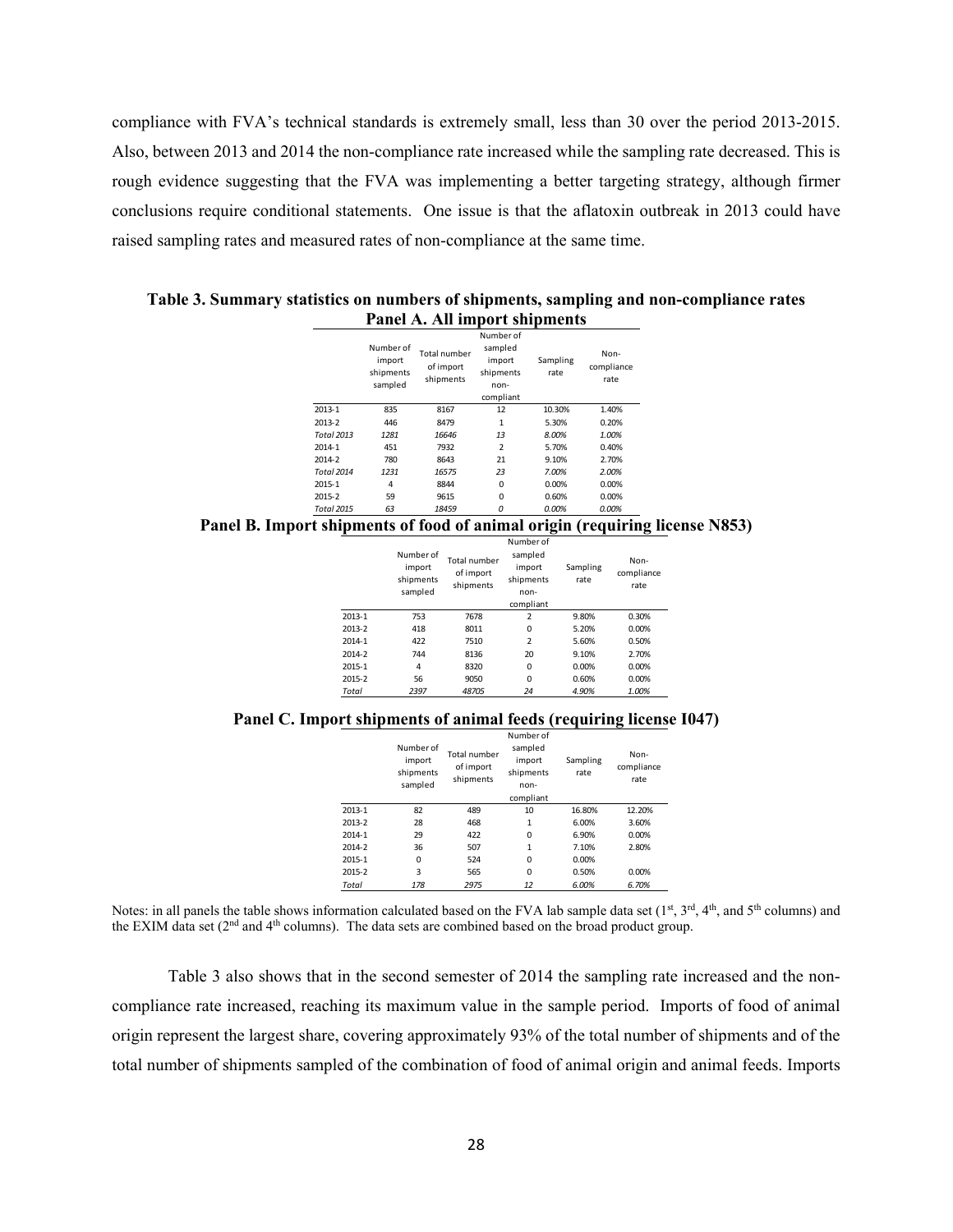of food of animal origin exhibit lower sampling rates as well as non-compliance rates than import shipments of animal feeds during the sample period.

Table 4 shows the product groups whose import shipments are most sampled and the product groups whose sampled import shipments are most non-compliant. The two lists of product groups differ. Also, a key feature that Table 4 shows is that there are product group-country of origin-semester-year cells whose sampling rate is larger than 1, which should be theoretically impossible to observe. However, this anomaly is due to our need to use different data sets to compute the number of sampled import shipments (FVA lab samples) and the total number of shipments (EXIM) given that there is no centralized system collecting all the information in FYR Macedonia. Our conjecture is that there is an imperfect concordance in the timing of the recording of the import shipments being sampled in the FVA lab samples data and the shipments being imported in the EXIM data.

| Product group                            | Sampling<br>rate | Non-<br>compliance<br>rate |
|------------------------------------------|------------------|----------------------------|
| Most sampled                             |                  |                            |
| 1 Compound feed                          | 382.00%          | 10.00%                     |
| 2 Honey                                  | 43.00%           | 0.00%                      |
| 3 Eggs and egg products                  | 37.00%           | 0.00%                      |
| 4 Meat of other animals, fresh or frozen | 17.00%           | 0.00%                      |
| 5 Fish, fresh, frozen, and canned        | 15.00%           | 0.00%                      |
| Most non-compliant                       |                  |                            |
| 1 Prepared meat                          | 0.00%            | 22.00%                     |
| 2 Offal                                  | 0.00%            | 10.00%                     |
| 3 Compound feed                          | 382.00%          | 10.00%                     |
| 4 Molluscs and crustaceans               | 3.00%            | 6.00%                      |
| 5 Poultry meat, fresh or frozen          | 3.00%            | 5.00%                      |

**Table 4. Most sampled and most non-compliant product groups** 

Note: the table shows information calculated based on the FVA lab sample data set (both columns) and the EXIM data set (2<sup>nd</sup> column). The data sets are combined based on the broad product group.

Table 5 documents the specific hazards identified in non-compliant import shipments of food of animal origin in Panel A and of animal feeds in Panel B in years 2013 and 2014. The information is aggregated across FVA laboratory samples with common characteristics. Shipments of milk and milk products had the most irregular samples, most of them linked to the aflatoxin outbreak in 2013.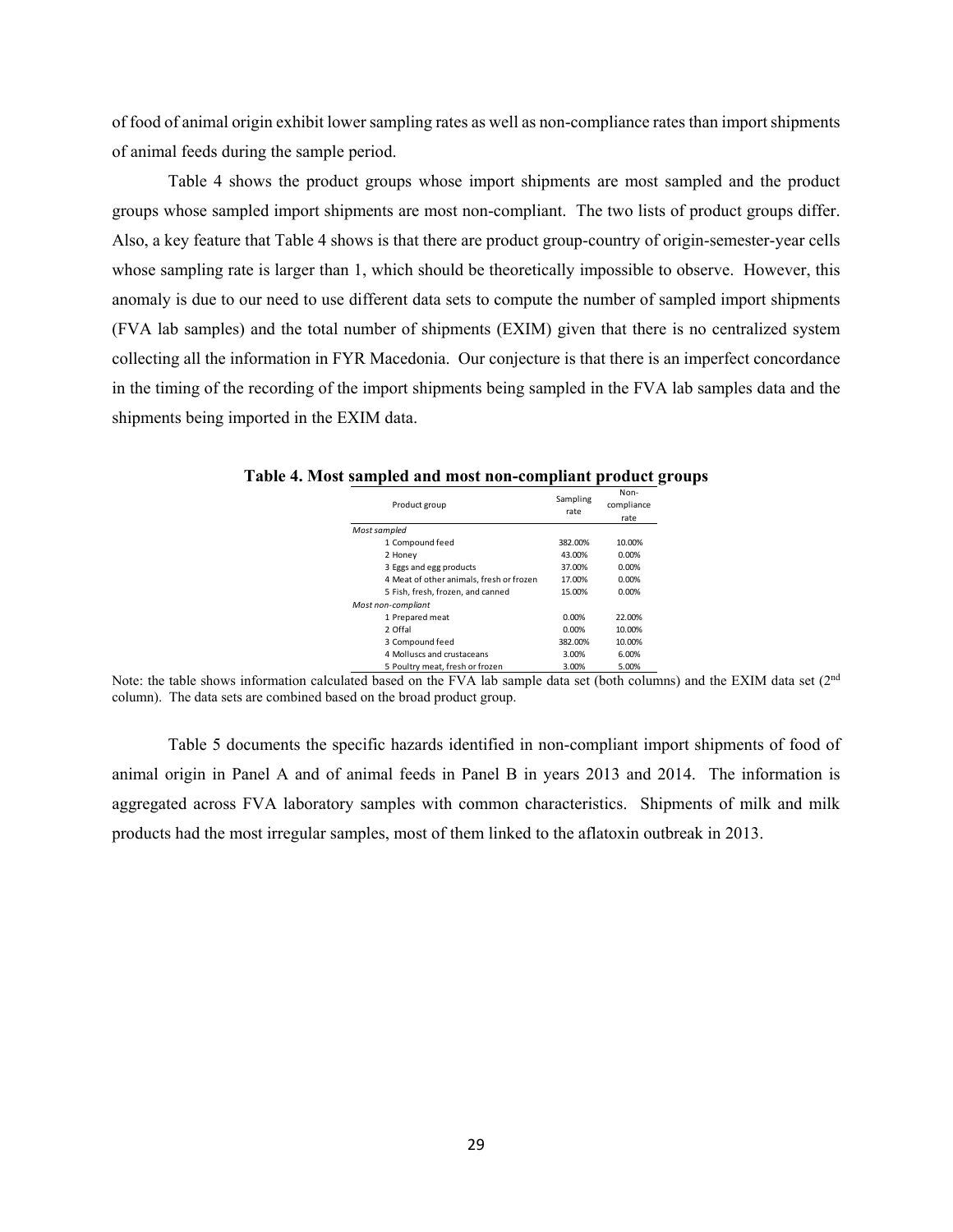| Panel A. Identified irregularities in license N853 - food of animal origin |                       |                                                                   |             |                                          |  |  |  |  |
|----------------------------------------------------------------------------|-----------------------|-------------------------------------------------------------------|-------------|------------------------------------------|--|--|--|--|
| Product group                                                              | Origin countries      | Irregularity, if reported                                         | Border post | Number of irregular<br>shipments sampled |  |  |  |  |
| 2013 Milk and Milk products                                                | Bosnia                | Aflatoxin                                                         | Tabanovce   | 8                                        |  |  |  |  |
| 2013 Milk and Milk products                                                | Croatia               | Aflatoxin                                                         | Skopje      | $\mathfrak{p}$                           |  |  |  |  |
| 2013 Milk and Milk products                                                | Morocco               |                                                                   | Skopje      | 1                                        |  |  |  |  |
| 2013 Milk and Milk products                                                | Serbia                |                                                                   | Kavardarci  | 1                                        |  |  |  |  |
| 2013 Milk and Milk products                                                | Serbia                | Aflatoxin                                                         | Skopje      | 6                                        |  |  |  |  |
| 2013 Pork meat, fresh or frozen                                            | Canada                |                                                                   | Bogorodica  | $\mathcal{P}$                            |  |  |  |  |
| 2013 Pork meat, fresh or frozen                                            | Italy                 |                                                                   | Veles       | 1                                        |  |  |  |  |
| 2014 Meat products (not canned)                                            | Bosnia                | Listeria                                                          | Skopje      | 1                                        |  |  |  |  |
| 2014 Molluscs and Crustaceans                                              | Greece                | Listeria                                                          | Medzitlija  | 1                                        |  |  |  |  |
| 2014 Offal                                                                 | Italy                 | Salmonella                                                        | Bogorodica  | 1                                        |  |  |  |  |
| 2014 Pork meat, fresh or frozen                                            | Not reported          | E Coli                                                            | Tabanovce   | 3                                        |  |  |  |  |
| 2014 Pork meat, fresh or frozen                                            | Spain                 | Salmonella                                                        | Tabanovce   | 1                                        |  |  |  |  |
| 2014 Poultry meat, fresh or frozen                                         | Brazil, Canada, Italy | Salmonella                                                        | Bogorodica  | 3                                        |  |  |  |  |
| 2014 Poultry meat, fresh or frozen                                         | Croatia               | Salmonella                                                        | Skopje      | 1                                        |  |  |  |  |
| 2014 Poultry meat, fresh or frozen                                         | Germany               | Salmonella                                                        | Tabanovce   | 1                                        |  |  |  |  |
| 2014 Poultry meat, fresh or frozen                                         | Germany               | F. Coli                                                           | Tabanovce   | 1                                        |  |  |  |  |
| 2014 Poultry meat, fresh or frozen                                         | Greece                | E. Coli                                                           | Bogorodica  | 2                                        |  |  |  |  |
| 2014 Poultry meat, fresh or frozen                                         | Italy                 | Listeria                                                          | Bogorodica  | 1                                        |  |  |  |  |
| 2014 Poultry meat, fresh or frozen                                         | Not reported          | Salmonella                                                        | Tabanovce   | 3                                        |  |  |  |  |
| 2014 Prepared meat                                                         | Not reported          | Salmonella                                                        | Tabanovce   | 1                                        |  |  |  |  |
| 2014 Prepared meat                                                         | Not reported          | Listeria                                                          | Tabanovce   | 1                                        |  |  |  |  |
|                                                                            |                       |                                                                   |             |                                          |  |  |  |  |
|                                                                            |                       | Panel B. Identified irregularities in license I047 - animal feeds |             |                                          |  |  |  |  |
| Product group                                                              | Origin countries      | Irregularity, if reported                                         | Border post | Number of irregular<br>shipments sampled |  |  |  |  |
| 2013 Concentrated feeds                                                    | Serbia, Slovenia      |                                                                   | K. Palanka  | 11                                       |  |  |  |  |
| 2014 Concentrated feeds                                                    | Serbia                | Clostridium                                                       | K. Palanka  | $\mathbf{1}$                             |  |  |  |  |

**Table 5. Identified irregularities and their characteristics** 

Notes: the table shows information calculated based on the FVA lab sample data set. "-" indicates that the identified hazard was not reported in the FVA lab sample data set.

Table 6 presents the results from estimating by OLS Equation (2) in Panel A based on a sample covering pre-reform data only (ending on June 30, 2014) and Equation (3) in Panel B including data until December 2015 and in Panel C including data only until end of 2014, relying on data at the sampled shipment level where each shipment belongs to a given product group-country of origin-semester-year. Inference is based on Huber-White standard errors robust to heteroscedasticity, which we cluster by broad product group-country of origin because the specifications explain shipment level non-compliance with sampling rates at that more aggregate level (Moulton, 1990). In each of the panels the first half of the columns use as estimating sample all shipments sampled while t the second half of the columns exclude from the estimating sample shipments whose corresponding sampling rate at the product group-country of origin-semester-year is larger than 1.

The specifications in Panel A allow us to check, in principle, whether the likelihood of noncompliance is higher when the sampling rates are higher - before the reform. But given the extremely small number of sampled shipments that are non-compliant the regressions are unable to identify any significant link, even when we do not control for any type of fixed effects.

The specifications in Panels B and C show that once the post-reform semester-year data are included in the estimating sample there is generally a negative relationship between non-compliance rates and sampling rates per se, though with unstable significance across specifications. The coefficient on the post-reform indicator in columns (4) and (9) in both panels suggests that the FVA reform increased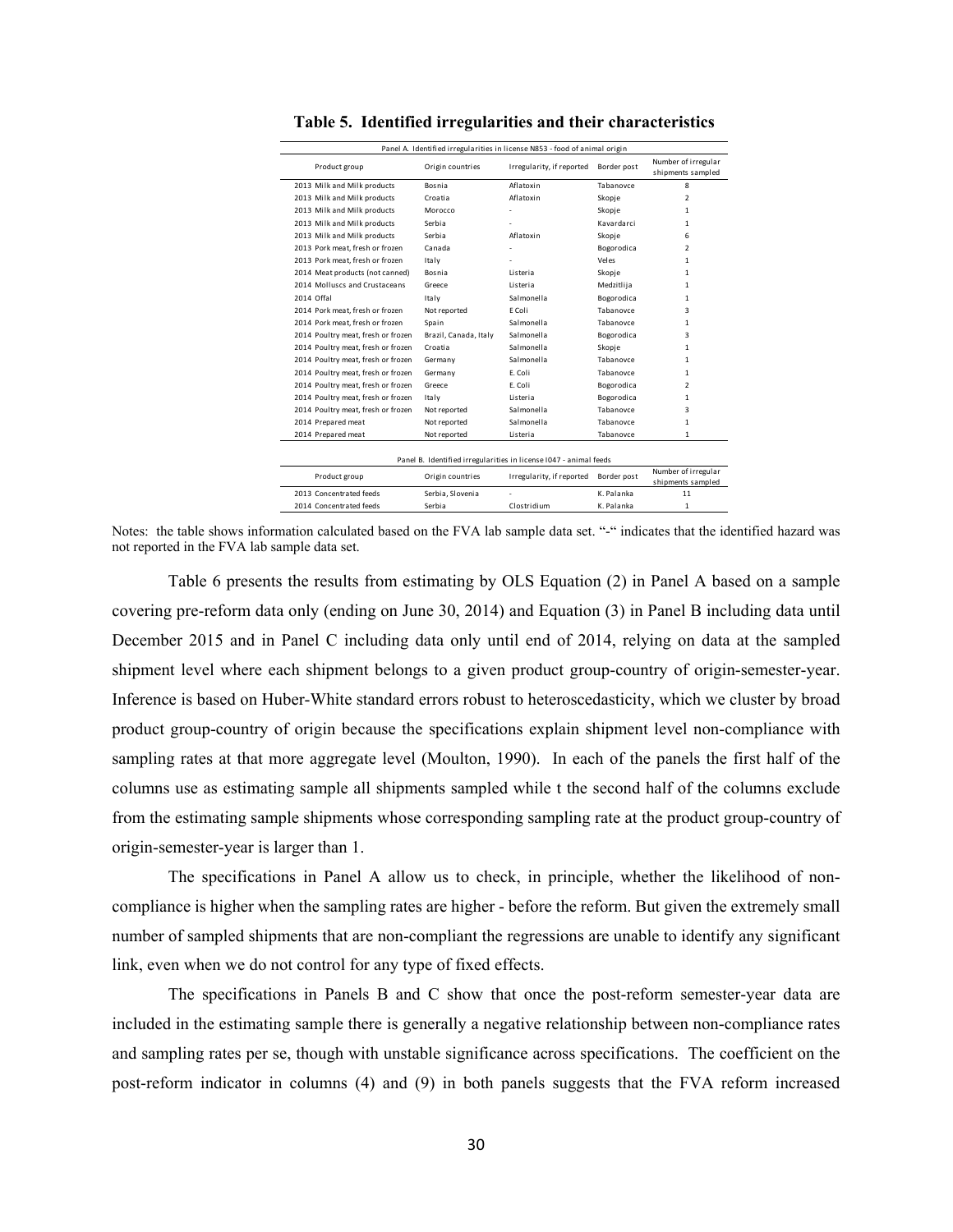significantly the probability of non-compliance, conditional on sampling rates. This might hint at some improvement in targeting of sampling after the reform. But that is not the case, as verified by the worrying coefficient on the interaction term in column (5) of Panels B and C, which suggests that the relationship between sampling and non-compliance became significantly more negative after the reform was implemented. This finding is true even based on the sample where shipments with corresponding sampling rates higher than 1 are dropped, in column (10) of Panels B and C. Such negative relationships are unexpected and counter-intuitive because we would expect the probability of non-compliance to be higher when the sampling rates are higher even prior to the reform, but especially after the reform. This follows from the risk management principle that sampling rates should be higher when probabilities of violations are higher. Thus, if the reform was effective it should have strengthened the positive relationship between non-compliance rates and sampling rates. That does not seem to be the case for FYR Macedonia, even if we consider only the second semester of 2014 as the reform period (Panel C) ignoring the funding dispute with the public laboratories that plagues our analysis. Overall our findings suggest that the targeting of sampling is not effective in FYR Macedonia.

# **Table 6. Non-compliance testing regressions Panel A. Period pre-reform**

|                                   |                                                      |         | Dependent variable: indicator for import shipment sampled being non-compliant |         |          |         |         |         |
|-----------------------------------|------------------------------------------------------|---------|-------------------------------------------------------------------------------|---------|----------|---------|---------|---------|
|                                   | Sample period: 2013-1 <sup>st</sup> semester of 2014 |         |                                                                               |         |          |         |         |         |
|                                   | Excluding sampling rates larger than 1               |         |                                                                               |         |          |         |         |         |
|                                   | (1)                                                  | (2)     | (3)                                                                           | (4)     | (5)      | (6)     | (7)     | (8)     |
| Sampling rate                     | $-0.000$                                             | 0.003   | 0.006                                                                         | 0.005   | $-0.000$ | 0.004   | 0.006   | 0.005   |
|                                   | (0.002)                                              | (0.003) | (0.004)                                                                       | (0.004) | (0.003)  | (0.004) | (0.004) | (0.005) |
| Broad product group fixed effects | No                                                   | Yes     | Yes                                                                           | Yes     | No       | Yes     | Yes     | Yes     |
| Country of origin fixed effects   | No                                                   | No      | Yes                                                                           | Yes     | No       | No      | Yes     | Yes     |
| Semester-Year fixed effects       | No                                                   | No      | No                                                                            | Yes     | No       | No      | No      | Yes     |
| Observations                      | 1.594                                                | 1.594   | 1.594                                                                         | 1.594   | 1.579    | 1.579   | 1,579   | 1,579   |
| R-squared                         | 0.000                                                | 0.007   | 0.020                                                                         | 0.021   | 0.000    | 0.007   | 0.020   | 0.021   |

#### **Panel B. Reform period until 2015**

|                                                 | Dependent variable: indicator for import shipment sampled being non-compliant |           |           |           |            |                          |           |           |                                        |            |
|-------------------------------------------------|-------------------------------------------------------------------------------|-----------|-----------|-----------|------------|--------------------------|-----------|-----------|----------------------------------------|------------|
|                                                 |                                                                               |           |           |           |            | Sample period: 2013-2015 |           |           |                                        |            |
|                                                 |                                                                               |           |           |           |            |                          |           |           | Excluding sampling rates larger than 1 |            |
|                                                 | (1)                                                                           | (2)       | (3)       | (4)       | (5)        | (6)                      | (7)       | (8)       | (9)                                    | (10)       |
| Sampling rate                                   | $-0.015***$                                                                   | $-0.006*$ | $-0.017*$ | $-0.011$  | 0.008      | $-0.017***$              | $-0.006*$ | $-0.018*$ | $-0.011$                               | 0.008      |
|                                                 | (0.005)                                                                       | (0.003)   | (0.010)   | (0.007)   | (0.007)    | (0.006)                  | (0.003)   | (0.010)   | (0.008)                                | (0.008)    |
| Post-reform indicator (2 <sup>nd</sup> semester |                                                                               |           |           |           |            |                          |           |           |                                        |            |
| of 2014 & 2015)                                 |                                                                               |           |           | $0.017**$ | $0.040**$  |                          |           |           | $0.017**$                              | $0.040**$  |
|                                                 |                                                                               |           |           | (0.008)   | (0.015)    |                          |           |           | (0.008)                                | (0.016)    |
| Sampling rate * Post-reform                     |                                                                               |           |           |           |            |                          |           |           |                                        |            |
| indicator (2 <sup>nd</sup> semester of 2014 &   |                                                                               |           |           |           |            |                          |           |           |                                        |            |
| 2015)                                           |                                                                               |           |           |           | $-0.033**$ |                          |           |           |                                        | $-0.033**$ |
|                                                 |                                                                               |           |           |           | (0.013)    |                          |           |           |                                        | (0.013)    |
| Broad product group fixed effects               | No                                                                            | Yes       | Yes       | Yes       | Yes        | No                       | Yes       | Yes       | Yes                                    | Yes        |
| Country fixed effects                           | No                                                                            | No        | Yes       | Yes       | Yes        | No                       | No        | Yes       | Yes                                    | Yes        |
| Semester-Year fixed effects                     | No                                                                            | No        | Yes       | <b>No</b> | No         | No                       | No        | Yes       | No                                     | No         |
| Observations                                    | 2,296                                                                         | 2,296     | 2,296     | 2,296     | 2,296      | 2,281                    | 2,281     | 2,281     | 2,281                                  | 2,281      |
| R-squared                                       | 0.007                                                                         | 0.044     | 0.079     | 0.073     | 0.079      | 0.007                    | 0.044     | 0.079     | 0.073                                  | 0.079      |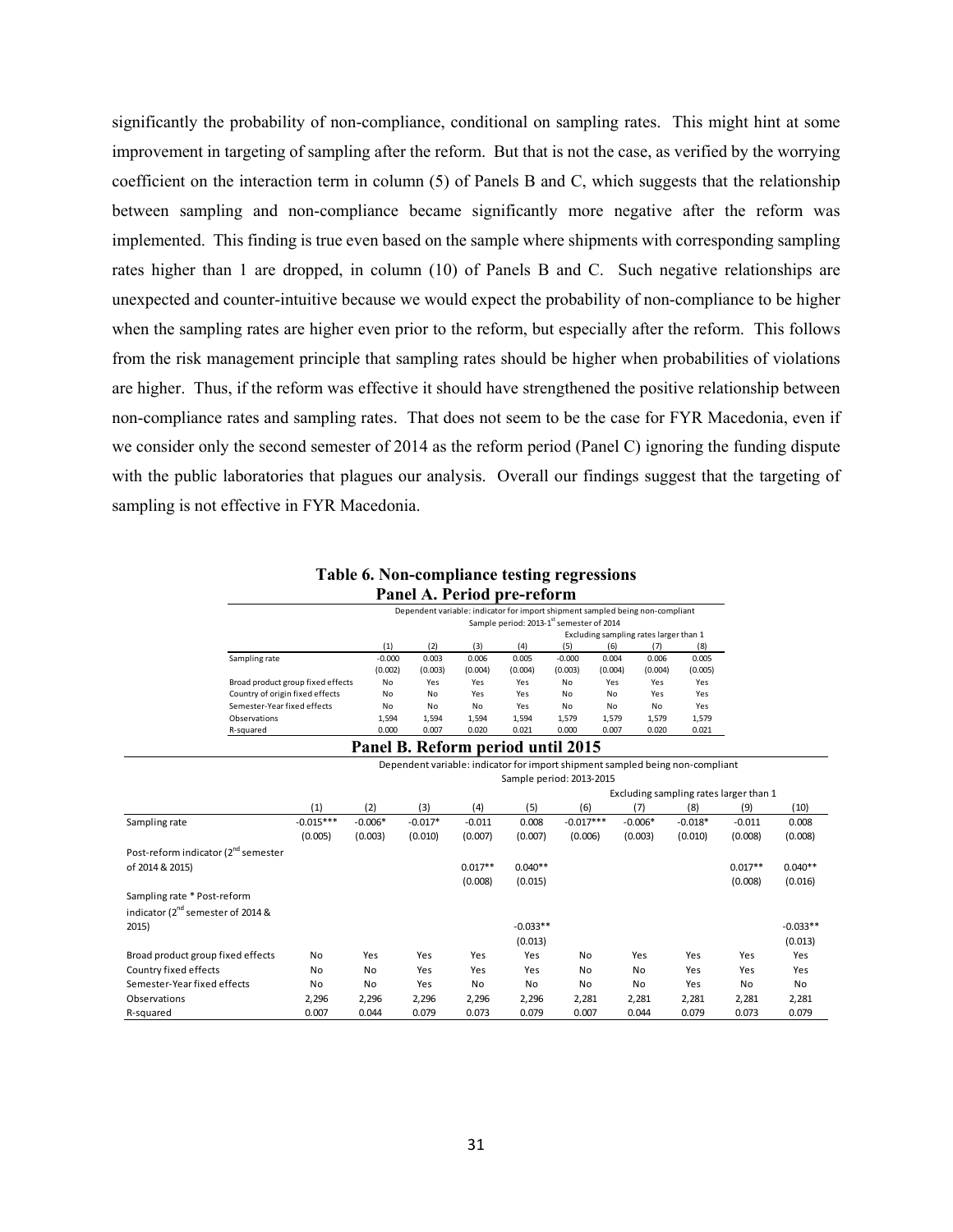|                                                 | Dependent variable: indicator for import shipment sampled being non-compliant |                                        |           |           |             |             |           |           |           |             |
|-------------------------------------------------|-------------------------------------------------------------------------------|----------------------------------------|-----------|-----------|-------------|-------------|-----------|-----------|-----------|-------------|
|                                                 | Sample period: 2013-2015                                                      |                                        |           |           |             |             |           |           |           |             |
|                                                 |                                                                               | Excluding sampling rates larger than 1 |           |           |             |             |           |           |           |             |
|                                                 | (1)                                                                           | (2)                                    | (3)       | (4)       | (5)         | (6)         | (7)       | (8)       | (9)       | (10)        |
| Sampling rate                                   | $-0.016***$                                                                   | $-0.007*$                              | $-0.017*$ | $-0.015*$ | 0.005       | $-0.017***$ | $-0.007*$ | $-0.018*$ | $-0.016*$ | 0.006       |
|                                                 | (0.005)                                                                       | (0.004)                                | (0.010)   | (0.009)   | (0.008)     | (0.006)     | (0.004)   | (0.010)   | (0.009)   | (0.008)     |
| Post-reform indicator (2 <sup>nd</sup> semester |                                                                               |                                        |           |           |             |             |           |           |           |             |
| of 2014)                                        |                                                                               |                                        |           | $0.020**$ | $0.047***$  |             |           |           | $0.020**$ | $0.047***$  |
|                                                 |                                                                               |                                        |           | (0.009)   | (0.018)     |             |           |           | (0.009)   | (0.018)     |
| Sampling rate * Post-reform                     |                                                                               |                                        |           |           |             |             |           |           |           |             |
| indicator (2 <sup>nd</sup> semester of 2014)    |                                                                               |                                        |           |           | $-0.038***$ |             |           |           |           | $-0.039***$ |
|                                                 |                                                                               |                                        |           |           | (0.015)     |             |           |           |           | (0.015)     |
| Broad product group fixed effects               | No                                                                            | Yes                                    | Yes       | Yes       | Yes         | No          | Yes       | Yes       | Yes       | Yes         |
| Country fixed effects                           | No                                                                            | No                                     | Yes       | Yes       | Yes         | No          | <b>No</b> | Yes       | Yes       | Yes         |
| Semester-Year fixed effects                     | No                                                                            | No                                     | Yes       | <b>No</b> | No          | No          | <b>No</b> | Yes       | No        | No          |
| Observations                                    | 2,259                                                                         | 2,259                                  | 2,259     | 2,259     | 2,259       | 2,244       | 2,244     | 2,244     | 2,244     | 2,244       |
| R-squared                                       | 0.007                                                                         | 0.047                                  | 0.081     | 0.080     | 0.087       | 0.008       | 0.047     | 0.081     | 0.080     | 0.087       |

# **Panel C. Reform period only 2nd semester of 2014**

Notes: Robust standard errors clustered by broad product group-country of origin in parentheses. \*\*\*, \*\*, and \* indicate significance at the 1%, 5%, and 10% confidence levels, respectively. The sample covers import shipments of food of animal origin (license N853) and animal feeds (license I047).

One potential endogeneity problem in these estimates is the feedback from observed noncompliance to higher rates of sampling and laboratory testing. Evidence of non-compliant shipments might invite more scrutiny. Alternatively, news of non-compliance elsewhere in Europe might trigger increased sampling activity even in the absence of direct evidence of non-compliance on imports into FYR Macedonia. These possibilities could bias the estimated coefficient on sampling rates in either direction. We are not able to address such problems fully, but for purposes of robustness it is useful to exclude from the estimating sample milk and milk products in 2014-2015 (because these were products in which feedback effects were most likely) as well as pet food in 2015 (as the number of planned samples increased substantially likely due to feedback effects). The estimates shown in Appendix Table B1 are similar to those in Table 6, despite a smaller number of observations (since most shipments that are sampled are of milk and milk products and pet food, as seen in Table 3). We also estimate Equations (2) and (3) using lagged rather than contemporaneous sampling rates, as an alternative to mitigate potential endogeneity. The estimates shown in Appendix Table B2 are also similar to those in Table 6.

# *V.3 Estimates of trade effects*

**.** 

We estimate the impact of the FVA reform on trade via D-i-D regressions with corresponding pre-treatment common trend testing regressions relying on the Makstat data set's import values at the HS 4-digit productcountry of origin-semester-year level.<sup>52</sup>

<sup>&</sup>lt;sup>52</sup> While the data are available at a more disaggregated HS 6-digit product-country of origin-month-year level, we decided against using that level of aggregation because the many zero observations at that very low level of aggregation made it nonsensical to estimate pre-treatment trends.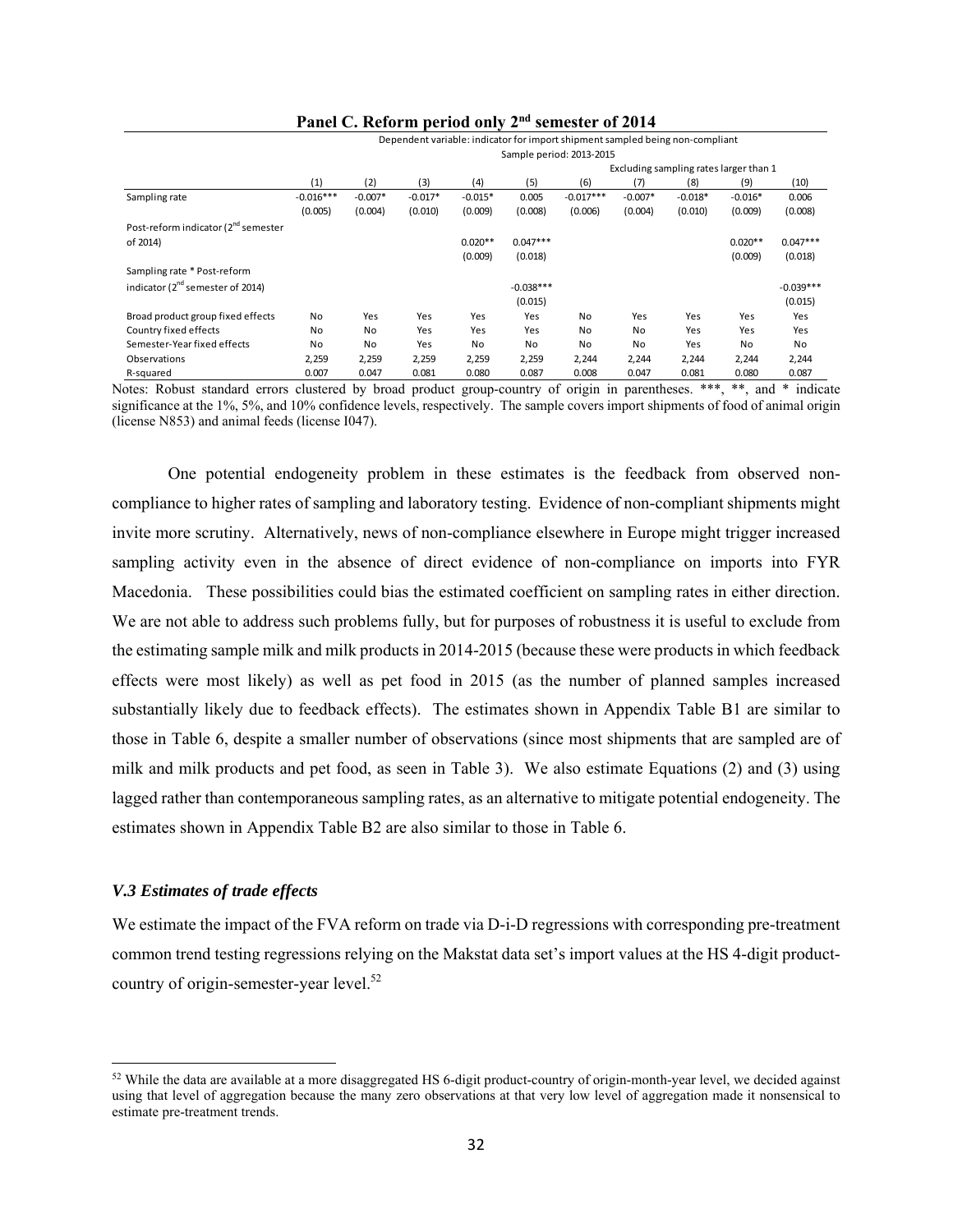We first report on the tests for the adequacy of using D-i-D models for identification of the impact of the FVA reform. As discussed in Section IV.3, we estimate Equation (6) based on data for the period ranging from January 2009 until June 2014 to check whether products subject to the FVA reform experienced differential growth patterns in their imports before the reform, relative to other products not subject to the FVA reform. Table 7 presents the results from estimating Equation (6) by OLS with standard errors robust to heteroscedasticity. Panel A provides results for the full sample of all HS 4-digit products under FVA control using all other HS 4-digit products imported by Macedonia as control group. Column (1) provides estimates of a simplified version of Equation (6) which controls for HS 4-digit product-country of origin (panel) fixed effects only, while Columns (2) and (3) provide estimates including the rich set of control variables and fixed effects shown in Equation  $(6)$ <sup>53</sup> All columns in Panel A of Table 7 report an insignificant coefficient on the interaction between the time trend and the indicator variable for FVA products. Hence, there is no evidence of differential trends in import growth for FVA products relative to other imported products before the FVA reform.

 $53$  Note that these supply and demand shocks all have highly significant coefficient estimates of the expected sign.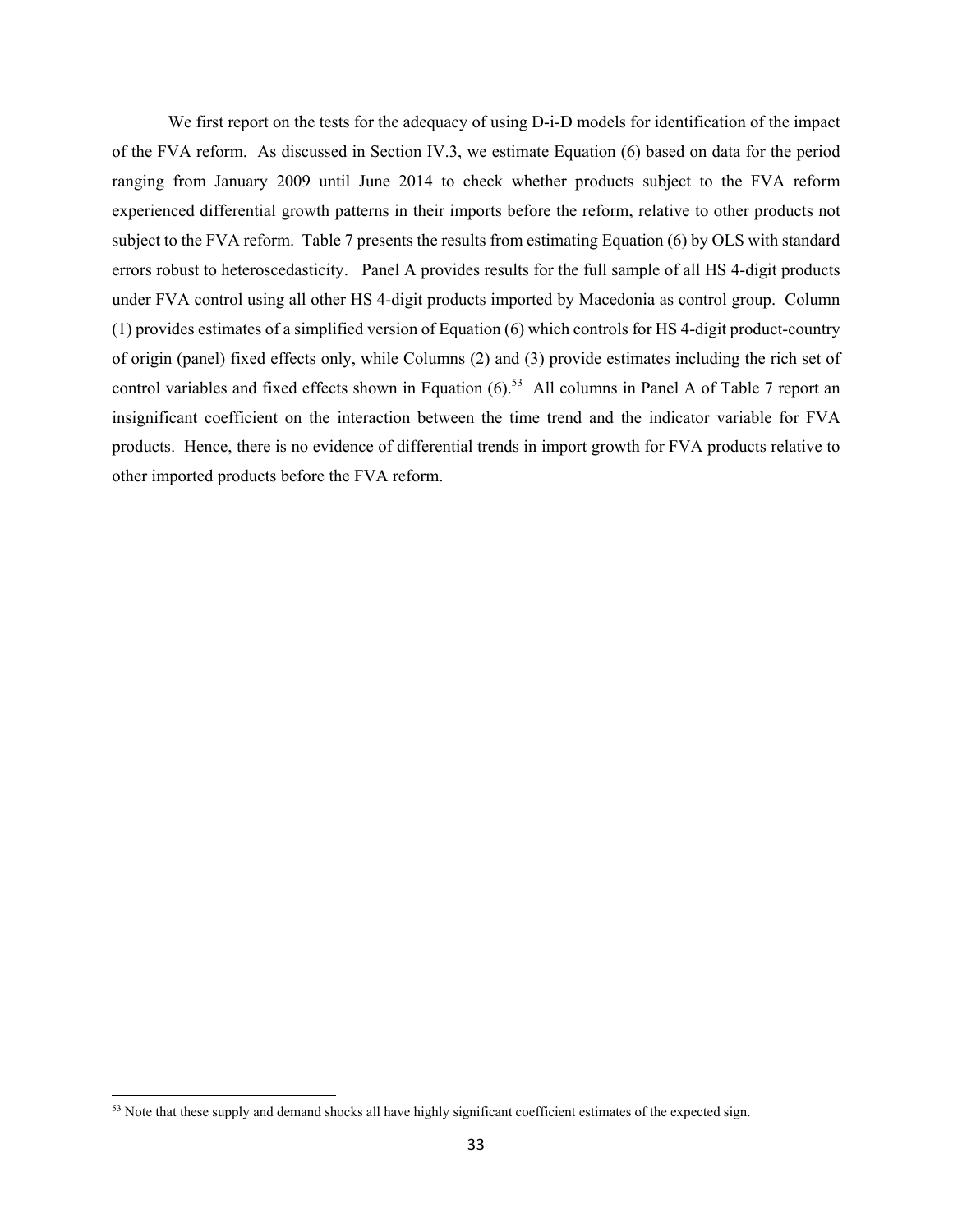|                                                           |                | Dependent variable: log import value                  |                 |
|-----------------------------------------------------------|----------------|-------------------------------------------------------|-----------------|
|                                                           | Sample period: | Sample period:                                        | Sample period:  |
|                                                           |                | 2009-1st semester 2010-1st semester 2010-1st semester |                 |
|                                                           | of 2014        | of 2014                                               | of 2014         |
|                                                           |                | Annual shocks                                         | Semester shocks |
|                                                           | (1)            | (2)                                                   | (3)             |
| Semester time trend                                       | $0.013***$     | $0.109***$                                            | $0.089***$      |
|                                                           | (0.001)        | (0.007)                                               | (0.009)         |
| Semester time trend * Indicator for FVA products          | 0.002          | 0.000                                                 | 0.003           |
|                                                           | (0.002)        | (0.002)                                               | (0.004)         |
| Export supply shock - log country of origin total exports |                |                                                       |                 |
| to world                                                  |                | $0.110***$                                            | $0.102***$      |
|                                                           |                | (0.005)                                               | (0.010)         |
| Import demand shock - log Albania imports from world      |                | $0.018***$                                            | $0.042***$      |
|                                                           |                | (0.003)                                               | (0.003)         |
| Import demand shock - log Bulgaria imports from world     |                | $0.042***$                                            | $0.049***$      |
|                                                           |                | (0.006)                                               | (0.011)         |
| Import demand shock - log Greece imports from world       |                | $0.049***$                                            | $0.059***$      |
|                                                           |                | (0.006)                                               | (0.012)         |
| Import demand shock - log Serbia imports from world       |                | $0.046***$                                            | $0.083***$      |
|                                                           |                | (0.004)                                               | (0.009)         |
| HS 4-digit product * country of origin fixed effects      | Yes            | Yes                                                   | Yes             |
| Country of origin * year fixed effects                    | No             | Yes                                                   | Yes             |
| Observations                                              | 172,644        | 162,260                                               | 112,794         |
| R-squared                                                 | 0.785          | 0.790                                                 | 0.798           |

# **Table 7. Pre-reform common trends tests regressions Panel A. Full Sample**

# **Panel B. Sample of food contact materials and products in same HS 2-digit**

|                                                           | Dependent variable: log import value |                                                                                           |                 |  |  |
|-----------------------------------------------------------|--------------------------------------|-------------------------------------------------------------------------------------------|-----------------|--|--|
|                                                           | Sample period:                       | Sample period:                                                                            | Sample period:  |  |  |
|                                                           |                                      | 2009-1 <sup>st</sup> semester 2010-1 <sup>st</sup> semester 2010-1 <sup>st</sup> semester |                 |  |  |
|                                                           | of 2014                              | of 2014                                                                                   | of 2014         |  |  |
|                                                           |                                      | Annual shocks                                                                             | Semester shocks |  |  |
|                                                           | (1)                                  | (2)                                                                                       | (3)             |  |  |
| Semester time trend                                       | $0.013***$                           | $0.108***$                                                                                | $0.090***$      |  |  |
|                                                           | (0.002)                              | (0.009)                                                                                   | (0.012)         |  |  |
| Semester time trend * Indicator for food contact          |                                      |                                                                                           |                 |  |  |
| materials                                                 | 0.005                                | 0.002                                                                                     | 0.001           |  |  |
|                                                           | (0.003)                              | (0.003)                                                                                   | (0.005)         |  |  |
| Export supply shock - log country of origin total exports |                                      |                                                                                           |                 |  |  |
| to world                                                  |                                      | $0.110***$                                                                                | $0.102***$      |  |  |
|                                                           |                                      | (0.006)                                                                                   | (0.015)         |  |  |
| Import demand shock - log Albania imports from world      |                                      | $0.018***$                                                                                | $0.044***$      |  |  |
|                                                           |                                      | (0.004)                                                                                   | (0.004)         |  |  |
| Import demand shock - log Bulgaria imports from world     |                                      | 0.015                                                                                     | 0.019           |  |  |
|                                                           |                                      | (0.009)                                                                                   | (0.017)         |  |  |
| Import demand shock - log Greece imports from world       |                                      | $0.040***$                                                                                | $0.031*$        |  |  |
|                                                           |                                      | (0.009)                                                                                   | (0.017)         |  |  |
| Import demand shock - log Serbia imports from world       |                                      | $0.081***$                                                                                | $0.126***$      |  |  |
|                                                           |                                      | (0.007)                                                                                   | (0.015)         |  |  |
| HS 4-digit product * country of origin fixed effects      | Yes                                  | Yes                                                                                       | Yes             |  |  |
| Country of origin * year fixed effects                    | No                                   | Yes                                                                                       | Yes             |  |  |
| Observations                                              | 99,121                               | 93,686                                                                                    | 65,899          |  |  |
| R-squared                                                 | 0.769                                | 0.774                                                                                     | 0.781           |  |  |

Notes: Robust standard errors in parentheses. \*\*\*, \*\*, and \* indicate significance at the 1%, 5%, and 10% confidence levels, respectively. In Panel A FVA products includes food of animal origin (license N853), animal feeds (license I047), food of nonanimal origin and food contact materials (license I007)). In column (3) of Panels A and B the import demand shock for Albania is annual (as in column (2)) due to data constraints.

One problem with the above results is that non-FVA products may not serve as a good control group for FVA products as a whole. Panel B provides results for a smaller sample that includes only FVAcontrolled products in the category of food contact materials along with other HS 4-digit products included in the corresponding HS 2-digit chapters. As discussed in Section IV.3, the advantage of using this sample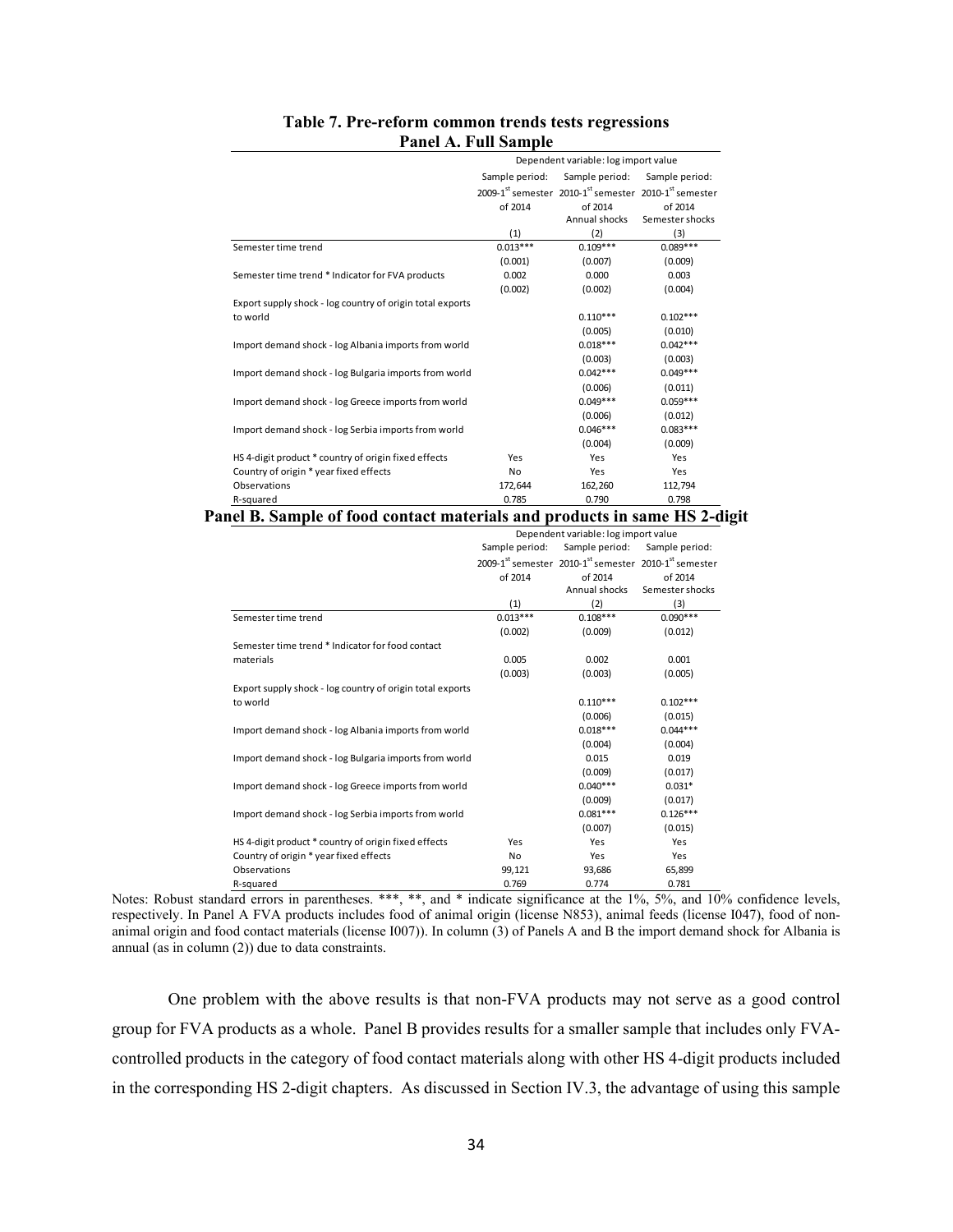is that it includes a better control group for the FVA-controlled HS 4-digit products, whereas the disadvantage is that it covers just a subset of the FVA-controlled products.<sup>54</sup> All columns in Panel B of Table 7 also show an insignificant coefficient on the interaction term. Thus, there is no evidence of differential trends in import growth for food contact materials FVA-controlled products relative to other imported products in the same HS 2-digit chapters before the FVA reform. Hence, we believe that the common trends assumption required for the appropriateness of D-i-D regressions to evaluate the impact of the FVA reform is valid.

Table 8 presents the results from estimating our D-i-D regressions - Equation (5) - by OLS with standard errors robust to heteroscedasticity. Again, Panel A provides results for the full sample while Panel B provides results for a smaller sample limited to food contact materials and the other HS 4-digit products included in the corresponding HS 2-digit chapters. Recall that the D-i-D estimator allows us to examine the question of whether the products for which the FVA has oversight responsibilities saw faster import growth than other products in the period after the FVA reform, relative to the period before the reform.

Focusing first on column (1) in Panels A and B of Table 8, the D-i-D estimates from a simpler version of Equation (5) including only the HS 4-digit product-country of origin (panel) and semester-year fixed effects suggest that the FVA reform led to a significant increase in import values of FVA products, relative to other products in the post-reform period ranging from July 2014 until the end of 2015. Our concern that the impact of the FVA reform could be potentially biased due to foreign supply shocks or import demand shocks in Macedonia correlated with the FVA reform episode led us to include explicit control variables for foreign supply shocks and import demand shocks based on WITS trade data from column (2) onwards. These variables absorb changes in import values that are unrelated to the FVA reform. The controls for foreign supply and import demand shocks result in a decrease in the magnitude and significance of the estimated trade impact of the FVA reform, but the impact in columns (2) and (3) is still significant at the 10 percent confidence level. In turn, note that variation in foreign supply and import demand matters for Macedonian imports: both foreign supply and import demand shocks have significant effects on Macedonian imports, with the expected positive sign.

 $\overline{a}$ 

<sup>&</sup>lt;sup>54</sup> Specifically, this smaller sample does not include FVA-controlled products food of non-animal origin products, nor food of animal origin and animal feeds.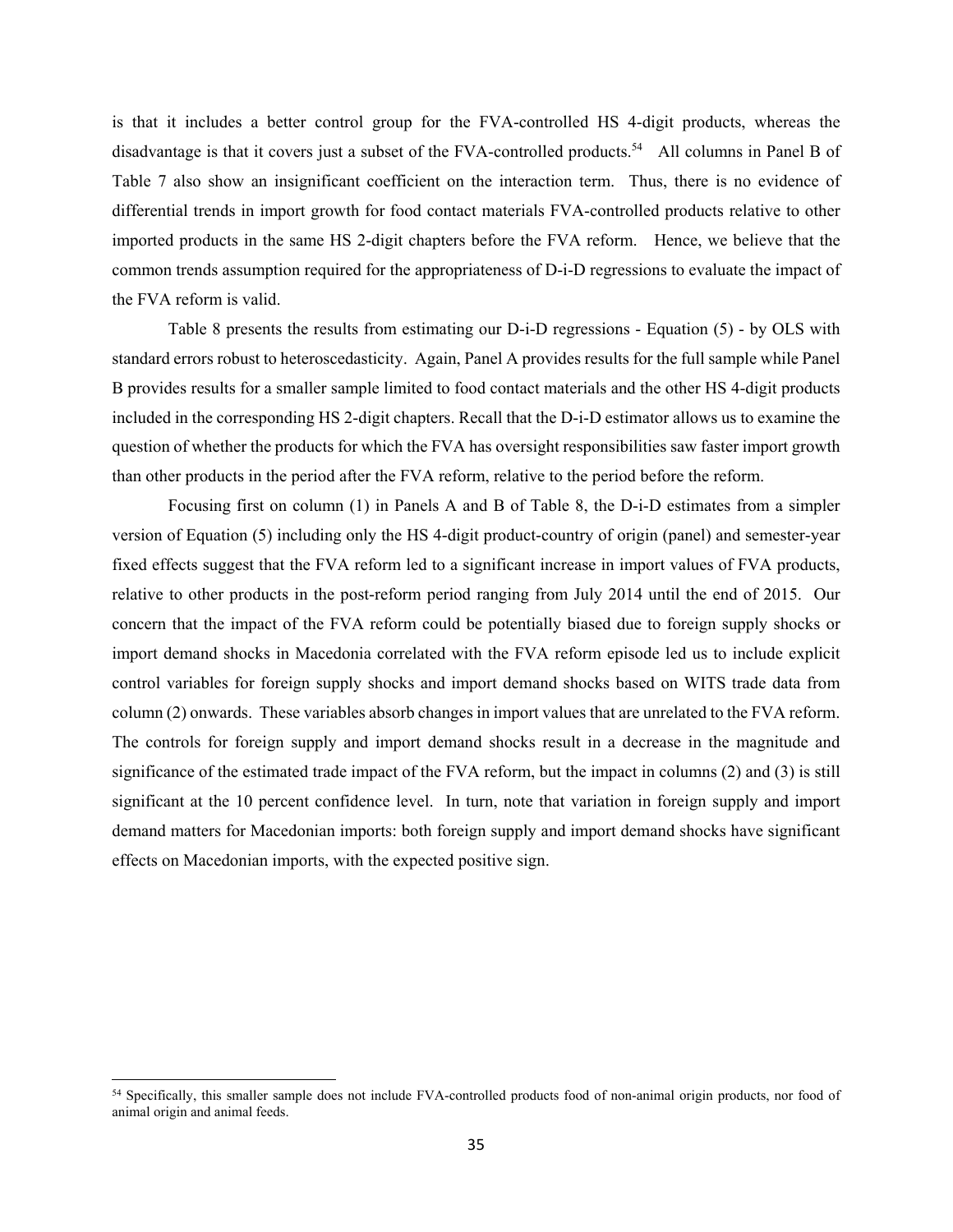|                                                                                                    |                       |                                  |                                  | Dependent variable: log import value |                                                                                                                                                                                                                           |                                  |                                  |
|----------------------------------------------------------------------------------------------------|-----------------------|----------------------------------|----------------------------------|--------------------------------------|---------------------------------------------------------------------------------------------------------------------------------------------------------------------------------------------------------------------------|----------------------------------|----------------------------------|
|                                                                                                    | 2009-2015<br>(1)      | 2010-2015<br>(2)                 | 2010-2015<br>(3)                 | 2010-2015<br>(4)                     | Sample period: Sample period: Sample period: Sample period: Sample period: Sample period: Sample period:<br>2010-2015<br>Annual shocks Semester shocks Annual shocks Semester shocks Annual shocks Semester shocks<br>(5) | 2010-2014<br>(6)                 | 2010-2014<br>(7)                 |
| Indicator for FVA products * Post-reform indicator (2 <sup>nd</sup>                                |                       |                                  |                                  |                                      |                                                                                                                                                                                                                           |                                  |                                  |
| semester of 2014 & 2015)                                                                           | $0.034**$<br>(0.016)  | $0.029*$<br>(0.017)              | $0.032*$<br>(0.018)              |                                      |                                                                                                                                                                                                                           |                                  |                                  |
| Indicator for FVA products * Post-reform indicator (2015)                                          |                       |                                  |                                  | $0.044**$<br>(0.019)                 | $0.041*$<br>(0.021)                                                                                                                                                                                                       |                                  |                                  |
| Indicator for FVA products * Post-reform indicator (2 <sup>nd</sup><br>semester of 2014)           |                       |                                  |                                  |                                      |                                                                                                                                                                                                                           | 0.003<br>(0.026)                 | 0.009<br>(0.028)                 |
| Export supply shock - log country of origin total exports<br>to world                              |                       | $0.117***$                       | $0.099***$                       | $0.117***$                           | $0.099***$                                                                                                                                                                                                                | $0.114***$                       | $0.098***$                       |
| Import demand shock - log Albania imports from world                                               |                       | (0.004)<br>$0.019***$<br>(0.002) | (0.008)<br>$0.038***$<br>(0.002) | (0.004)<br>$0.019***$<br>(0.002)     | (0.008)<br>$0.039***$<br>(0.002)                                                                                                                                                                                          | (0.004)<br>$0.019***$<br>(0.002) | (0.009)<br>$0.038***$<br>(0.002) |
| Import demand shock - log Bulgaria imports from world                                              |                       | $0.040***$<br>(0.005)            | $0.059***$<br>(0.009)            | $0.040***$<br>(0.005)                | $0.059***$<br>(0.009)                                                                                                                                                                                                     | $0.037***$<br>(0.006)            | $0.046***$<br>(0.010)            |
| Import demand shock - log Greece imports from world                                                |                       | $0.043***$<br>(0.005)            | $0.059***$<br>(0.010)            | $0.043***$<br>(0.005)                | $0.059***$<br>(0.010)                                                                                                                                                                                                     | $0.046***$<br>(0.006)            | $0.054***$<br>(0.011)            |
| Import demand shock - log Serbia imports from world                                                |                       | $0.050***$<br>(0.004)            | $0.062***$<br>(0.006)            | $0.050***$<br>(0.004)                | $0.061***$<br>(0.006)                                                                                                                                                                                                     | $0.048***$<br>(0.004)            | $0.088***$<br>(0.008)            |
| HS 4-digit product * country of origin fixed effects                                               | Yes                   | Yes                              | Yes                              | Yes                                  | Yes                                                                                                                                                                                                                       | Yes                              | Yes                              |
| Semester-year fixed effects                                                                        | Yes                   | No                               | No                               | No                                   | No                                                                                                                                                                                                                        | No                               | No                               |
| Country of origin * semester-year fixed effects                                                    | No                    | Yes                              | Yes                              | Yes                                  | Yes                                                                                                                                                                                                                       | Yes                              | Yes                              |
| Observations                                                                                       | 224,053               | 210,446                          | 153,302                          | 210,446                              | 153,302                                                                                                                                                                                                                   | 178,309                          | 126,378                          |
| R-squared                                                                                          | 0.772                 | 0.777                            | 0.783                            | 0.777                                | 0.783                                                                                                                                                                                                                     | 0.785                            | 0.792                            |
| Panel B. Sample of food contact materials and products in same HS 2-digit                          |                       |                                  |                                  |                                      |                                                                                                                                                                                                                           |                                  |                                  |
|                                                                                                    |                       |                                  |                                  | Dependent variable: log import value |                                                                                                                                                                                                                           |                                  |                                  |
|                                                                                                    | 2009-2015             | 2010-2015                        | 2010-2015                        | 2010-2015                            | Sample period: Sample period: Sample period: Sample period: Sample period: Sample period: Sample period:<br>2010-2015<br>Annual shocks Semester shocks Annual shocks Semester shocks Annual shocks Semester shocks        | 2010-2014                        | 2010-2014                        |
|                                                                                                    | (1)                   | (2)                              | (3)                              | (4)                                  | (5)                                                                                                                                                                                                                       | (6)                              | (7)                              |
| Indicator for food contact materials * Post-reform                                                 |                       |                                  |                                  |                                      |                                                                                                                                                                                                                           |                                  |                                  |
| indicator (2 <sup>nd</sup> semester of 2014 & 2015)                                                | $0.073***$<br>(0.023) | $0.050**$<br>(0.023)             | $0.051**$<br>(0.025)             |                                      |                                                                                                                                                                                                                           |                                  |                                  |
| Indicator for food contact materials * Post-reform<br>indicator (2015)                             |                       |                                  |                                  | $0.068**$                            | $0.072**$                                                                                                                                                                                                                 |                                  |                                  |
| Indicator for food contact materials * Post-reform<br>indicator (2 <sup>nd</sup> semester of 2014) |                       |                                  |                                  | (0.027)                              | (0.029)                                                                                                                                                                                                                   | 0.012                            | 0.005                            |
|                                                                                                    |                       |                                  |                                  |                                      |                                                                                                                                                                                                                           | (0.036)                          | (0.039)                          |
| Export supply shock - log country of origin total exports<br>to world                              |                       | $0.113***$                       | $0.100***$                       | $0.113***$                           | $0.100***$                                                                                                                                                                                                                | $0.112***$                       | $0.101***$                       |
| Import demand shock - log Albania imports from world                                               |                       | (0.006)<br>$0.020***$<br>(0.003) | (0.012)<br>$0.039***$<br>(0.003) | (0.006)<br>$0.020***$<br>(0.003)     | (0.012)<br>$0.039***$<br>(0.003)                                                                                                                                                                                          | (0.006)<br>$0.018***$<br>(0.003) | (0.014)<br>$0.038***$<br>(0.004) |
| Import demand shock - log Bulgaria imports from world                                              |                       | $0.022***$<br>(0.008)            | $0.032**$<br>(0.014)             | $0.022***$<br>(0.008)                | $0.032**$<br>(0.014)                                                                                                                                                                                                      | $0.017*$<br>(0.009)              | 0.021<br>(0.016)                 |
|                                                                                                    |                       |                                  |                                  |                                      |                                                                                                                                                                                                                           |                                  |                                  |
| Import demand shock - log Greece imports from world                                                |                       | $0.029***$<br>(0.007)            | $0.038***$<br>(0.014)            | $0.029***$<br>(0.007)                | $0.038***$<br>(0.014)                                                                                                                                                                                                     | $0.033***$<br>(0.008)            | 0.02<br>(0.016)                  |
| Import demand shock - log Serbia imports from world                                                |                       | $0.075***$<br>(0.006)            | $0.075***$<br>(0.009)            | $0.075***$<br>(0.006)                | $0.075***$<br>(0.009)                                                                                                                                                                                                     | $0.079***$<br>(0.007)            | $0.119***$<br>(0.014)            |
| HS 4-digit product * country of origin fixed effects                                               | Yes                   | Yes                              | Yes                              | Yes                                  | Yes                                                                                                                                                                                                                       | Yes                              | Yes                              |
| Semester-year fixed effects<br>Country of origin * semester-year fixed effects                     | Yes<br>No             | No<br>Yes                        | No<br>Yes                        | No<br>Yes                            | No<br>Yes                                                                                                                                                                                                                 | No<br>Yes                        | No<br>Yes                        |

# **Table 8. Difference-in-differences regressions for impact of FVA reform on trade Panel A. Full Sample**

Notes: Robust standard errors in parentheses. \*\*\*, \*\*, and \* indicate significance at the 1%, 5%, and 10% confidence levels, respectively. In Panel A FVA products includes food of animal origin (license N853), animal feeds (license I047), food of nonanimal origin and food contact materials (license I007)). In columns (3), (5), and (7) of Panels A and B the import demand shock for Albania is annual (as in columns (2), (4), and (6)) due to data constraints.

Observations 128,148 121,037 89,169 121,037 90,799 102,764 75,125 R-squared 0.756 0.762 0.766 0.763 0.767 0.770 0.776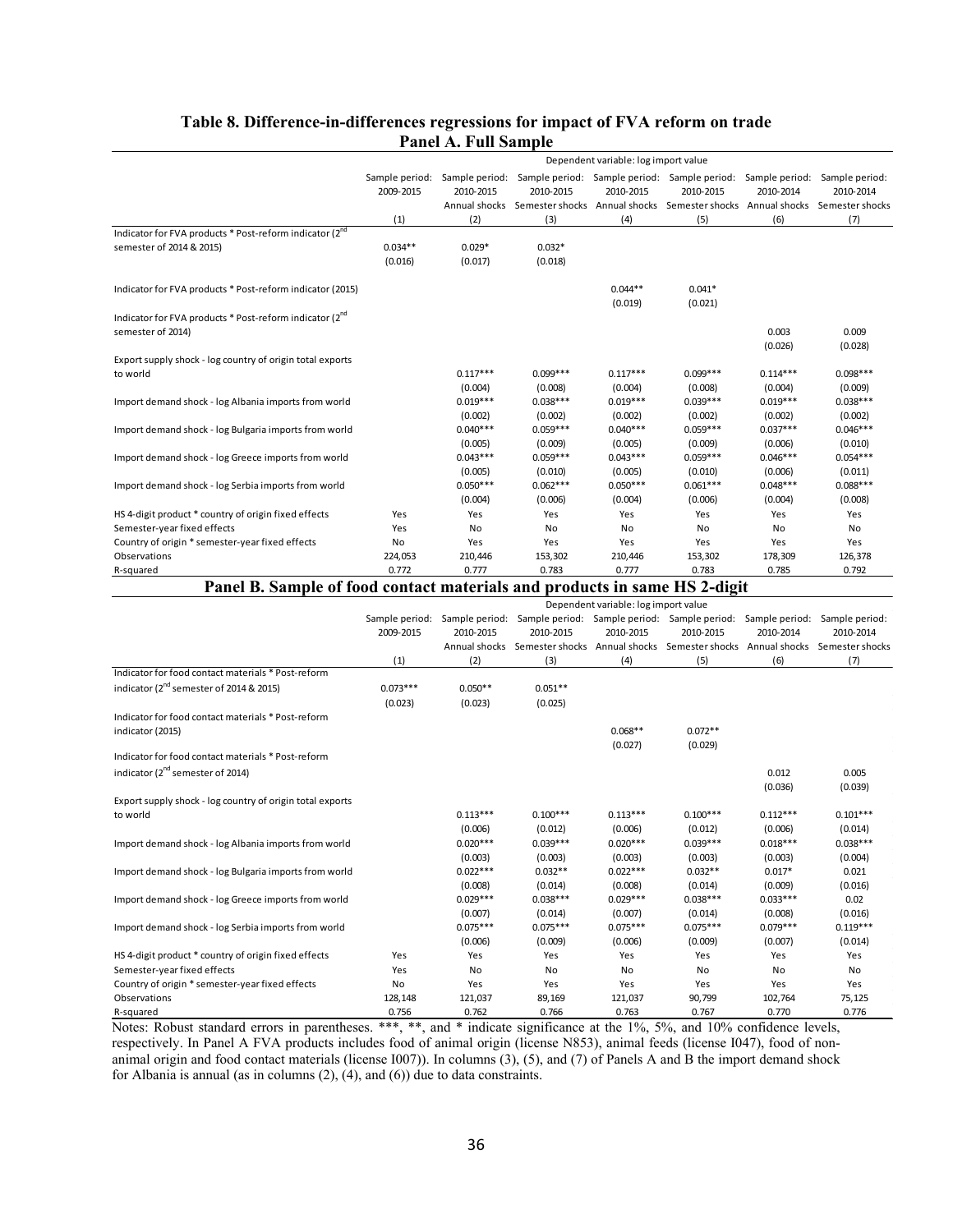Focusing on the estimate in column (3) of Panel A in Table 8, our estimated semi-elasticity of imports to the FVA reform suggests that import values increased by 3.2% more for FVA products than other products after the reform. As a way to illustrate the economic magnitude of this estimate, we can calculate what would be the equivalent reduction in an *ad valorem* tariff that would generate the same import growth. Following Hummels and Schaur (2014) and others in the gravity literature, we can decompose a given percentage change in the log of imports into the product of two structural parameters: a trade elasticity  $\sigma$  that summarizes the response of imports to changes in prices, and an ad valorem tariffequivalent trade cost τ. While our data do not allow us to estimate σ we borrow an estimate of σ from the literature: the intensive margin elasticity of -3.8 estimated by Bernard et al (2003), which is adequate for evaluating import growth along the intensive margin (at the HS 4-digit-country of origin-semester-year level). Assuming this trade elasticity, our estimate of a causal increase in imports of 3.2% is consistent with a 0.8 (=3.2%/-3.8) percentage point reduction in an ad valorem tariff. This is the implied effect of the FVA reform (together with the subsequent reduction in sampling rates caused by the funding dispute with the public laboratories). If we believe the best D-i-D estimates are those in Panel B where the treated group includes only food contact materials and the control group is made up of closely related products within the same HS 2-digit chapters, then the estimated semi-elasticity of imports to the FVA reform suggests that import values increased by 5.1% more for food contact materials. Assuming the same trade elasticity of - 3.8, this estimate of a causal increase in imports of 5.1% is consistent with a 1.3 percentage point (=5.1%/- 3.8) reduction in the tariff equivalent.

Panels A and B in Table 8 provide additional D-i-D estimates in columns (4)-(7), which consider a different definition of the post-FVA reform period. Columns (4) and (5) consider only year 2015 as the post-reform period. The rationale for isolating 2015 is that in that year not only were the monitoring plans from the FVA reform being implemented, but there was the funding dispute with the public laboratories that produced a much lower sampling rate than even recommended by the sampling plan for 2015. As such it is useful to examine what impacts are observed on import growth for FVA products, relative to other products. The estimates show a significant impact of the changes in sampling procedures (along with any other relevant aspects of the reform) on import growth of FVA products. These estimates are of higher magnitude and (in some cases) stronger significance than in columns (2)-(3).

Columns (6) and (7) consider only the second semester of 2014 as the post-reform period and exclude observations for year 2015 from the estimating sample. The rationales for this choice are a) to measure the very short-term impacts of the FVA reform, and b) to attempt to isolate the effects of reform from the effects of the funding dispute with the public laboratories in 2015. These estimates show an insignificant impact of the FVA reform on import growth of FVA products. We are not able to identify a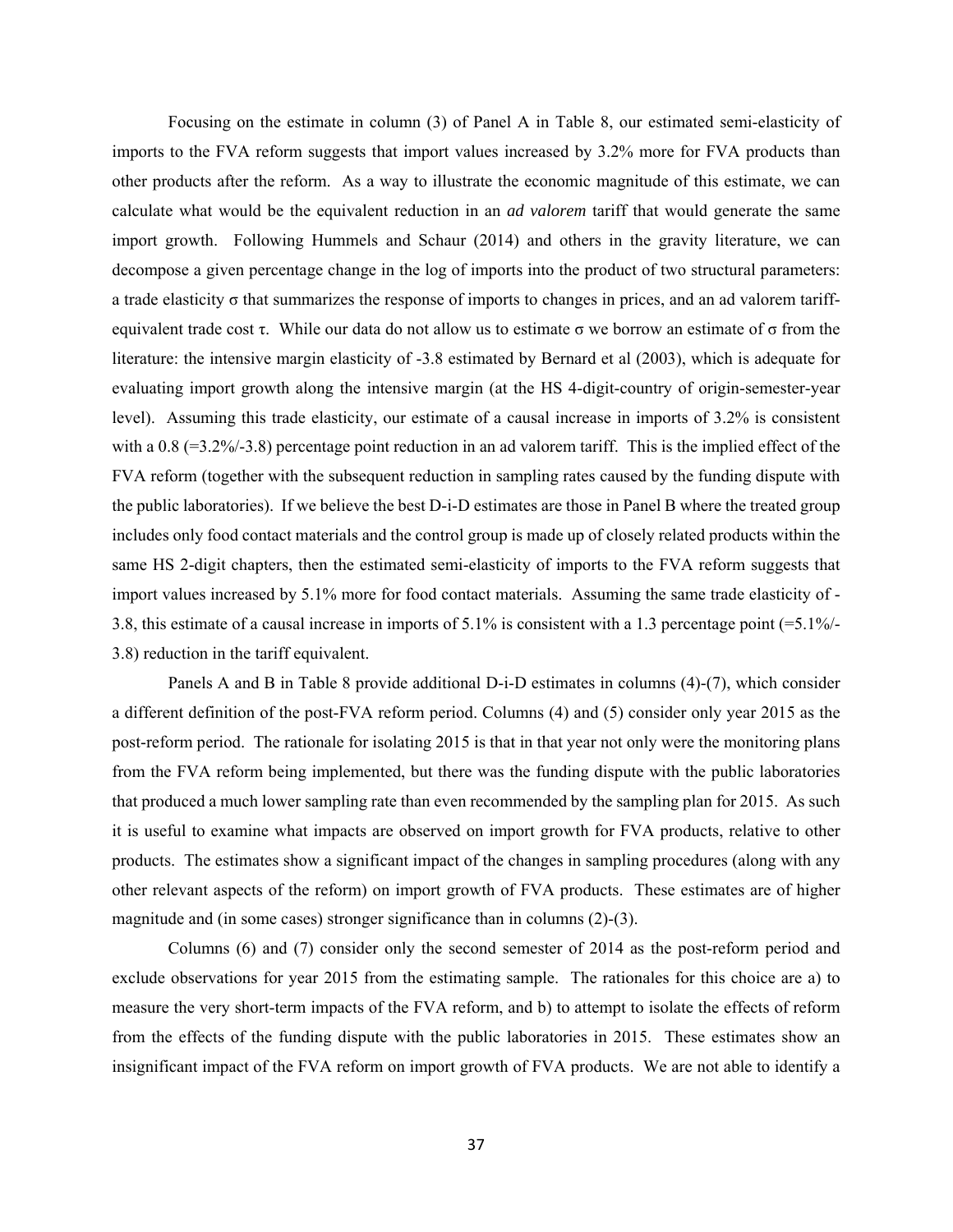separate effect of the reform, but the D-i-D regressions do seem to indicate that the changes undertaken after July 1 of 2014 led to increased imports of products under FVA oversight.

### *Robustness*

One concern about the D-i-D estimates in Panel A of Table 8 is that the control group for FVA products subject to the reform includes HS 4-digit products under HS 2-digit chapter 01 (live animals) whose imports are controlled by the FVA and are subject to veterinary checks at the border post of entry but are not subject to sampling plans. Those products enter under a different import license for live animals (N640) and require a quarantine procedure which was not subject to a reform of the same type as the FVA reforms we are studying, but whose import procedures were also subject to some improvements over our sample period (FVA, 2014). Thus, the inclusion of such products in the control group could be biasing (possibly downwards) the impact of the FVA reforms on imports of FVA products. We estimate all specifications in columns (2)-(7) in Panel A of Table 8 excluding HS 4-digit products under HS 2-digit chapter 01 from the sample and present the results in Panel A of Appendix Table B3. The estimated coefficients on the FVA reform dummy are almost unchanged relative to those in Table 8.

While we believe that the inclusion of the import demand shocks helps to isolate the impact of the FVA reform, relative to other supply and demand developments, there is a slight possibility that developments in FYR Macedonia could affect the import demand of its neighbors. If that were the case, a bias in the import demand shocks' impacts could bias the estimated impact of the FVA reform. To check this possibility, we estimate the specifications in columns (2)-(7) of Table 8 excluding the countries that share a land border with FYR Macedonia from the sample. The results presented in Appendix Table B4 imply an almost unchanged impact on the FVA reform, relative to Table 8.

As another robustness check to the findings in Table 8, we also estimate the specifications in columns (2)-(7) in Panel A of Table 8 excluding from the treated group of FVA all HS 4-digit products mapped onto the broad product group Milk and milk products in 2014-2015 and onto pet food in 2015. These products saw anomalies in the rates of sampling in 2014 and 2015. The estimates shown in Panel B of Appendix Table B3 show the trade impact of the FVA reform is not affected by the exclusion of these products from the sample.

In unreported results we estimated specifications similar to those in Table 8 but allowing the impact of the FVA reform to impact imports differently depending on whether the country of origin of the imports is in a free-trade agreement with FYR Macedonia. The results suggested no significant difference in the impact of the FVA reform for such imports. In unreported results, we also estimated specifications similar to those in Table 8 but focusing on the extensive margin of imports, defined as the number of HS 6-digit products imported in each of the HS 4-digit-country of origin-semester-year cells used in Table 9. Such D-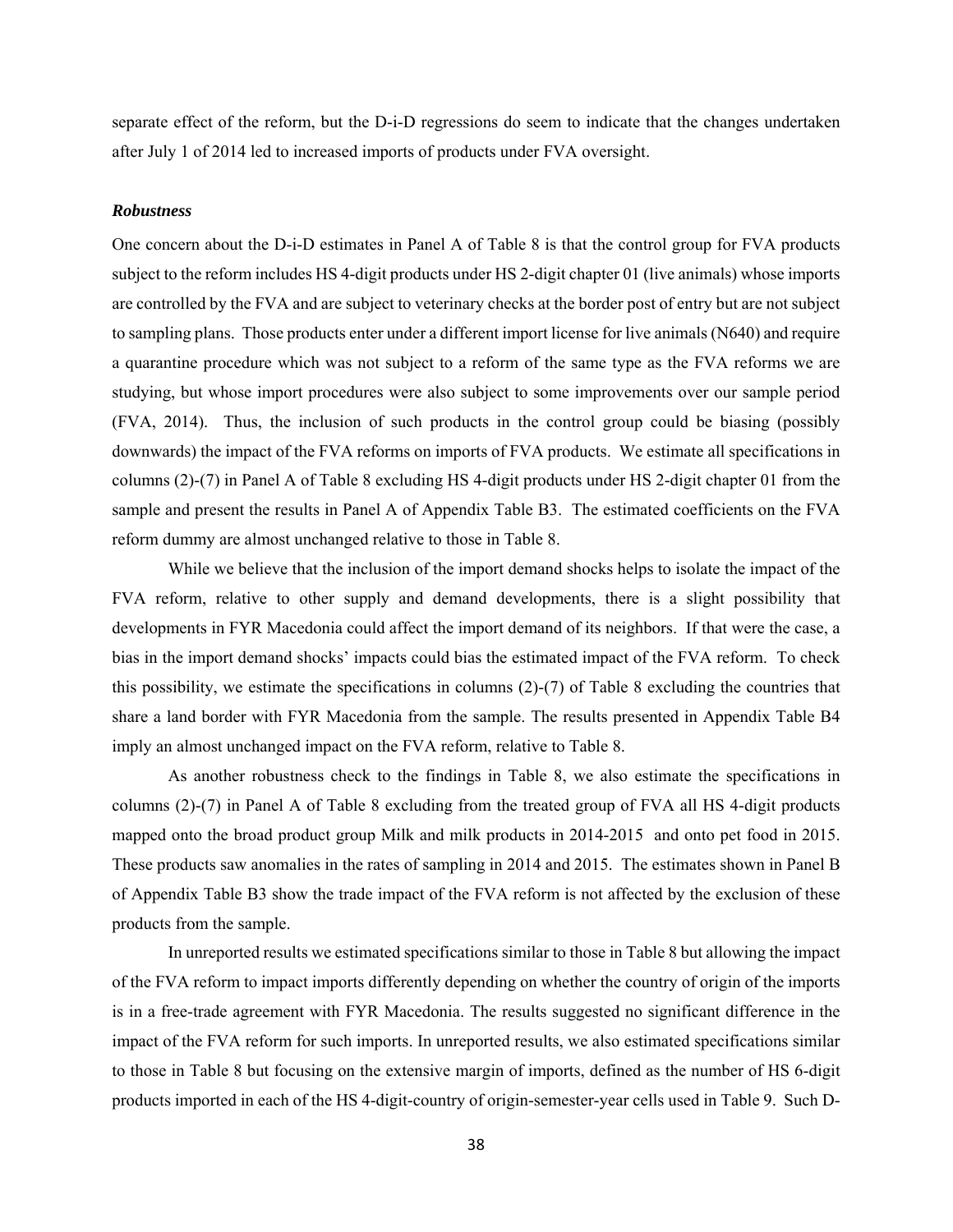i-D estimates help us understand whether the variety of imported FVA products grew faster than the variety of non-FVA products imported after the FVA reform. The results showed an insignificant effect of the FVA reform on the extensive margin of imports.

# *V.4 Trade effects of heterogeneous treatment*

 $\overline{a}$ 

As a supplement to the evidence from the D-i-D regressions, in this section we discuss the results from specifications that exploit heterogeneity in the degree of treatment by the FVA reform, which we capture by variation across product groups and origin countries over time in the level of sampling undertaken, to identify the link between the sampling rate and the level of imports. There are two caveats to keep in mind regarding these specifications. First, they are estimated on a sample including only food of animal origin and animal feeds, which are the FVA products for which we have the data necessary to construct sampling rates (as discussed in Section IV.2). Second, the product classification applied in these regressions is more aggregated than in the earlier D-i-D regressions using HS 4-digit products, due to the difficulties concording the FVA sampling data with the HS codes.<sup>55</sup> We estimate the impact of the sampling rate on log imports relying on the merged data set that combines FVA lab samples, EXIM and Makstat for import values and sampling rates measured at the level of the broad product group-country of origin-semester-year in the period 2013-2015.

Table 9 shows the results from estimating Equation (7) by OLS with standard errors robust to heteroscedasticity. All specifications control for the rich set of fixed effects specified in that equation to sweep out idiosyncratic shocks as well as trading partners' world export supply shock and import demand shocks of FYR Macedonia's immediate neighbors. The estimating samples used in columns (1)-(4) includes all observations while those used in columns (5)-(6) exclude observations with a sampling rate larger than 1, an anomaly discussed in Section VI.2. The evidence in Table 9 is generally weak and not consistent across specifications.

The coefficients on the sampling rate in columns (1), (4) and (5) capture not only the effect of reduced sampling activity due to the FVA reform but also of sharply reduced sampling activity due to the funding dispute with the public laboratories in 2015. We had hoped that in face of this unexpected and sharp decline the sampling rate we might be able to observe an effect of reduced sampling rates on imports.<sup>56</sup> However, the positive (though weak) estimates are of the opposite sign as would be expected if reduced

<sup>&</sup>lt;sup>55</sup> The much smaller numbers of observations in these regressions relate to the dropping of non-FVA products as a control group. But they also reflect aggregation across products associated with difficulties concording the trade classification with the verbal descriptions of product categories used in FVA sampling activity.<br><sup>56</sup> Because the funding dispute causes the sampling rate to fall nearly to zero, the change in the sampling rate in 2015 is virtually

determined by the sampling rate prior to the reform. If higher sampling activity was conducted on products whose imports were sensitive to sampling rates, the sudden elimination of sampling activity could help to identify the causal effect of reduced sampling activity.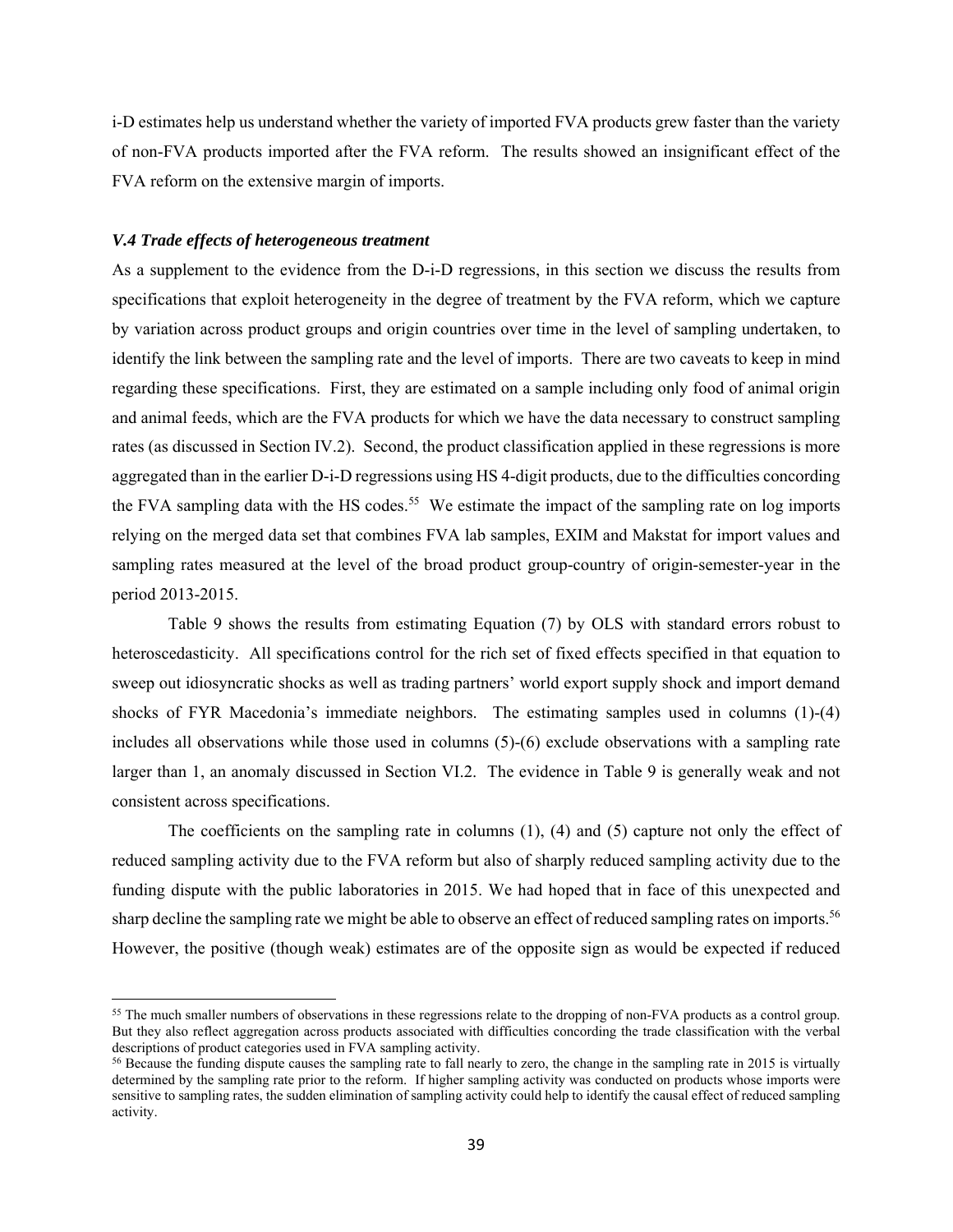sampling rates had the expected impacts of facilitating trade. Focusing on columns (3)-(4) and (7)-(8), where observations from year 2015 are excluded, the estimated impacts of sampling on imports are negative and in one case significant. This is quite weak evidence suggesting that reduced sampling increases imports in the period in which the effects of the reform were not affected by the finding dispute (the second semester of 2014). In general, we are left with little evidence to suggest an effect of reduced sampling activity on imports.

As a robustness check to the findings in Table 9, we also estimate the specifications excluding from the treated group of FVA all HS 4-digit products mapped onto the broad product group milk and milk products in 2014-2015 and onto pet food in 2015 as these saw for different reasons anomalies in the rates of sampling in 2014 and 2015. The estimates shown in Appendix Table B5 show again no evidence of reduced sampling on imports.

|                                      |                |                |                | Dependent variable: log import value |            |                                                                                                         |                |                 |
|--------------------------------------|----------------|----------------|----------------|--------------------------------------|------------|---------------------------------------------------------------------------------------------------------|----------------|-----------------|
|                                      | Sample period: | Sample period: | Sample period: |                                      |            | Sample period: Sample period: Sample period:                                                            | Sample period: | Sample period:  |
|                                      | 2013-2015      | 2013-2015      | 2013-2014      | 2013-2014                            | 2013-2015  | 2013-2015                                                                                               | 2013-2014      | 2013-2014       |
|                                      |                |                |                |                                      |            | Annual shocks Semester shocks Annual shocks Semester shocks Annual shocks Semester shocks Annual shocks |                | Semester shocks |
|                                      |                |                |                |                                      |            | Excluding sampling rates larger than 1                                                                  |                |                 |
|                                      | (1)            | (2)            | (3)            | (4)                                  | (5)        | (6)                                                                                                     | (7)            | (8)             |
| Sampling rate                        | 0.036          | 0.011          | $-0.186$       | $-0.394*$                            | 0.164      | 0.123                                                                                                   | $-0.214$       | $-0.378$        |
|                                      | (0.140)        | (0.152)        | (0.187)        | (0.239)                              | (0.212)    | (0.253)                                                                                                 | (0.260)        | (0.343)         |
| Export supply shock - log country of |                |                |                |                                      |            |                                                                                                         |                |                 |
| origin total exports to world        | $-0.346**$     | $-0.102$       | $-0.683***$    | $-0.395***$                          | $-0.348**$ | $-0.102$                                                                                                | $-0.685***$    | $-0.389***$     |
|                                      | (0.151)        | (0.095)        | (0.199)        | (0.138)                              | (0.153)    | (0.096)                                                                                                 | (0.200)        | (0.139)         |
| Import demand shock - log Albania    |                |                |                |                                      |            |                                                                                                         |                |                 |
| imports from world                   | 0.034          | 0.000          | $0.0669*$      | 0.003                                | 0.031      | $-0.004$                                                                                                | $0.0679*$      | 0.002           |
|                                      | (0.026)        | (0.032)        | (0.034)        | (0.038)                              | (0.026)    | (0.032)                                                                                                 | (0.035)        | (0.039)         |
| Import demand shock - log Bulgaria   |                |                |                |                                      |            |                                                                                                         |                |                 |
| imports from world                   | 0.262          | $0.426***$     | 0.010          | $0.421*$                             | 0.256      | $0.419***$                                                                                              | 0.037          | $0.433*$        |
|                                      | (0.204)        | (0.159)        | (0.521)        | (0.235)                              | (0.205)    | (0.156)                                                                                                 | (0.531)        | (0.239)         |
| Import demand shock - log Greece     |                |                |                |                                      |            |                                                                                                         |                |                 |
| imports from world                   | 0.169          | $-0.332**$     | 0.549          | $-0.474*$                            | 0.179      | $-0.278*$                                                                                               | 0.567          | $-0.477*$       |
|                                      | (0.264)        | (0.166)        | (0.716)        | (0.241)                              | (0.265)    | (0.168)                                                                                                 | (0.722)        | (0.244)         |
| Import demand shock - log Serbia     |                |                |                |                                      |            |                                                                                                         |                |                 |
| imports from world                   | 0.130          | 0.080          | 0.103          | 0.029                                | 0.136      | 0.080                                                                                                   | 0.098          | 0.027           |
|                                      | (0.094)        | (0.061)        | (0.172)        | (0.109)                              | (0.095)    | (0.061)                                                                                                 | (0.174)        | (0.110)         |
| Broad product group * country of     | Yes            | Yes            | Yes            | Yes                                  | Yes        | Yes                                                                                                     | Yes            | Yes             |
| origin fixed effects                 |                |                |                |                                      |            |                                                                                                         |                |                 |
| Country of origin * semester-year    | Yes            | Yes            | Yes            | Yes                                  | Yes        | Yes                                                                                                     | Yes            | Yes             |
| fixed effects                        |                |                |                |                                      |            |                                                                                                         |                |                 |
| Observations                         | 1,480          | 1,347          | 1,003          | 854                                  | 1,468      | 1,338                                                                                                   | 990            | 846             |
| R-squared                            | 0.907          | 0.905          | 0.899          | 0.912                                | 0.906      | 0.905                                                                                                   | 0.899          | 0.911           |

**Table 9. Heterogeneity of FVA reform treatment regressions** 

Notes: Robust standard errors in parentheses. \*\*\*, \*\*, and \* indicate significance at the 1%, 5%, and 10% confidence levels, respectively. In column (3) of Panels A and B the import demand shock for Albania is annual (as in column (2)) due to data constraints.

# **Section VI. Data Management Recommendations**

A key challenge to credible evaluation of the FVA sampling and testing reforms has been the quality of the available data. The FVA staff with whom we worked have been very responsive and helpful in their efforts to help us understand the data and to use it. That said, there are important shortcomings in the architecture of the data, and these shortcomings pose important challenges to credible evaluation. More importantly,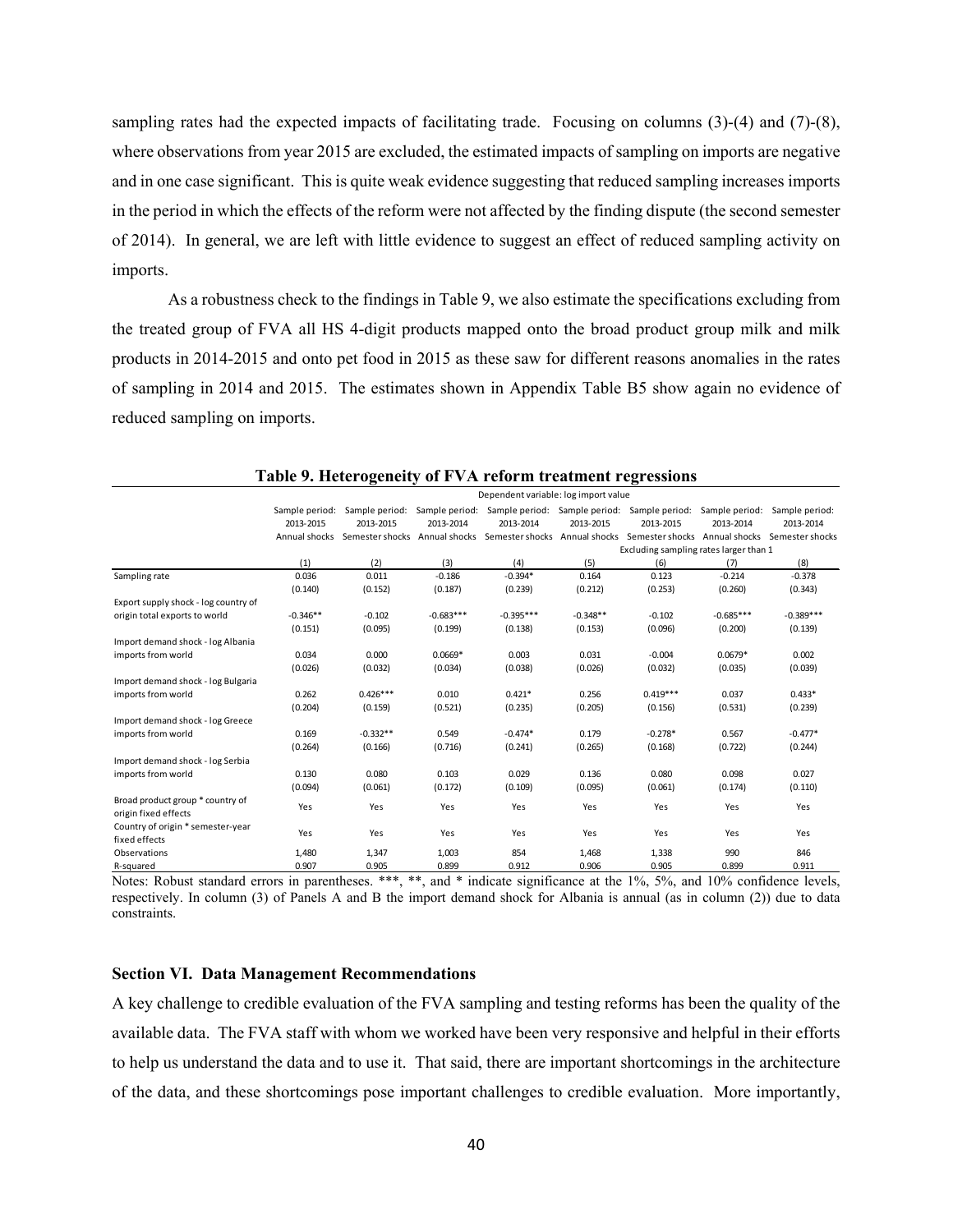the shortcomings also limit the operational effectiveness the risk-based system itself. In particular, the inability to assemble credible data on all the lab samples can make it difficult for the FVA to improve its sampling plans in the future.

We therefore offer some suggestions that we think are necessary to improve the ability of the FVA to monitor its own progress. As we understand it, the FVA is one of the more advanced technical agencies in FYR Macedonia (in terms of its capabilities to oversee import shipments). It is therefore likely that these suggestions apply to other agencies in FYR Macedonia. It is also likely that these suggestions are useful to technical agencies in other countries in the Western Balkans and elsewhere. We limit ourselves to suggestions for improved data management, although it is likely that there are operational suggestions that would improve the current system.<sup>57</sup>

- 1. FVA should itself retain information on all test outcomes in an electronic format, rather than relying on the laboratories to retain this information and to provide it when needed. Negative test outcomes should be retained as well as positive outcomes. The information should be stored in a way that allows precise matching of both positive and negative test results from each sample to the identification number in EXIM of the shipment from which the sample was taken. Because more than one sample may be taken from a shipment, the system used for matching must allow matching on a many-to-one basis. This recommendation can be implemented by the FVA without the cooperation of any external agencies (although additional funding and technical support may be necessary). Improved data on test results is not only useful for evaluation, it is a resource for improved targeting of sampling in the future. An electronic format would allow updating the sampling plan in real time.
- 2. A more ambitious data management reform would seek to integrate information from laboratory test results with data recorded by other agencies, especially data from the customs agency. Risk analysis on a shipment-by-shipment basis is preferable to an annually updated sampling plan. It could be that the capabilities of the customs agency could be leveraged to improve the sampling and testing regime. Risk analysis that also incorporates shipment-level data drawn from the customs declaration would allow the improvement of targeting.
- 3. The FVA should update the sampling plan more frequently. New information such as reports of outbreaks coming through RASSF or evidence of failed inspections in other agencies - should be incorporated in the sampling plan more frequently than on an annual basis. While emerging risks are currently communicated to border agents through other channels, it would be best to have the

<sup>&</sup>lt;sup>57</sup> We leave these to experts in the implementation of trade facilitation reforms. It is our experience that trade facilitation reforms are context specific, with potentially many interlocking pieces (legislation, staff capabilities, IT capabilities, etc.) that make it difficult to paint with too broad a brush.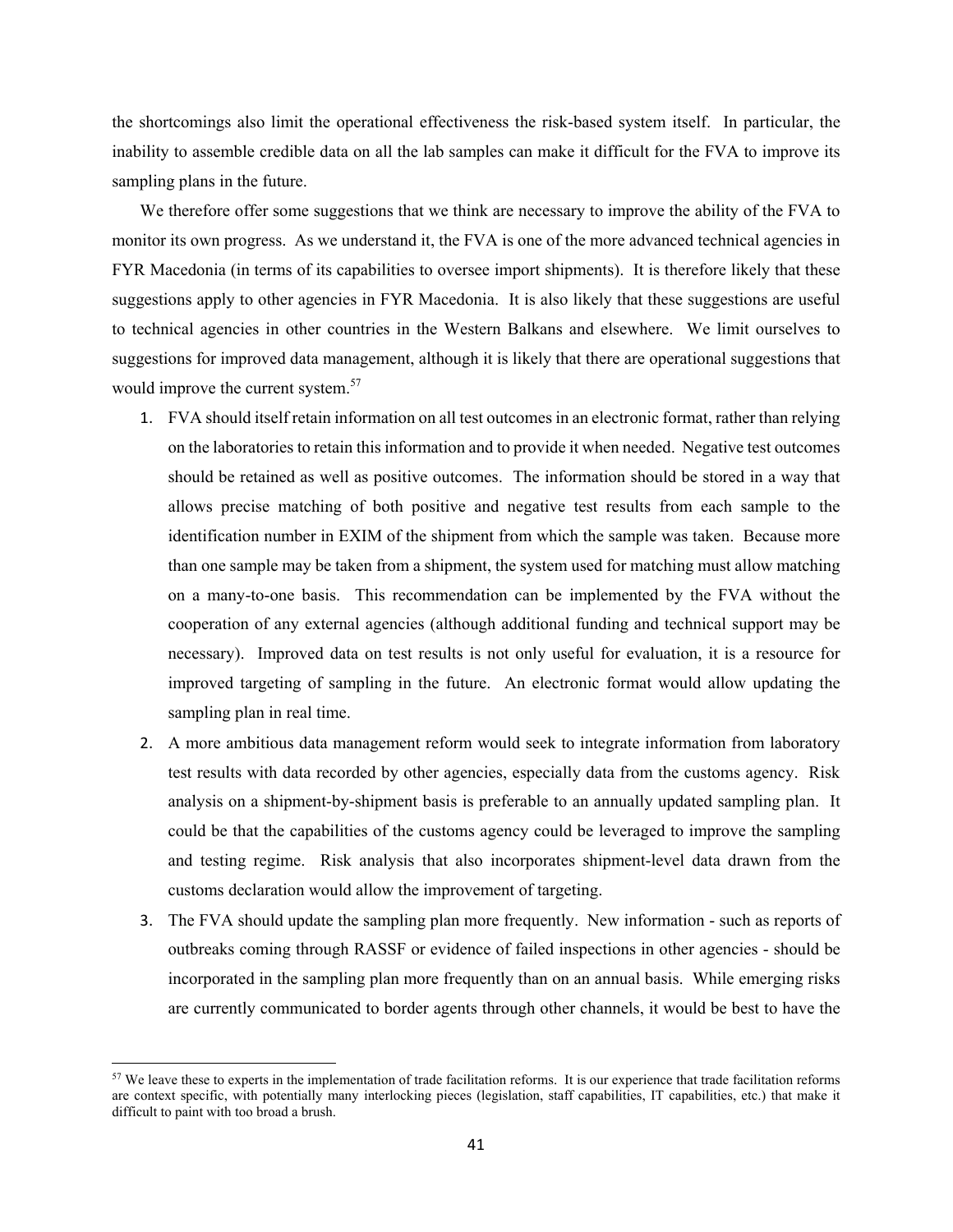sampling plan updated as well. Frequent updating of the sampling plan would better tie actual sampling behavior to the plan. It would also help the agency to learn about the effectiveness of its approaches to updating the plan.

#### **Section VII. Conclusion**

The recent negotiation and ratification of the Trade Facilitation Agreement by the members of the World Trade Organization indicates that trade facilitation is an important component of international trade policy. Trade facilitation is also an important tool of economic development policy, as the hundreds of millions of dollars of international aid money spent supporting these activities make clear. As yet there is still very little formal evidence documenting the impacts of specific trade facilitation reforms. The small existing literature tends to focus on reforms in customs agencies, and focuses almost exclusively on estimating the effects of reforms on international trade flows.

While developing country customs agencies have their own challenges, they tend to be much better resourced than other agencies that operate at international borders. The agencies that oversee Sanitary and Phytosanitary standards are particularly important for trade logistics, as they often intervene in a timeconsuming manner and their interventions often affect products whose value degrades over time. Because these agencies' border operations are often under-resourced in developing countries, reform is challenging and so is evaluation. We evaluate a reform by the Food and Veterinary Agency in FYR Macedonia that attempts to better target sampling and laboratory testing activities towards the import shipments with the highest risks, and to reduce the overall rate of sampling activity at the same time.

Both the reform and the data present important challenges for our study, but the challenges were greatest in areas in which the existing literature provides the least prior knowledge. We are able to evaluate the agency's implementation of the reform program by comparing actual sampling activities to the sampling activities proposed in the annual sampling plans. A funding dispute between the agency and the public laboratories that conduct the tests meant that the sampling rates in 2015 fell well below the expected rates of activity. We were also able to evaluate the match between sampling activities and levels of noncompliance with FVA's standards, which was low before the reform and did not improve after the reform. Our evidence suggests that there is still substantial room to improve the targeting of sampling and testing activities of import shipments.

The standard exercise in impact evaluations of customs reforms has been an attempt to isolate causal effects of the reforms on international trade. We conduct two exercises that are intended to inform this question for the reform that we study. Because the funding dispute with the public laboratories affected sampling rates, the effects of the dispute are conflated with those of the reform, but the reduced sampling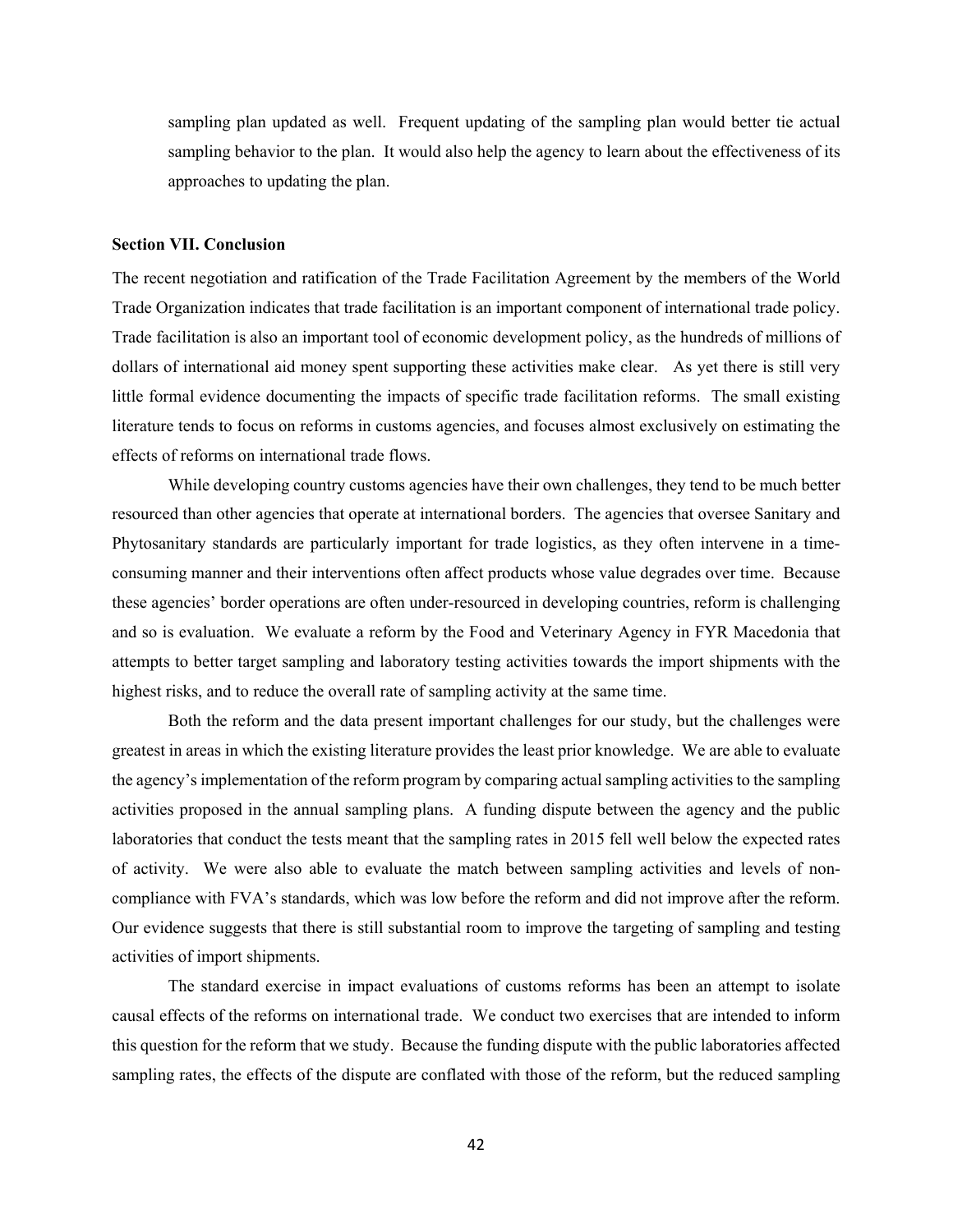rates produced by the dispute were consistent with one objective of the reform, which was to achieve lower rates of overall sampling.

Our first set of estimates are indicative of the causal effects of all policy changes related to the products overseen by FVA that occurred in FYR Macedonia in late 2014 and 2015. These changes include the portions of the reform not related to sampling as well as the changes in sampling that occurred but were not planned in the reform. The difference-in-differences specifications suggest a range of estimates, depending on the specification. Our preferred estimates lie in the 3-5% increase in imports, which implies tariff equivalent impacts of approximately 1 percentage point arising from all the policy changes. Our cleanest estimate of the reform alone employs only data from late 2014 data and thus estimates a very shortterm effect. This estimate is not statistically different from zero.

We also conduct an exercise that exploits within-broad product group-country of origin variation in sampling rates as an attempt to estimate a causal effect of reduced sampling on imports. We find no statistically significant link between sampling activity and imports. We might have estimated a stronger relationship between reduced sampling and imports if complete sampling data on food of non-animal origin and food contact materials had been collected, because these products were less risky and larger reductions in sampling were planned for these products.

Overall our estimates of the effect of the reform on trade are inconclusive. Our exercises highlight the challenges for evaluation that arise when the reforms are conducted by agencies that lack detailed and comprehensive data in a format consistent with the Harmonized System used to classify international trade flows. The reform we study took place in a challenging period for FYR Macedonia and its bureaucracy. Many if not most reforms will lack a clean experiment amenable to evaluation. Our study's outcome may be typical in that regard.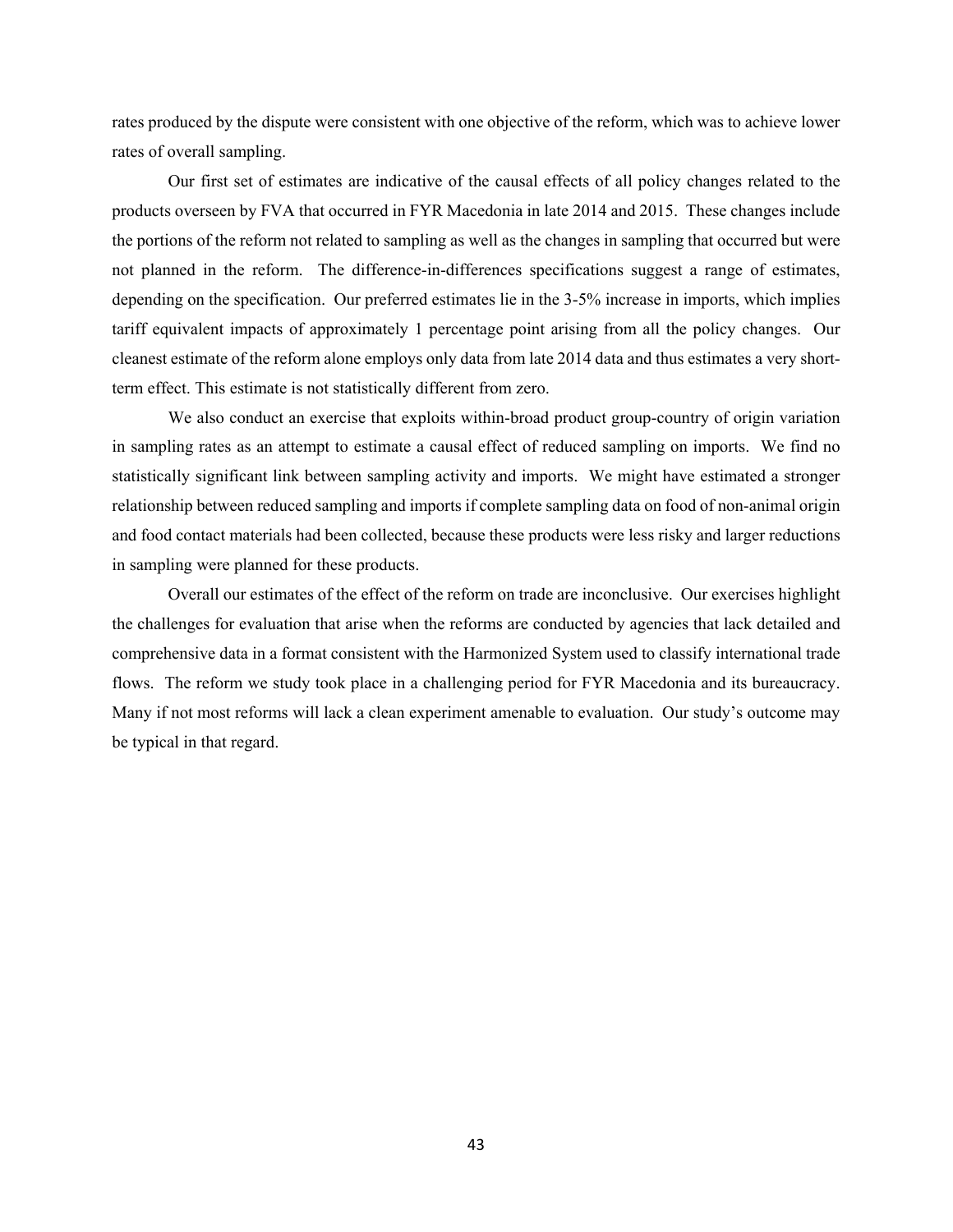# **References**

Cadot, Olivier, Maryla Maliszewska and Sebastian Saez (2011). "Non-Tariff Measures: Impact, Regulation and Trade Facilitation," in McLinden, G., Fanta, E., Widdowson, D. and Doyle, T., (Eds.). *Border Management Modernization.* The World Bank.

Carballo, Jerónimo, Alejandro Graziano, Georg Schaur, and Christian Volpe Martincus (2016a). "The Border Labyrinth: Information Technologies and Trade in the Presence of Multiple Agencies," No. IDB-WP-706. IDB Working Paper Series.

Carballo, Jerónimo, Georg Schaur, Alejandro Graziano, and Christian Volpe Martincus (2016b). "Transit Trade," No. IDB-WP-704. IDB Working Paper Series.

Carballo, Jerónimo, Georg Schaur, and Christian Volpe Martincus (2016c). "Posts as Trade Facilitators," No. IDB-WP-701. IDB Working Paper Series.

Carballo, Jerónimo, Georg Schaur, and Christian Volpe Martincus (2016d). "Trust No One? Security and International Trade," No. IDB-WP-703. IDB Working Paper Series.

European Commission (2016). "Commission Staff Working Document on the former Yugoslav Republic of Macedonia," accompanying the *Communication from the Commission on EU Enlargement Policy*, available at the at https://ec.europa.eu/neighbourhoodenlargement/sites/near/files/pdf/key\_documents/2016/20161109\_report\_the\_former\_yugoslav\_republic\_o f\_macedonia.pdf, accessed April 16, 2017.

European Commission (2015). "Commission Staff Working Document on the former Yugoslav Republic of Macedonia," accompanying the *Communication from the Commission on EU Enlargement Strategy*, available at https://ec.europa.eu/neighbourhoodenlargement/sites/near/files/pdf/key\_documents/2015/20151110\_report\_the\_former\_yugoslav\_republic\_o f\_macedonia.pdf, accessed April 20, 2017.

Fernandes, Ana M., Russell H. Hillberry, and Claudia N. Berg (2016). "Expediting Trade: Impact Evaluation of an In-House Clearance Program," Policy Research Working Paper 7708.

Fernandes, Ana M., Russell H. Hillberry, and Alejandra Mendoza Alcantara (2015). "Trade Effects of Customs Reform: Evidence from Albania," Policy Research Working Paper 7210.

Food and Agricultural Organization (2003) *Guidelines for Food Import Control Systems,* available at http://www.fao.org/input/download/standards/10075/CXG\_047e.pdf, accessed April 16, 2017.

Food and Agricultural Organization (2013) *Principles and Guidelines for National Food Control Systems*, available at http://www.fao.org/input/download/standards/13358/CXG\_082e.pdf, accessed April 16, 2017.

FVA (2014). *Annual Report on the Activity of the Border Veterinary Inspection Department for 2014*. Food and Veterinary Agency FYR Macedonia.

Hillberry, Russell, and Phillip McCalman (2016). "Import Dynamics and Demands for Protection." *Canadian Journal of Economics* 49 (3): 1125-1152.

Hummels, David, Rasmus Jørgensen, Jakob Munch, and Chong Xiang (2014) "The Wage Effects of Offshoring: Evidence from Danish Matched Worker-Firm Data," *The American Economic Review* 104 (6): 1597-1629.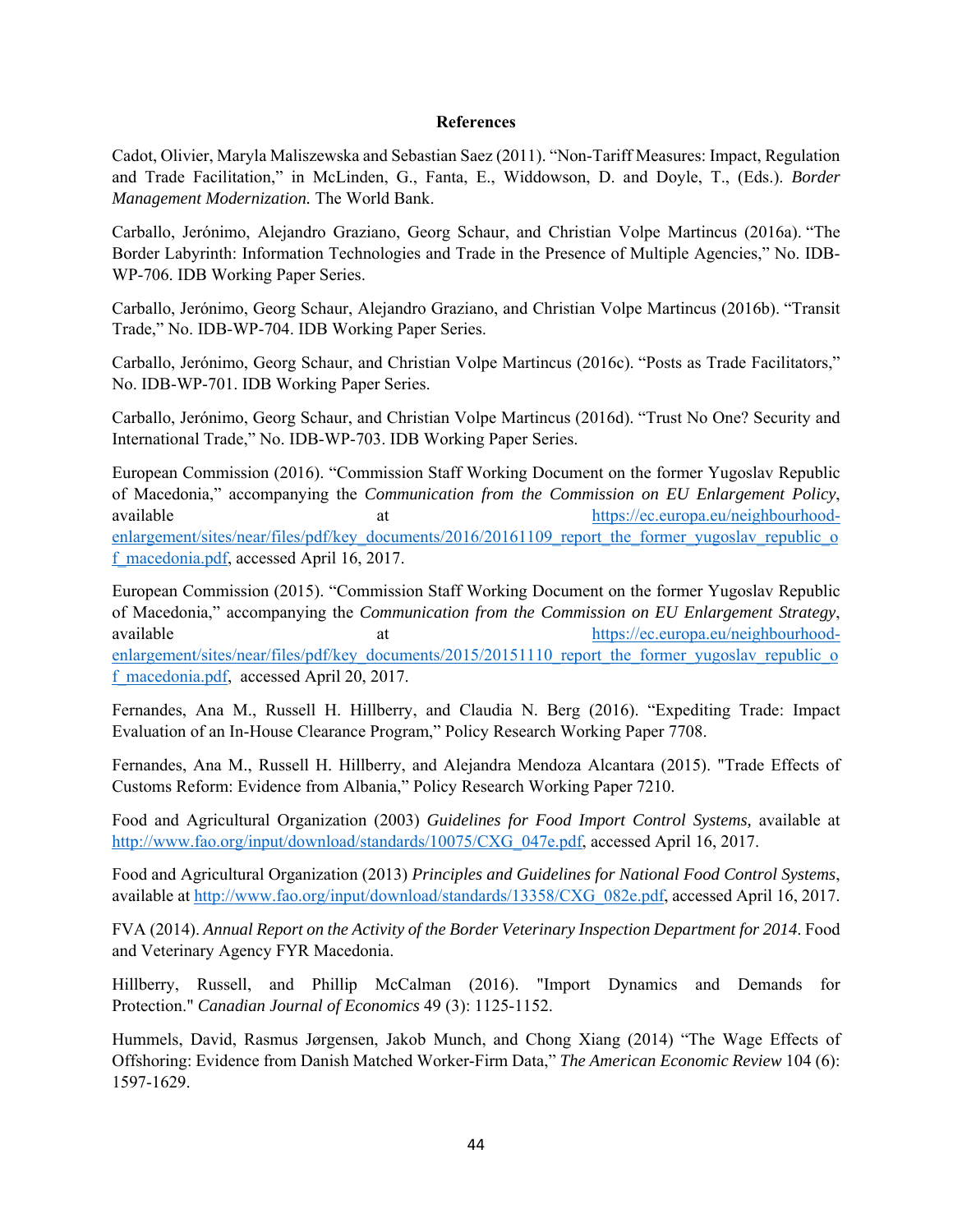Knowles, John, Nicola Persico, and Petra Todd (2001). "Racial Bias in Motor Vehicle Searches: Theory and Evidence." *Journal of Political Economy* 109 (1): 203-229.

Martincus, Christian Volpe, Jerónimo Carballo, and Alejandro Graziano (2015). "Customs," *Journal of International Economics* 96 (1): 119-137.

Milchevki, Todor and Violane Konar-Leacy (2016). "Go the Extra Mile: Changing Long-standing Practices and Adopting New Ways of Thinking," *Smart Lessons*, International Finance Corporation, publisher: pp. 1-4.

Moulton, B. 1990. "An Illustration of a Pitfall in Estimating the Effects of Aggregate Variables on Micro Units." Review of Economics and Statistics, 72(2): 334-38.

Topalova, Petia and Amit Khandelwal (2011). "Trade Liberalization and Firm Productivity: The Case of India," *Review of Economics and Statistics* 93 (3): 995-1009.

van der Meer, Kees and Laura Ignacio (2011). "Sanitary and Phytosanitary Measures and Border Management", in McLinden, G., Fanta, E., Widdowson, D. and Doyle, T. (Eds.). *Border Management Modernization.* The World Bank.

Widdowson, David and Stephen Holloway (2011). "Core Border Management Disciplines: Risk-based Compliance Management," in McLinden, G., Fanta, E., Widdowson, D. and Doyle, T., (Eds.). *Border Management Modernization.* The World Bank.

World Trade Organization (2013). Trade Policy Review of the former Yugoslav Republic of Macedonia, Revision 1. Available online at https://www.wto.org/english/tratop\_e/tpr\_e/tp390\_e.htm, accessed April 16, 2017.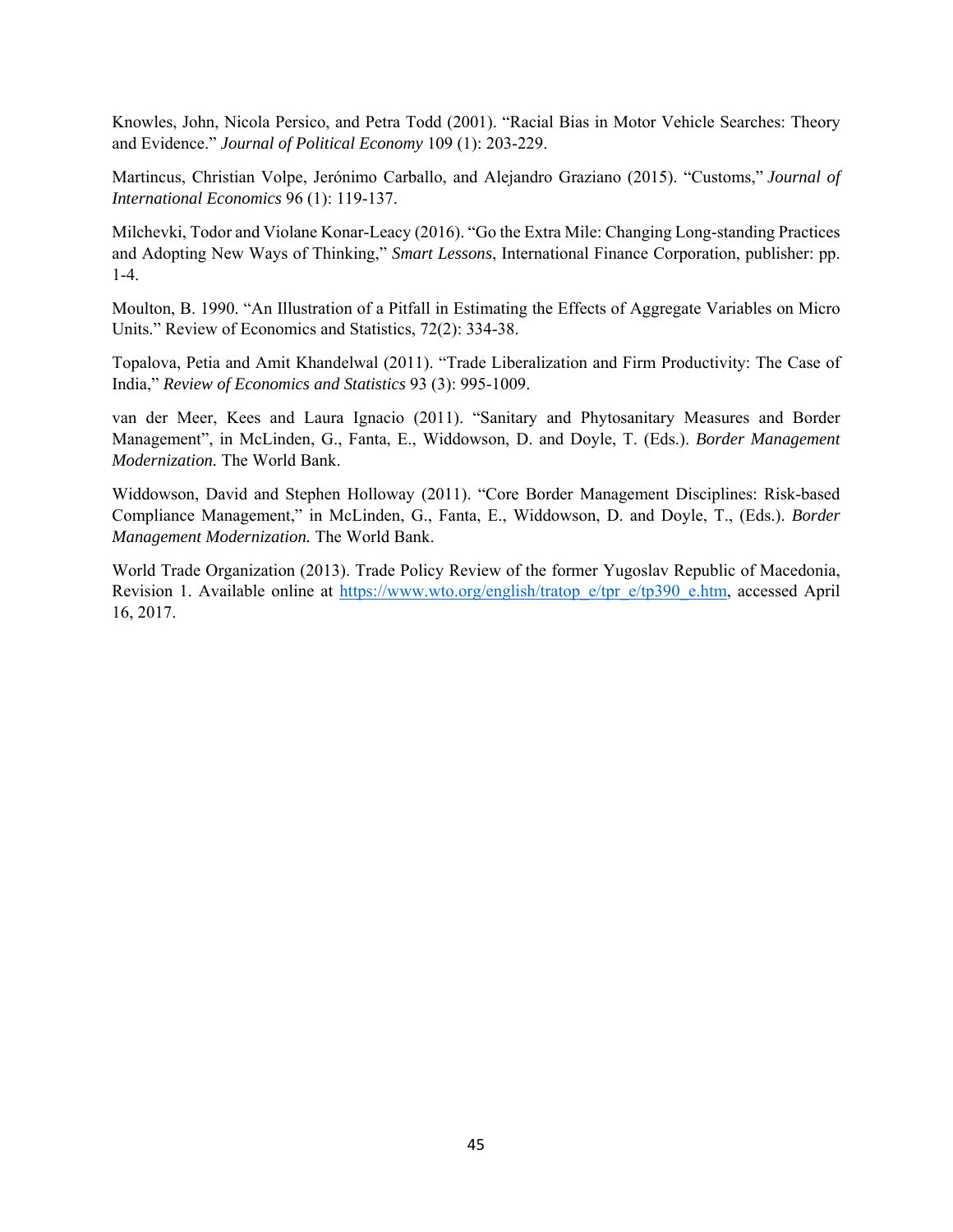# **Appendix A: Data details**

Below we describe in detail the four sources of FYR Macedonia data used in the analysis. The data sets each offer detailed information along multiple dimensions (e.g., precisely defined import products, country of origin, date of arrival, etc.). Precision along multiple dimensions allows credible matching across data sets, even though the data lack unique identifiers that would tie the data sets together at the level of an individual shipment. When linking laboratory testing data to data on import flows it is necessary to aggregate across products to improve the concordance. We describe each data set in turn and our efforts to concord the data series.

# *A.1 Sampling plans*

The sampling plan produced by the FVA headquarters offers strong guidance to FVA border agents regarding the number of shipments of certain types to be sampled during the upcoming year. The shipment types are defined in terms of broad product categories, broad country groups (e.g., CEFTA countries), the type of import license and the hazard for which the sample is to be tested. Our sampling plan data for 2014 are taken from the *Manual for implementation of the annual programme for monitoring of food of animal and non-animal origin, feedingstuffs and food contact materials from import for 2014*. Although the plan was constructed with the entire year 2014 in mind, implementation of the 2014 plan was delayed, so sampling according to the plan only began on July 1, 2014. The sampling plans for 2015 were provided by the FVA in electronic format. Our other data are not available at the level of the border post - and some data are not available by the hazard - so for each year we aggregate the sampling plan data by summing over border post and hazard to produce a planned number of shipments to be sampled at the level of a broad product group and countries or groups of countries.

## *A.2 Laboratory sample data from FVA (FVA lab samples)*

The second data source provides information on the number of shipments from which FVA border agents took samples for the purpose of laboratory testing, along with the outcome of the tested samples. These data sets were made available to us by each of the two FVA officials in charge of each subgroup of FVA products (one official handles food of animal origin and animal feeds and the other handles food of nonanimal origin and food contact materials). The data sets are not available in any systematic electronic format, rather they are compiled by the FVA officials based on information sent to them by the laboratories. The data sets were provided separately by import license and year. Each row of the FVA lab sample data set represents an import shipment from which samples were taken to the laboratory. The information reported for that import shipment includes the product, the name of the border post where it entered, the date when the sample was taken for laboratory testing, the country of origin, and the health or other hazards tested in the laboratory. We use this data set to calculate the number of shipments with samples taken to laboratory at the broad product group-country of origin-month-year or more aggregated levels.

The FVA lab sample data set presents the following problems for the analysis. The first problem is that for food of non-animal origin and food contact materials (covered by license I007) the FVA lab sample data set records information *only* on shipments from which laboratory samples were taken and laboratory test results were positive for some hazard at levels that indicate non-conformity with regulations. Because only positive outcomes were reported for products under license I007, we lack information on the total number of samples taken under this import license. FVA officials indicated that the data on the universe of laboratory samples taken for all products under license I007 had to be collected from five different institutions, i.e., the laboratories that conducted the testing: the Center for Public Health in Skopje, the Center for Public Health in Veles, the Center for Public Health in Kumanovo, the Institute of Public Health of Republic of Macedonia, and the Veterinary Institute in Skopje. We requested the data from those five agencies but obtained refusals from three of them, only receiving data from the Institute of Public Health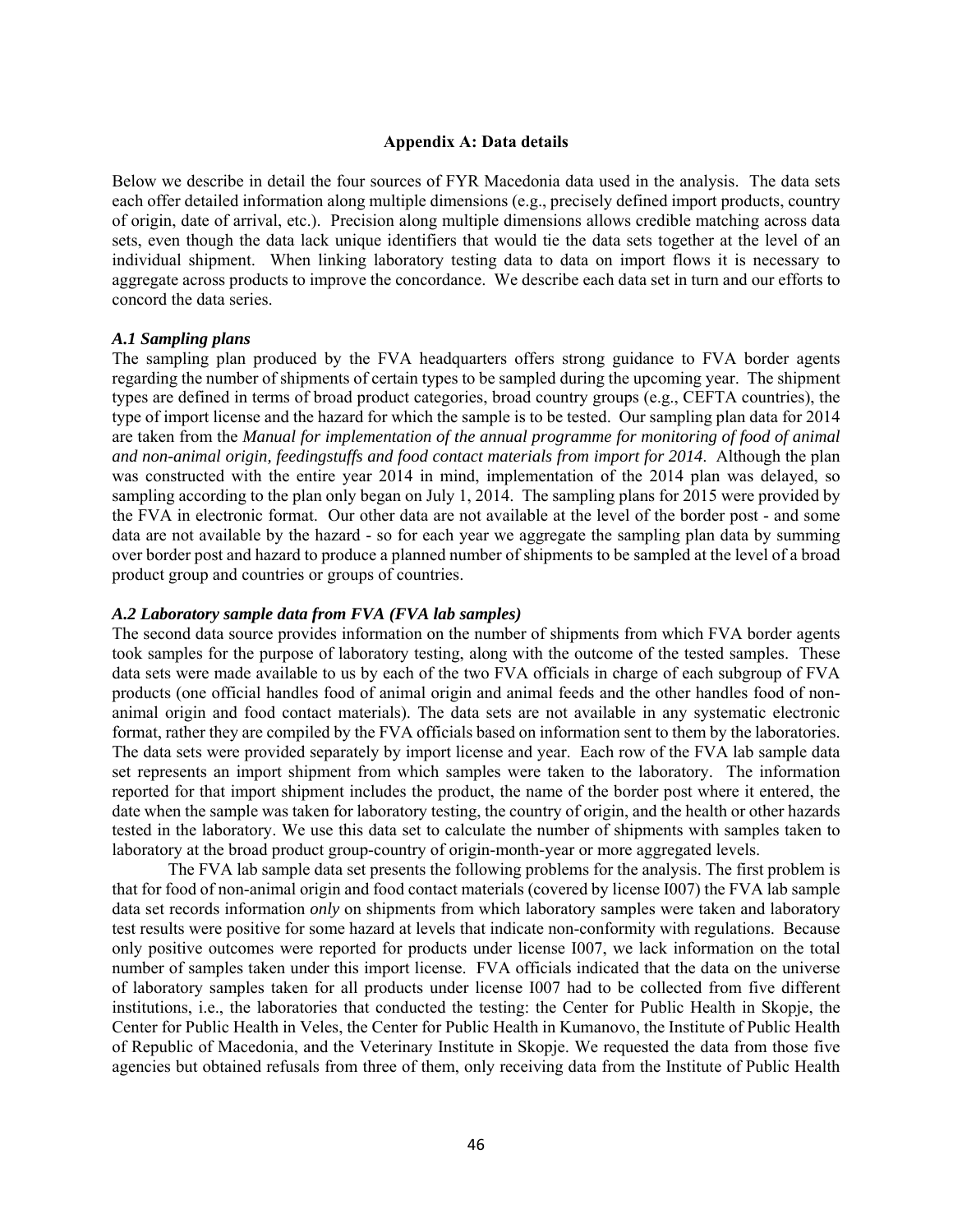and the Veterinary Institute in Skopje.<sup>58</sup> Therefore all our analysis on sampling focuses exclusively on the other products: food of animal origin and animal feeds (covered by licenses I047 and N853).

The second problem is that the products covered by these two licenses were sampled much less frequently in 2015 than in previous years. The FVA official in charge indicated that the reason for this was that due to a funding dispute with the public laboratories for a certain sub-period within 2015, the FVA did not have a contract with the Veterinary Institute where the analysis for food of animal origin and feeds are conducted.

The third problem relates to the product classification available in these data sets. While occasionally in some years and for some licenses there is an HS 4-digit or HS 6-digit code associated with the sampled shipments, that is not verified across all licenses and years and therefore we had to rely on verbal descriptions of the products, which were not always consistent over time, contained typos, and were sometimes broad and sometimes narrow, relative to an HS 4-digit or HS 6-digit code. A couple of examples of the diversity of the product categories listed in the FVA samples data sets are:

- bovine meat frozen which corresponds well to HS 4-digit code 0202;
- chicken breaded products which corresponds well to HS 6-digit code 160232.

The fourth problem relates to the date when the laboratory samples were taken. Although theoretically all shipments in the FVA lab samples data set should include information on the date when they were taken, in practice several shipments (corresponding to 7.5% of the initial number of shipments in the FVA samples data set for licenses I047 and N853 over the period 2013-2015) do not report that information and therefore only the year of the sample can be used, not the month-year.

The fifth problem relates to the country of origin of the shipment from which laboratory samples were taken. While theoretically all shipments in the FVA lab samples should report the country of origin, in practice several shipments (corresponding to 4.9% of the initial number of shipments in the FVA samples data set for licenses I047 and N853 over the period 2013-2015) do not report that information and therefore can be used only for calculations of numbers of samples by product and date.

Problems three through five are addressed via aggregation along various dimensions.

# *A.3 Import shipment data from the single window for import, export and transit of goods and tariff quota (EXIM)*

The EXIM e-government portal collects the submission of applications for import licenses (as well as licenses allowing exports and transit shipments). EXIM reports trade volume and license data for a total of 16 agencies including the FVA.<sup>59</sup> The EXIM data set records each license application, which has a firm identifier (which was not made available to us due to confidentiality concerns), a tariff line variable, product descriptions, volume imported, unit in which volume is measured, date of application, and country of origin.60 The EXIM data set was provided to us by the FVA for the products covered by licenses I007, I047, and N853 for the period 2013-2015. Despite being an electronic platform for data collection, the data are not available in a harmonized and systematized way. We use the EXIM data set to calculate the total number of Macedonian import shipments by product-country of origin-month-year, or at more aggregated levels. The EXIM data set had observations that were incomplete for a variety of reasons. While the number of incomplete observations is small we describe the problems and our treatment of these data in greater detail.

First, although theoretically all shipments in the EXIM data set should include information on the type of product imported at the HS 10-digit level, in practice some shipments report that information at the HS 4-digit level or at the HS 2-digit level. While information at the HS 4-digit level can be used, information

 $\overline{a}$ 

<sup>&</sup>lt;sup>58</sup> Unfortunately, these data cannot be included in our analysis as they represent only a partial set of all samples taken, according to FVA officials. Since we lack data on the total number of import shipments under license I007 that were sampled, we do not even know the share of samples available in the samples data that we do have.<br><sup>59</sup> Aside from the FVA, the other agencies are in charge of issuing licenses for the import of controlled products, for example

munition, chemicals, drugs and medical products, forestry products, and vehicles.<br><sup>60</sup> Note that applications for licenses are lodged at the border post when the goods have already been loaded and shipped to FYR

Macedonia. We therefore operate under the assumption that license applications from EXIM represent real shipments.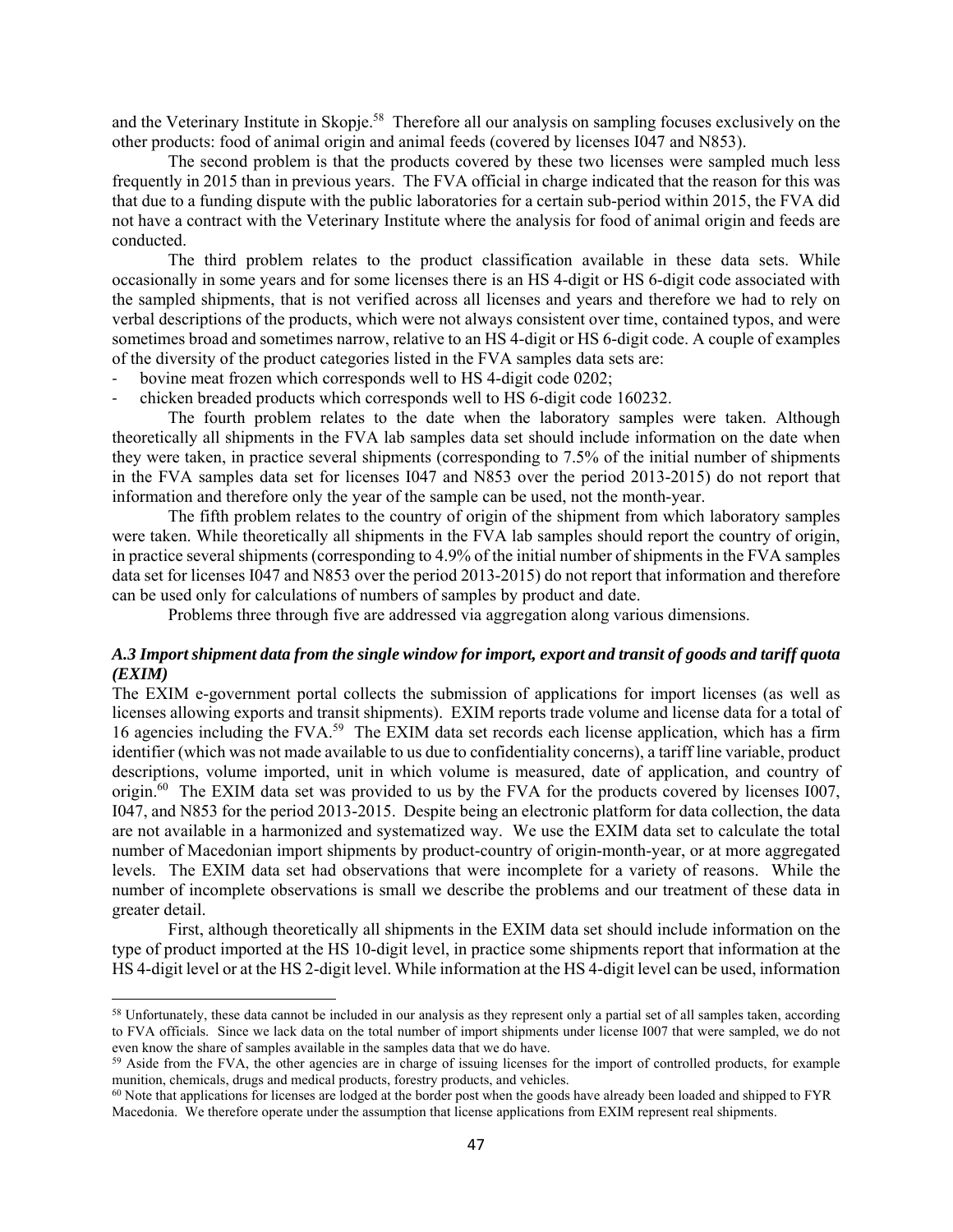at the HS 2-digit level cannot as it would cause difficulties in merging across data sets. We exclude from the final EXIM data set - based on which numbers of import shipments by product-country-time period are counted - any shipments whose product information is available only at the HS 2-digit level.<sup>61</sup> This eliminates 0.68% of the initial 287,426 shipments included in the EXIM data set for licenses I007, I047 and N853 over the period 2013-2015.

Second, although theoretically all shipments in the EXIM data set should report the date when they entered Macedonia, in practice some shipments do not report that information. In these cases, only the year of import can be used, not the month-year. Such shipments account for 0.67% of the initial number of shipments in the EXIM data set for licenses I007, I047 and N853 over the period 2013-2015.

Third, although theoretically all shipments in the EXIM data set should report the country of origin, in practice some shipments do not report that information and therefore can be used only for calculations of numbers of shipments by product and date (those shipments account for 0.14% of the initial number of shipments in the EXIM data set for licenses I007, I047 and N853 over the period 2013-2015). Additionally, some shipments report FYR Macedonia as the origin country for the imports (0.19% of the initial number of shipments for licenses I007, I047 and N853 over the period 2013-2015) and thus need to be dropped from the final EXIM data set.

After data problems are addressed, the cleaned EXIM data set includes 284,948 shipments for licenses I007, I047 and N853 over the period 2013-2015. But since the laboratory data for license I007 are not suitable for analysis, we are restricted to imports requiring licenses I047 and N853, for which there are 40,212 import shipments.

# *A.4 Trade data from the Macedonian Institute of Statistics (Makstat)*

 $\overline{\phantom{a}}$ 

The Makstat data set was obtained from the State Statistical Institute of FYR Macedonia, which compiled it from the raw import customs data. It contains comprehensive data for the period 2009-2015 on the universe of imports by Macedonia (not only those imports that require a license from the FVA). The Makstat data set includes import values (measured in US dollars) and import volumes (measured in kilograms) by month, HS 10-digit code (called tariff line), and border post of entry. The Makstat data are recorded using codes from different revisions of the Harmonized System (HS) classification (HS2007 and HS2012). To obtain a consistent product classification over time, which is crucial for our analysis, we concord the HS 6-digit codes to a set of 'consolidated' HS 6-digit codes that are consistent over time following Fernandes et al. (2016).<sup>62</sup> Import value from the Makstat data set is aggregated to the HS 4-digitcountry of origin-semester-year level. Due to the use of products defined at the HS 4-digit level of aggregation in our analysis, we do not use information on import volumes as it would be erroneous to sum them across very different HS 6-digit products within those HS 4-digit categories. The number of observations per year as well as some additional basic descriptive statistics based on the Makstat data set are provided in Appendix Table A1.

 $61$  Several HS 2-digit codes cannot be unambiguously concorded to just one of the broad product categories that we will use in our analysis (defined in section III.5) and concordances that are not 1-to-1 are impossible t

 $^{62}$  The principles behind this consolidation are to combine all the codes existing under the different HS classifications into a list of unique HS 6-digit codes then the basic principle of 'consolidation' is to identify the HS codes related to each other (e.g., codes that were split or merged with the modifications introduced by HS2012) and to replace them with a single code for the entire period. Cebeci (2012) provides additional details.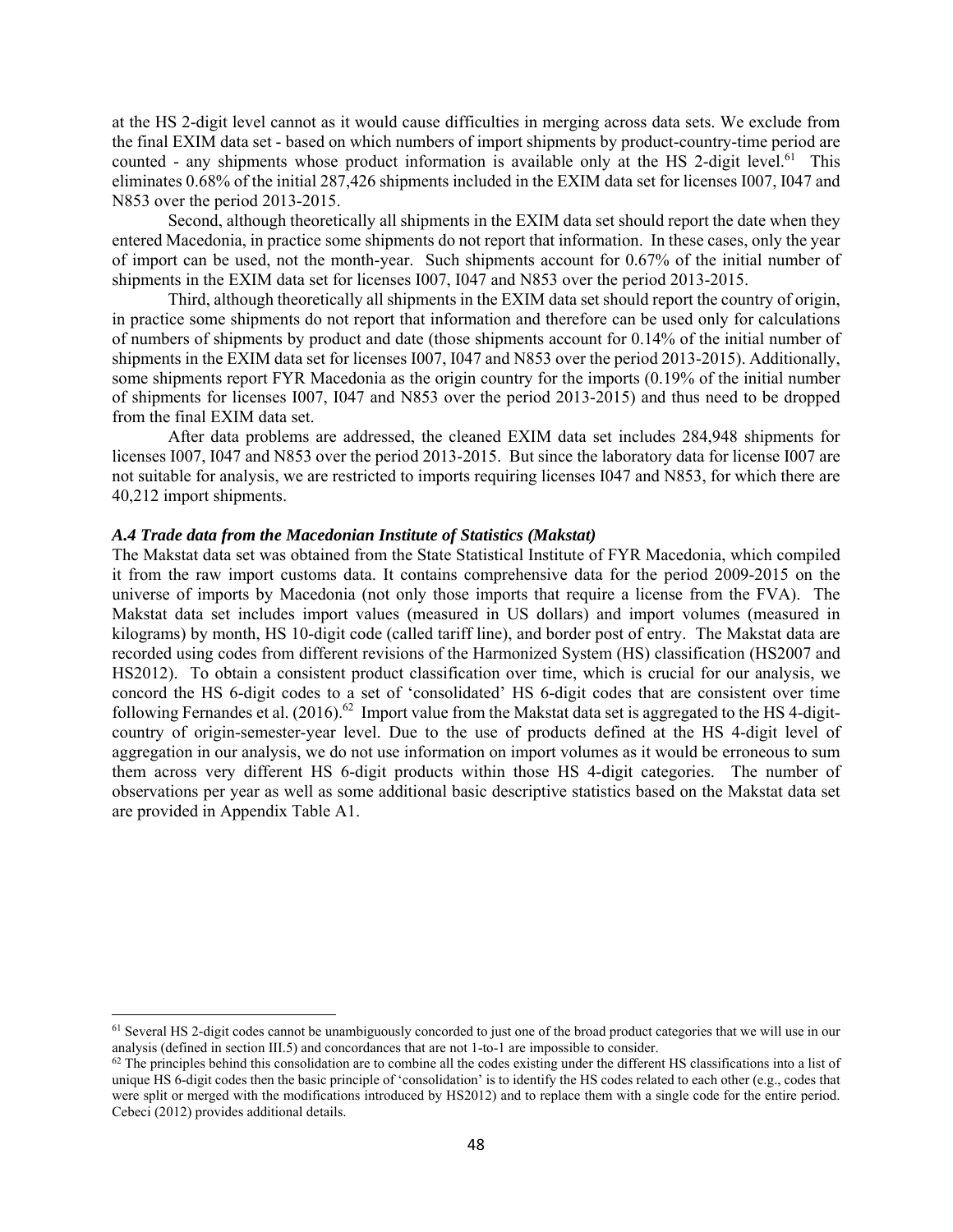|      | Number of<br>observations at<br>HS 6-digit-<br>country of origin-<br>month-year<br>level | Number of<br>distinct HS 6-<br>digit products<br>imported | Number of<br>distinct origin<br>countries for<br>imports | Total imports (in<br>Billions of USD) |
|------|------------------------------------------------------------------------------------------|-----------------------------------------------------------|----------------------------------------------------------|---------------------------------------|
| 2009 | 200,261                                                                                  | 3,765                                                     | 180                                                      | 2,620                                 |
| 2010 | 201,975                                                                                  | 3,759                                                     | 177                                                      | 2,850                                 |
| 2011 | 207,341                                                                                  | 3,745                                                     | 179                                                      | 3,630                                 |
| 2012 | 210,186                                                                                  | 3,736                                                     | 177                                                      | 3,120                                 |
| 2013 | 221,669                                                                                  | 3,757                                                     | 175                                                      | 3,080                                 |
| 2014 | 229,065                                                                                  | 3,766                                                     | 175                                                      | 3,210                                 |
| 2015 | 231,750                                                                                  | 3.746                                                     | 177                                                      | 2,870                                 |

#### **Appendix Table A1. Basic statistics on Makstat data set**

#### *A.4 Usable product classification and a merged sampling and compliance data set*

For a more detailed analysis on the FVA reforms in terms of sampling and non-compliance, we have to define a set of broad product groups that can be concorded to the different product categories and the verbal descriptions used in the sampling plans, FVA lab samples data set, and EXIM data set. The list of broad product groups that we defined in order to encompass those various product categories and verbal descriptions is shown in Appendix Table A2. We constructed a variety of different concordances:

- a concordance between the product groups included in the sampling plans data and the broad product groups – which is used in order to aggregate the sampling plan data to the level of the broad product group-country of origin-year level;
- a concordance between the verbal product descriptions in the FVA samples data set and the broad product groups – which is used in order to aggregate the FVA lab sample data set to the level of the broad product group-country of origin-month-year level;
- concordances between HS 6-digit codes and HS 4-digit codes (in HS 2012 revision) included in the EXIM data set and the broad product groups – which is used in order to aggregate the EXIM data set to the level of the broad product group-country of origin-month-year level;
- a concordance between consolidated HS 6-digit codes used in the Makstat data set and the broad product groups – which is used in order to aggregate the Makstat data set to the level of the broad product group-country of origin-month-year level.

With all these concordances at hand, we construct a data set which merges across the FVA lab samples data set, the EXIM data set and the Makstat data set at the product group-country of originsemester-year level, which we use to measure sampling rates and non-compliance rates at various levels of disaggregation. Note that this data set covers only information corresponding to food of animal origin and animal feeds (under licenses I047 and N853). In our analysis of sampling and compliance in Sections V.1 and V.2 we rely on sampling and compliance data sets at the product group-country of origin-semester-year level and at the product group-country of origin-year level. The numbers of observations in those data sets are also shown in Appendix Table A3.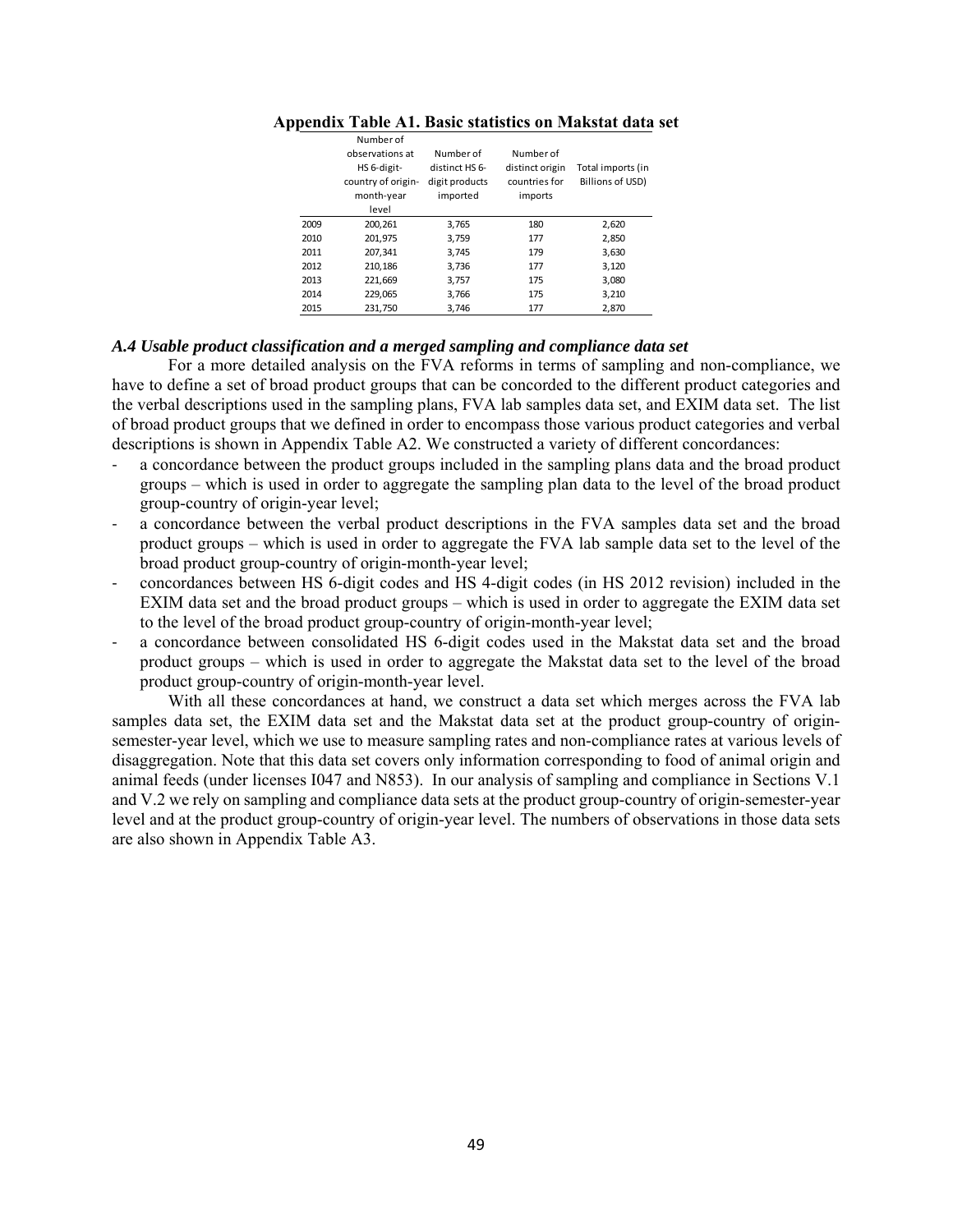# **Appendix Table A2. List of broad product groups and corresponding HS 4-digit product codes**

| Broad product groups                     | HS2012 revision 4-digit products mapped                     |
|------------------------------------------|-------------------------------------------------------------|
| Animal fats                              | 1501; 1502; 1504; 1517; 1521; 1503; 1505; 1506; 1518; 1522  |
| Bovine meat, fresh, chilled or frozen    | 0201; 0202                                                  |
| Coffee products                          | 0901; 2202                                                  |
| Compound feed                            | 2301; 2308; 1213; 1214                                      |
| Eggs and egg products                    | 0407: 0408                                                  |
| Fish fillets, fresh or chilled           | 0304                                                        |
| Fish, fresh, frozen, and canned          | 0302; 0303; 1604                                            |
| Honey                                    | 0409                                                        |
| Live fish                                | 0301                                                        |
| Meat of other animals, fresh or frozen   | 0204; 0205                                                  |
| Meat products (not canned)               | 0209; 0210; 1601                                            |
| Milk and milk products                   | 0401; 0402; 0403; 0404; 0405; 0406; 1702; 2105              |
| Molluscs and crustaceans                 | 0306: 0307                                                  |
| Offal                                    | 0206; 0504                                                  |
| Other edible animal products             | 0208: 0410                                                  |
| Other animal parts                       | 0505; 0506; 0507; 0510; 0511; 3001; 3101; 4101; 4102; 4103; |
|                                          | 4205; 4206; 4301; 5101; 5102; 5103                          |
| Other animal related products            | 9508; 9705                                                  |
| Pet food                                 | 2309                                                        |
| Pork meat, fresh or frozen               | 0203                                                        |
| Poultry meat, fresh or frozen            | 0207                                                        |
| Prepared meat                            | 1602                                                        |
| Products from fish and crustaceans       | 0305; 0306; 1605                                            |
| Protein substances and their derivatives | 3502; 3503; 3504                                            |

**Appendix Table A3. Basic statistics on sampling and compliance data set** 

|      | Number of<br>observations at<br>product group-<br>country of origin-<br>semester-year<br>level (for<br>licenses I047 &<br>N853) | Number of<br>observations at<br>product group-<br>country of origin-<br>year level (for<br>licenses 1047 &<br>N853) | Number of<br>product groups<br>imported | Number of<br>distinct origin<br>countries for<br>imports |
|------|---------------------------------------------------------------------------------------------------------------------------------|---------------------------------------------------------------------------------------------------------------------|-----------------------------------------|----------------------------------------------------------|
| 2013 | 1,008                                                                                                                           | 606                                                                                                                 | 24                                      | 114                                                      |
| 2014 | 1,052                                                                                                                           | 619                                                                                                                 | 23                                      | 126                                                      |
| 2015 | 1,075                                                                                                                           | 644                                                                                                                 | 24                                      | 133                                                      |

#### *A.5 Complementary international trade data from WITS*

We rely on export and import flows from WITS at the annual and at the monthly levels. We use total exports to the world (except to FYR Macedonia) in thousands of US dollars at the exporting country-HS 4 digit-year level or at the exporting country-HS 4-digit-semester-year level as our foreign supply shock variable. In parallel we use total imports from the world (except from FYR Macedonia) in thousands of US dollars for each of the four neighbors of FYR Macedonia - Albania, Bulgaria, Greece, and Serbia - at the HS 4-digit-year level or at the HS 4-digit-semester-year level as our import demand shock variables at the HS 4-digit-year and the HS 4-digit-month-year levels. Note that WITS data at the country-HS 4-digit product-month-year level is available only from 2010 onwards and for a subset of reporting countries, relative to the data at the country-HS 4-digit product-year level. We use data for the subset of 74 reporting countries that report monthly data every year in 2010-2015. The monthly exports of these 74 countries sum to 60% of total exports on average in a given year in the 2010-2015 period. Note also that WITS does not report annual or monthly data for Kosovo, another neighbor of FYR Macedonia, thus our choice of focusing only on the other four neighbors.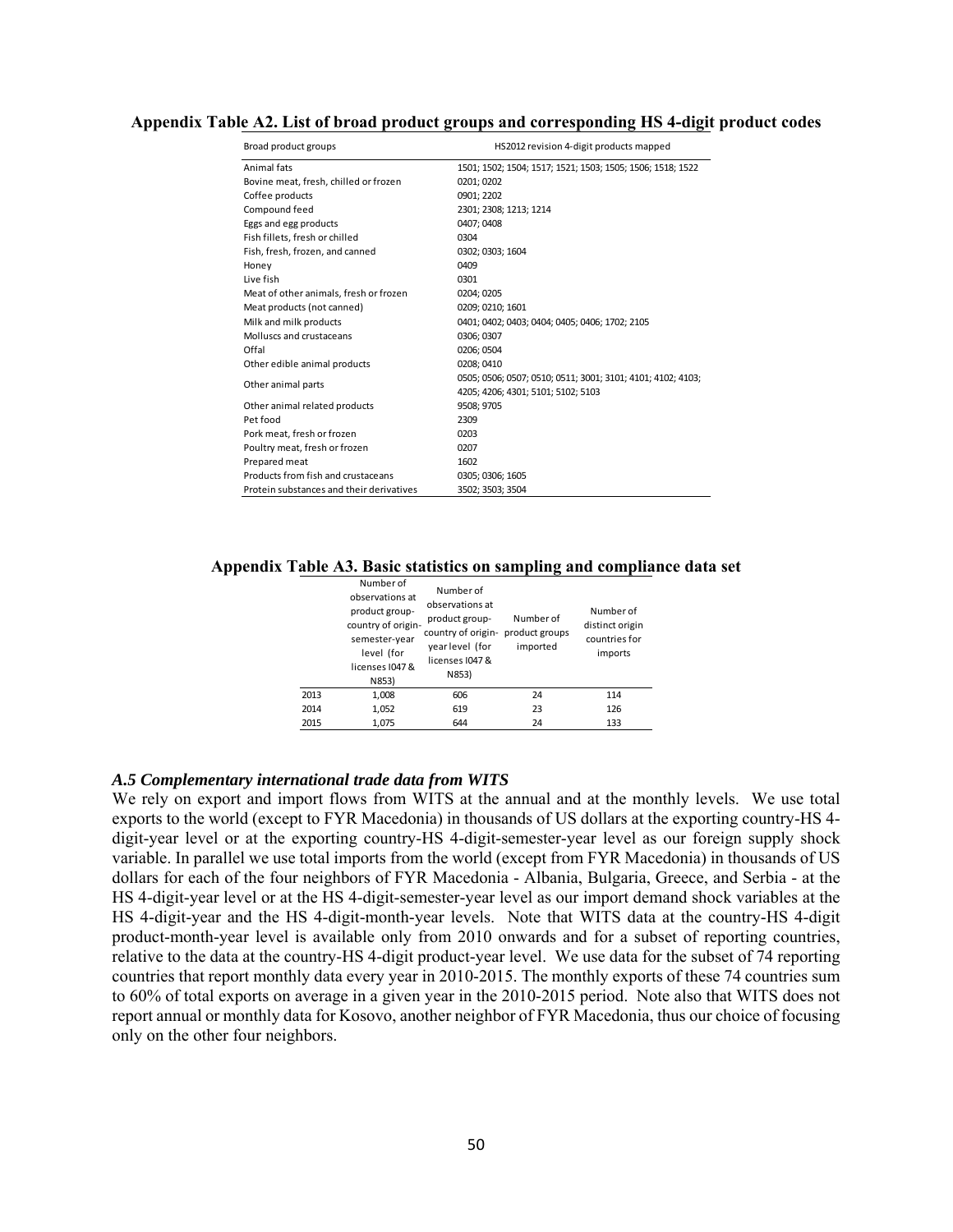# **Appendix B: Robustness checks**

# **Appendix Table B1. Non-compliance testing regressions excluding milk and milk products (in 2014-2015) and pet food (in 2015) Panel A. Period pre-reform**

| Dependent variable: indicator for import shipment sampled being non-compliant<br>Sample period: 2013-1 <sup>st</sup> semester of 2014<br>Excluding milk and milk products (in 2014-2015) and pet food (in 2015)<br>Excluding sampling rates larger than 1<br>(1)<br>(2)<br>(3)<br>(4)<br>(5)<br>(6)<br>(8)<br>(7)<br>$0.010**$<br>0.006<br>$0.008*$<br>0.007<br>0.000<br>0.008<br>0.001<br>0.009<br>Sampling rate<br>(0.003)<br>(0.004)<br>(0.005)<br>(0.004)<br>(0.004)<br>(0.005)<br>(0.005)<br>(0.005)<br>Broad product group fixed effects<br>Yes<br><b>No</b><br>Yes<br><b>No</b><br>Yes<br>Yes<br>Yes<br>Yes<br>Country of origin fixed effects<br>No<br>Yes<br>No<br>Yes<br>No<br>Yes<br>No<br>Yes<br>Semester-Year fixed effects<br>No<br><b>No</b><br>No<br><b>No</b><br>Yes<br>No<br>No<br>Yes<br>1,343<br>1,328<br>Observations<br>1,343<br>1,343<br>1,343<br>1,328<br>1,328<br>1,328<br>0.023<br>0.000<br>0.008<br>0.020<br>0.023<br>0.000<br>0.008<br>0.020<br>R-squared<br>Panel B. Reform period until 2015<br>Dependent variable: indicator for import shipment sampled being non-compliant<br>Sample period: 2013-2015<br>Excluding milk and milk products (in 2014-2015) and pet food (in 2015)<br>Excluding sampling rates larger than 1<br>(1)<br>(2)<br>(3)<br>(5)<br>(6)<br>(4)<br>(7)<br>(8)<br>(9)<br>(10)<br>$-0.021***$<br>$-0.0134*$<br>$-0.015$<br>$-0.013$<br>$-0.001$<br>$-0.025***$<br>$-0.014*$<br>$-0.001$<br>$-0.016$<br>$-0.015$<br>(0.008)<br>(0.007)<br>(0.009)<br>(0.008)<br>(0.010)<br>(0.011)<br>(0.011)<br>(0.009)<br>(0.013)<br>(0.012) |                                                 |  |  |  |  |  |  |  |  |  |
|-----------------------------------------------------------------------------------------------------------------------------------------------------------------------------------------------------------------------------------------------------------------------------------------------------------------------------------------------------------------------------------------------------------------------------------------------------------------------------------------------------------------------------------------------------------------------------------------------------------------------------------------------------------------------------------------------------------------------------------------------------------------------------------------------------------------------------------------------------------------------------------------------------------------------------------------------------------------------------------------------------------------------------------------------------------------------------------------------------------------------------------------------------------------------------------------------------------------------------------------------------------------------------------------------------------------------------------------------------------------------------------------------------------------------------------------------------------------------------------------------------------------------------------------------------------------------------------|-------------------------------------------------|--|--|--|--|--|--|--|--|--|
|                                                                                                                                                                                                                                                                                                                                                                                                                                                                                                                                                                                                                                                                                                                                                                                                                                                                                                                                                                                                                                                                                                                                                                                                                                                                                                                                                                                                                                                                                                                                                                                   |                                                 |  |  |  |  |  |  |  |  |  |
|                                                                                                                                                                                                                                                                                                                                                                                                                                                                                                                                                                                                                                                                                                                                                                                                                                                                                                                                                                                                                                                                                                                                                                                                                                                                                                                                                                                                                                                                                                                                                                                   |                                                 |  |  |  |  |  |  |  |  |  |
|                                                                                                                                                                                                                                                                                                                                                                                                                                                                                                                                                                                                                                                                                                                                                                                                                                                                                                                                                                                                                                                                                                                                                                                                                                                                                                                                                                                                                                                                                                                                                                                   |                                                 |  |  |  |  |  |  |  |  |  |
|                                                                                                                                                                                                                                                                                                                                                                                                                                                                                                                                                                                                                                                                                                                                                                                                                                                                                                                                                                                                                                                                                                                                                                                                                                                                                                                                                                                                                                                                                                                                                                                   |                                                 |  |  |  |  |  |  |  |  |  |
|                                                                                                                                                                                                                                                                                                                                                                                                                                                                                                                                                                                                                                                                                                                                                                                                                                                                                                                                                                                                                                                                                                                                                                                                                                                                                                                                                                                                                                                                                                                                                                                   |                                                 |  |  |  |  |  |  |  |  |  |
|                                                                                                                                                                                                                                                                                                                                                                                                                                                                                                                                                                                                                                                                                                                                                                                                                                                                                                                                                                                                                                                                                                                                                                                                                                                                                                                                                                                                                                                                                                                                                                                   |                                                 |  |  |  |  |  |  |  |  |  |
|                                                                                                                                                                                                                                                                                                                                                                                                                                                                                                                                                                                                                                                                                                                                                                                                                                                                                                                                                                                                                                                                                                                                                                                                                                                                                                                                                                                                                                                                                                                                                                                   |                                                 |  |  |  |  |  |  |  |  |  |
|                                                                                                                                                                                                                                                                                                                                                                                                                                                                                                                                                                                                                                                                                                                                                                                                                                                                                                                                                                                                                                                                                                                                                                                                                                                                                                                                                                                                                                                                                                                                                                                   |                                                 |  |  |  |  |  |  |  |  |  |
|                                                                                                                                                                                                                                                                                                                                                                                                                                                                                                                                                                                                                                                                                                                                                                                                                                                                                                                                                                                                                                                                                                                                                                                                                                                                                                                                                                                                                                                                                                                                                                                   |                                                 |  |  |  |  |  |  |  |  |  |
|                                                                                                                                                                                                                                                                                                                                                                                                                                                                                                                                                                                                                                                                                                                                                                                                                                                                                                                                                                                                                                                                                                                                                                                                                                                                                                                                                                                                                                                                                                                                                                                   |                                                 |  |  |  |  |  |  |  |  |  |
|                                                                                                                                                                                                                                                                                                                                                                                                                                                                                                                                                                                                                                                                                                                                                                                                                                                                                                                                                                                                                                                                                                                                                                                                                                                                                                                                                                                                                                                                                                                                                                                   |                                                 |  |  |  |  |  |  |  |  |  |
|                                                                                                                                                                                                                                                                                                                                                                                                                                                                                                                                                                                                                                                                                                                                                                                                                                                                                                                                                                                                                                                                                                                                                                                                                                                                                                                                                                                                                                                                                                                                                                                   |                                                 |  |  |  |  |  |  |  |  |  |
|                                                                                                                                                                                                                                                                                                                                                                                                                                                                                                                                                                                                                                                                                                                                                                                                                                                                                                                                                                                                                                                                                                                                                                                                                                                                                                                                                                                                                                                                                                                                                                                   |                                                 |  |  |  |  |  |  |  |  |  |
|                                                                                                                                                                                                                                                                                                                                                                                                                                                                                                                                                                                                                                                                                                                                                                                                                                                                                                                                                                                                                                                                                                                                                                                                                                                                                                                                                                                                                                                                                                                                                                                   |                                                 |  |  |  |  |  |  |  |  |  |
|                                                                                                                                                                                                                                                                                                                                                                                                                                                                                                                                                                                                                                                                                                                                                                                                                                                                                                                                                                                                                                                                                                                                                                                                                                                                                                                                                                                                                                                                                                                                                                                   |                                                 |  |  |  |  |  |  |  |  |  |
|                                                                                                                                                                                                                                                                                                                                                                                                                                                                                                                                                                                                                                                                                                                                                                                                                                                                                                                                                                                                                                                                                                                                                                                                                                                                                                                                                                                                                                                                                                                                                                                   |                                                 |  |  |  |  |  |  |  |  |  |
|                                                                                                                                                                                                                                                                                                                                                                                                                                                                                                                                                                                                                                                                                                                                                                                                                                                                                                                                                                                                                                                                                                                                                                                                                                                                                                                                                                                                                                                                                                                                                                                   |                                                 |  |  |  |  |  |  |  |  |  |
|                                                                                                                                                                                                                                                                                                                                                                                                                                                                                                                                                                                                                                                                                                                                                                                                                                                                                                                                                                                                                                                                                                                                                                                                                                                                                                                                                                                                                                                                                                                                                                                   |                                                 |  |  |  |  |  |  |  |  |  |
|                                                                                                                                                                                                                                                                                                                                                                                                                                                                                                                                                                                                                                                                                                                                                                                                                                                                                                                                                                                                                                                                                                                                                                                                                                                                                                                                                                                                                                                                                                                                                                                   | Sampling rate                                   |  |  |  |  |  |  |  |  |  |
|                                                                                                                                                                                                                                                                                                                                                                                                                                                                                                                                                                                                                                                                                                                                                                                                                                                                                                                                                                                                                                                                                                                                                                                                                                                                                                                                                                                                                                                                                                                                                                                   |                                                 |  |  |  |  |  |  |  |  |  |
|                                                                                                                                                                                                                                                                                                                                                                                                                                                                                                                                                                                                                                                                                                                                                                                                                                                                                                                                                                                                                                                                                                                                                                                                                                                                                                                                                                                                                                                                                                                                                                                   | Post-reform indicator (2 <sup>nd</sup> semester |  |  |  |  |  |  |  |  |  |

|                                      |       |       |       | (0.016) | (0.024)    |       |       |       | (0.016) | (0.024)    |
|--------------------------------------|-------|-------|-------|---------|------------|-------|-------|-------|---------|------------|
| Sampling rate *Post-reform indicator |       |       |       |         |            |       |       |       |         |            |
| $(2^{nd}$ semester of 2014 & 2015)   |       |       |       |         | $-0.070**$ |       |       |       |         | $-0.070**$ |
|                                      |       |       |       |         | (0.030)    |       |       |       |         | (0.030)    |
| Broad product group fixed effects    | No    | Yes   | Yes   | Yes     | Yes        | No    | Yes   | Yes   | Yes     | Yes        |
| Country fixed effects                | No    | No    | Yes   | Yes     | Yes        | No    | No    | Yes   | Yes     | Yes        |
| Semester-Year fixed effects          | No    | No    | Yes   | No      | No         | No    | No    | Yes   | No      | No         |
| Observations                         | 1,726 | 1,726 | 1,726 | 1,726   | 1,726      | 1,711 | 1,711 | 1,711 | 1,711   | 1,711      |
| R-squared                            | 0.007 | 0.045 | 0.088 | 0.085   | 0.095      | 0.008 | 0.045 | 0.087 | 0.085   | 0.095      |
|                                      |       |       |       |         |            |       |       |       |         |            |

of 2014 & 2015) 0.038\*\* 0.073\*\*\* 0.039\*\* 0.073\*\*\*

|  |  | Panel C. Reform period only 2 <sup>nd</sup> semester of 2014 |
|--|--|--------------------------------------------------------------|
|--|--|--------------------------------------------------------------|

|                                                 |             | Dependent variable: indicator for import shipment sampled being non-compliant |           |            |             |                          |            |           |            |             |  |  |
|-------------------------------------------------|-------------|-------------------------------------------------------------------------------|-----------|------------|-------------|--------------------------|------------|-----------|------------|-------------|--|--|
|                                                 |             |                                                                               |           |            |             | Sample period: 2013-2014 |            |           |            |             |  |  |
|                                                 |             | Excluding milk and milk products (in 2014-2015) and pet food (in 2015)        |           |            |             |                          |            |           |            |             |  |  |
|                                                 |             | Excluding sampling rates larger than 1                                        |           |            |             |                          |            |           |            |             |  |  |
|                                                 | (1)         | (2)                                                                           | (3)       | (4)        | (5)         | (6)                      | (7)        | (8)       | (9)        | (10)        |  |  |
| Sampling rate                                   | $-0.020***$ | $-0.0119*$                                                                    | $-0.0160$ | $-0.00697$ | 0.00510     | $-0.024***$              | $-0.0127*$ | $-0.0171$ | $-0.00784$ | 0.00580     |  |  |
|                                                 | (0.007)     | (0.006)                                                                       | (0.011)   | (0.009)    | (0.008)     | (0.009)                  | (0.007)    | (0.012)   | (0.010)    | (0.009)     |  |  |
| Post-reform indicator (2 <sup>nd</sup> semester |             |                                                                               |           |            |             |                          |            |           |            |             |  |  |
| of 2014)                                        |             |                                                                               |           | $0.0325**$ | $0.0581***$ |                          |            |           | $0.0328**$ | $0.0583***$ |  |  |
|                                                 |             |                                                                               |           | (0.014)    | (0.020)     |                          |            |           | (0.014)    | (0.020)     |  |  |
| Sampling rate *Post-reform indicator            |             |                                                                               |           |            |             |                          |            |           |            |             |  |  |
| $(2nd$ semester of 2014)                        |             |                                                                               |           |            | $-0.0534**$ |                          |            |           |            | $-0.0537**$ |  |  |
|                                                 |             |                                                                               |           |            | (0.023)     |                          |            |           |            | (0.023)     |  |  |
| Broad product group fixed effects               | No          | Yes                                                                           | Yes       | Yes        | Yes         | No                       | Yes        | Yes       | Yes        | Yes         |  |  |
| Country fixed effects                           | No          | No                                                                            | Yes       | Yes        | Yes         | No                       | No         | Yes       | Yes        | Yes         |  |  |
| Semester-Year fixed effects                     | No          | No                                                                            | Yes       | No         | No          | No                       | No         | Yes       | No         | No          |  |  |
| Observations                                    | 1,761       | 1,761                                                                         | 1,761     | 1,761      | 1,761       | 1,746                    | 1,746      | 1,746     | 1,746      | 1,746       |  |  |
| R-squared                                       | 0.007       | 0.042                                                                         | 0.085     | 0.077      | 0.084       | 0.008                    | 0.042      | 0.085     | 0.077      | 0.084       |  |  |

Notes: Robust standard errors clustered by broad product group-country of origin in parentheses. \*\*\*, \*\*, and \* indicate significance at the 1%, 5%, and 10% confidence levels, respectively. The sample covers import shipments of food of animal origin (license N853) and animal feeds (license I047).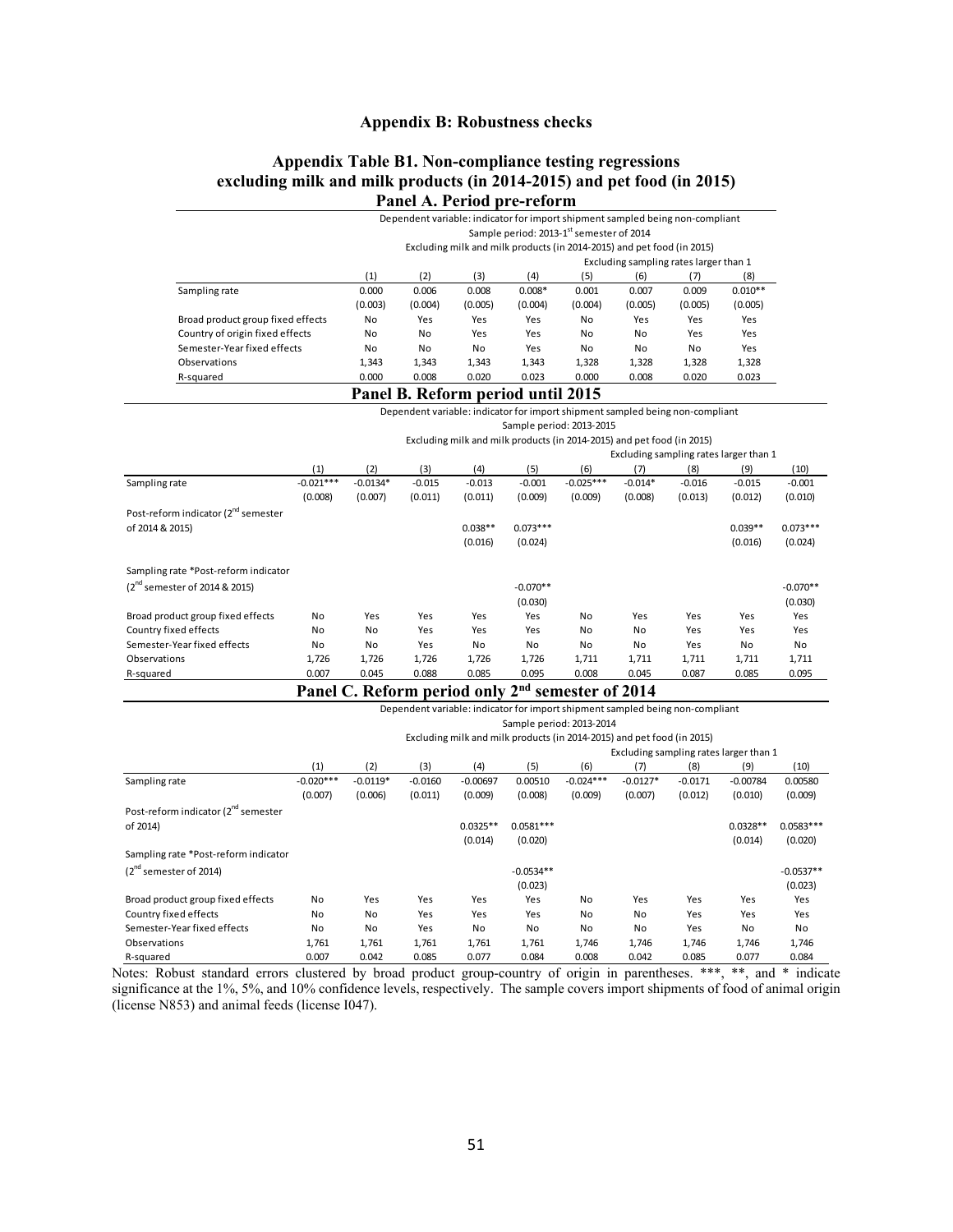# **Appendix Table B2. Non-compliance testing regressions using lagged sampling rates Panel A. Period pre-reform**

|                                   |          |                                                      | Dependent variable: indicator for import shipment sampled being non-compliant |         |          |         |         |         |  |  |  |
|-----------------------------------|----------|------------------------------------------------------|-------------------------------------------------------------------------------|---------|----------|---------|---------|---------|--|--|--|
|                                   |          | Sample period: 2013-1 <sup>st</sup> semester of 2014 |                                                                               |         |          |         |         |         |  |  |  |
|                                   |          | Excluding sampling rates larger than 1               |                                                                               |         |          |         |         |         |  |  |  |
|                                   | (1)      | (2)                                                  | (3)                                                                           | (4)     | (5)      | (6)     | (7)     | (8)     |  |  |  |
| Lagged sampling rate              | $-0.008$ | 0.003                                                | 0.010                                                                         | 0.011   | $-0.019$ | 0.013   | 0.023   | 0.096   |  |  |  |
|                                   | (0.005)  | (0.003)                                              | (0.007)                                                                       | (0.011) | (0.011)  | (0.012) | (0.026) | (0.070) |  |  |  |
| Broad product group fixed effects | No       | Yes                                                  | Yes                                                                           | Yes     | No       | Yes     | Yes     | Yes     |  |  |  |
| Country of origin fixed effects   | No       | No                                                   | Yes                                                                           | Yes     | No       | No      | Yes     | Yes     |  |  |  |
| Semester-Year fixed effects       | No       | No                                                   | No                                                                            | Yes     | No       | No      | No      | Yes     |  |  |  |
| Observations                      | 779      | 779                                                  | 779                                                                           | 779     | 699      | 699     | 699     | 699     |  |  |  |
| R-squared                         | 0.003    | 0.024                                                | 0.040                                                                         | 0.043   | 0.006    | 0.025   | 0.041   | 0.053   |  |  |  |

# **Panel B. Reform period until 2015**

|                                                 |             |                      |          |          |            | Dependent variable: indicator for import shipment sampled being non-compliant |          |         |                                        |            |
|-------------------------------------------------|-------------|----------------------|----------|----------|------------|-------------------------------------------------------------------------------|----------|---------|----------------------------------------|------------|
|                                                 |             |                      |          |          |            | Sample period: 2013-2015                                                      |          |         |                                        |            |
|                                                 |             |                      |          |          |            |                                                                               |          |         | Excluding sampling rates larger than 1 |            |
|                                                 | (1)         | (2)                  | (3)      | (4)      | (5)        | (6)                                                                           | (7)      | (8)     | (9)                                    | (10)       |
| Lagged sampling rate                            | $-0.026***$ | $-0.003$             | $-0.013$ | $-0.017$ | 0.005      | $-0.046***$                                                                   | $-0.003$ | 0.010   | $-0.001$                               | 0.044      |
|                                                 | (0.009)     | (0.002)              | (0.010)  | (0.012)  | (0.013)    | (0.016)                                                                       | (0.004)  | (0.038) | (0.028)                                | (0.032)    |
| Lagged sampling rate *Post-reform               |             |                      |          |          |            |                                                                               |          |         |                                        |            |
| indicator (2 <sup>nd</sup> semester of 2014 &   |             |                      |          |          |            |                                                                               |          |         |                                        |            |
| 2015)                                           |             |                      |          | $0.017*$ | $0.044**$  |                                                                               |          |         | $0.031*$                               | $0.060**$  |
|                                                 |             |                      |          | (0.009)  | (0.021)    |                                                                               |          |         | (0.016)                                | (0.025)    |
| Post-reform indicator (2 <sup>nd</sup> semester |             |                      |          |          |            |                                                                               |          |         |                                        |            |
| of 2014 & 2015)                                 |             |                      |          |          | $-0.034**$ |                                                                               |          |         |                                        | $-0.077**$ |
|                                                 |             |                      |          |          | (0.017)    |                                                                               |          |         |                                        | (0.033)    |
| Broad product group fixed effects               | No          | Yes                  | Yes      | Yes      | Yes        | No                                                                            | Yes      | Yes     | Yes                                    | Yes        |
| Country fixed effects                           | No          | No                   | Yes      | Yes      | Yes        | No                                                                            | No       | Yes     | Yes                                    | Yes        |
| Semester-Year fixed effects                     | No          | No                   | Yes      | Yes      | No         | No                                                                            | No       | Yes     | Yes                                    | <b>No</b>  |
| Observations                                    | 1,367       | 1,367                | 1,367    | 1,367    | 1,364      | 1,058                                                                         | 1,058    | 1,058   | 1,058                                  | 1,058      |
| R-squared                                       | 0.013       | 0.071                | 0.130    | 0.128    | 0.135      | 0.015                                                                         | 0.070    | 0.131   | 0.130                                  | 0.138      |
|                                                 |             | $\sim$ $\sim$ $\sim$ |          |          | ---        |                                                                               | 0.0011   |         |                                        |            |

**Panel C. Reform period only 2nd semester of 2014** 

|                                                 |             |                                        |          |          |           | Dependent variable: indicator for import shipment sampled being non-compliant |           |         |          |          |  |
|-------------------------------------------------|-------------|----------------------------------------|----------|----------|-----------|-------------------------------------------------------------------------------|-----------|---------|----------|----------|--|
|                                                 |             |                                        |          |          |           | Sample period: 2013-2014                                                      |           |         |          |          |  |
|                                                 |             | Excluding sampling rates larger than 1 |          |          |           |                                                                               |           |         |          |          |  |
|                                                 | (1)         | (2)                                    | (3)      | (4)      | (5)       | (6)                                                                           | (7)       | (8)     | (9)      | (10)     |  |
| Lagged sampling rate                            | $-0.026***$ | $-0.005$                               | $-0.006$ | $-0.009$ | 0.004     | $-0.044***$                                                                   | $-0.010$  | 0.018   | 0.007    | 0.019    |  |
|                                                 | (0.009)     | (0.003)                                | (0.010)  | (0.009)  | (0.009)   | (0.015)                                                                       | (0.007)   | (0.033) | (0.017)  | (0.021)  |  |
| Lagged sampling rate *Post-reform               |             |                                        |          |          |           |                                                                               |           |         |          |          |  |
| indicator (2 <sup>nd</sup> semester of 2014)    |             |                                        |          | 0.013    | $0.032*$  |                                                                               |           |         | $0.026*$ | $0.038*$ |  |
|                                                 |             |                                        |          | (0.008)  | (0.018)   |                                                                               |           |         | (0.014)  | (0.019)  |  |
| Post-reform indicator (2 <sup>nd</sup> semester |             |                                        |          |          |           |                                                                               |           |         |          |          |  |
| of 2014)                                        |             |                                        |          |          | $-0.024*$ |                                                                               |           |         |          | $-0.036$ |  |
|                                                 |             |                                        |          |          | (0.013)   |                                                                               |           |         |          | (0.022)  |  |
| Broad product group fixed effects               | No          | Yes                                    | Yes      | Yes      | Yes       | No                                                                            | Yes       | Yes     | Yes      | Yes      |  |
| Country fixed effects                           | No          | No                                     | Yes      | Yes      | Yes       | No                                                                            | No        | Yes     | Yes      | Yes      |  |
| Semester-Year fixed effects                     | No          | No                                     | Yes      | Yes      | <b>No</b> | No                                                                            | <b>No</b> | Yes     | Yes      | No       |  |
| Observations                                    | 1,399       | 1,399                                  | 1,399    | 1,399    | 1,396     | 1,088                                                                         | 1,088     | 1,088   | 1,088    | 1,088    |  |
| R-squared                                       | 0.012       | 0.067                                  | 0.122    | 0.117    | 0.121     | 0.014                                                                         | 0.065     | 0.124   | 0.118    | 0.121    |  |

Notes: Robust standard errors clustered by broad product group-country of origin in parentheses. \*\*\*, \*\*, and \* indicate significance at the 1%, 5%, and 10% confidence levels, respectively. The sample covers import shipments of food of animal origin (license N853) excluding milk and milk products.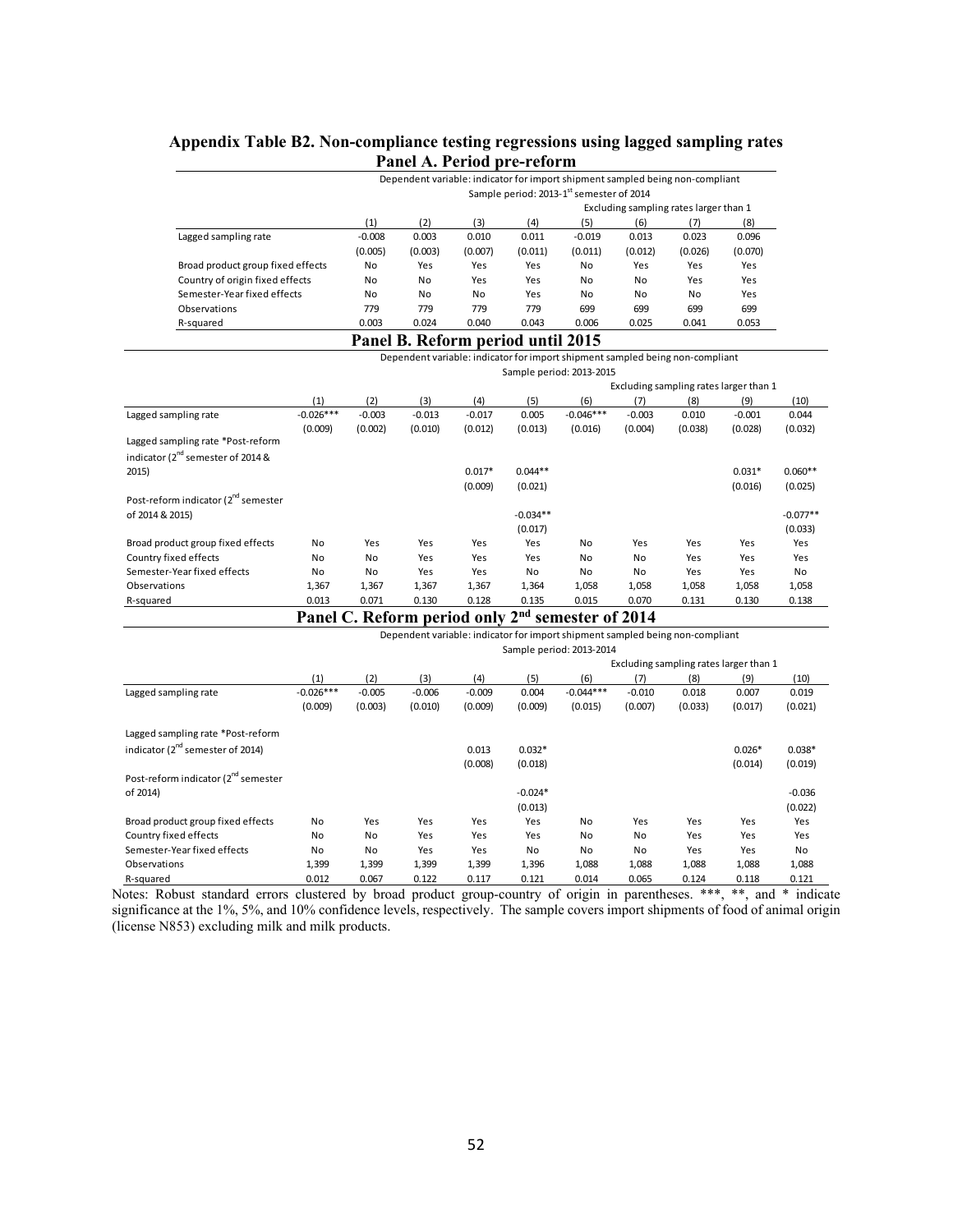# **Appendix Table B3. Difference-in-differences regressions for impact of FVA reform on trade Panel A. Excluding HS 2-digit 01 from control group**

|                                                                              | Dependent variable: log import value |                                                                                           |                |                                                                                             |                |                |  |  |
|------------------------------------------------------------------------------|--------------------------------------|-------------------------------------------------------------------------------------------|----------------|---------------------------------------------------------------------------------------------|----------------|----------------|--|--|
|                                                                              |                                      |                                                                                           |                |                                                                                             |                |                |  |  |
|                                                                              |                                      | Sample period: Sample period: Sample period: Sample period: Sample period: Sample period: |                |                                                                                             |                |                |  |  |
|                                                                              | 2010-2015                            | 2010-2015                                                                                 | 2010-2015      | 2010-2015                                                                                   | 2010-2015      | 2010-2015      |  |  |
|                                                                              |                                      | Annual shocks Semester shocks Annual shocks Semester shocks Annual shocks Semester shocks |                |                                                                                             |                |                |  |  |
|                                                                              |                                      | Excluding HS 4-digit products in HS 2-digit chapter 01 from control group<br>(2)          |                |                                                                                             |                |                |  |  |
| Indicator for FVA products * Post-reform indicator (2nd                      | (1)                                  |                                                                                           | (3)            | (4)                                                                                         | (5)            | (6)            |  |  |
| semester of 2014 & 2015)                                                     | $0.029*$                             | $0.032*$                                                                                  |                |                                                                                             |                |                |  |  |
|                                                                              | (0.017)                              | (0.018)                                                                                   |                |                                                                                             |                |                |  |  |
| Indicator for FVA products * Post-reform indicator (2015)                    |                                      |                                                                                           | $0.044**$      | $0.041*$                                                                                    |                |                |  |  |
|                                                                              |                                      |                                                                                           | (0.019)        | (0.021)                                                                                     |                |                |  |  |
| Indicator for FVA products * Post-reform indicator (2nd                      |                                      |                                                                                           |                |                                                                                             |                |                |  |  |
| semester of 2014)                                                            |                                      |                                                                                           |                |                                                                                             | 0.003          | 0.009          |  |  |
|                                                                              |                                      |                                                                                           |                |                                                                                             | (0.026)        | (0.028)        |  |  |
| Export supply shock - log country of origin total exports                    |                                      |                                                                                           |                |                                                                                             |                |                |  |  |
| to world                                                                     | $0.117***$                           | $0.098***$                                                                                | $0.117***$     | $0.098***$                                                                                  | $0.114***$     | $0.098***$     |  |  |
|                                                                              | (0.004)                              | (0.008)                                                                                   | (0.004)        | (0.008)                                                                                     | (0.004)        | (0.009)        |  |  |
| Import demand shock - log Albania imports from world                         | $0.019***$                           | $0.039***$                                                                                | $0.019***$     | $0.039***$                                                                                  | $0.019***$     | $0.038***$     |  |  |
|                                                                              | (0.002)                              | (0.002)                                                                                   | (0.002)        | (0.002)                                                                                     | (0.002)        | (0.002)        |  |  |
| Import demand shock - log Bulgaria imports from world                        | $0.040***$                           | $0.060***$                                                                                | $0.040***$     | $0.060***$                                                                                  | $0.037***$     | $0.047***$     |  |  |
|                                                                              | (0.005)                              | (0.009)                                                                                   | (0.005)        | (0.009)                                                                                     | (0.006)        | (0.010)        |  |  |
| Import demand shock - log Greece imports from world                          | $0.043***$                           | $0.059***$                                                                                | $0.043***$     | $0.059***$                                                                                  | $0.046***$     | $0.055***$     |  |  |
|                                                                              | (0.005)                              | (0.010)                                                                                   | (0.005)        | (0.010)                                                                                     | (0.006)        | (0.011)        |  |  |
| Import demand shock - log Serbia imports from world                          | $0.049***$                           | $0.062***$                                                                                | $0.049***$     | $0.061***$                                                                                  | $0.048***$     | $0.089***$     |  |  |
|                                                                              | (0.004)                              | (0.006)                                                                                   | (0.004)        | (0.006)                                                                                     | (0.004)        | (0.008)        |  |  |
| HS 4-digit product * country of origin fixed effects                         | Yes                                  | Yes                                                                                       | Yes            | Yes                                                                                         | Yes            | Yes            |  |  |
| Semester-year fixed effects                                                  | No                                   | No                                                                                        | No             | No                                                                                          | No             | No             |  |  |
| Country of origin * semester-year fixed effects                              | Yes                                  | Yes                                                                                       | Yes            | Yes                                                                                         | Yes            | Yes            |  |  |
| Observations                                                                 | 210,211                              | 153,102                                                                                   | 210,211        | 153,102                                                                                     | 178,110        | 126,214        |  |  |
| R-squared                                                                    | 0.777                                | 0.783                                                                                     | 0.777          | 0.783                                                                                       | 0.785          | 0.792          |  |  |
| Panel B. Excluding milk and milk products, and pet food from treatment group |                                      |                                                                                           |                |                                                                                             |                |                |  |  |
|                                                                              |                                      |                                                                                           |                |                                                                                             |                |                |  |  |
|                                                                              |                                      |                                                                                           |                | Dependent variable: log import value                                                        |                |                |  |  |
|                                                                              |                                      | Sample period: Sample period: Sample period: Sample period: Sample period: Sample period: |                |                                                                                             |                |                |  |  |
|                                                                              | 2010-2015                            | 2010-2015                                                                                 | 2010-2015      | 2010-2015                                                                                   | 2010-2015      | 2010-2015      |  |  |
|                                                                              |                                      | Annual shocks Semester shocks Annual shocks Semester shocks Annual shocks Semester shocks |                |                                                                                             |                |                |  |  |
|                                                                              |                                      |                                                                                           |                |                                                                                             |                |                |  |  |
|                                                                              |                                      |                                                                                           |                | Excluding milk and milk products (in 2014-2015) and pet food (in 2015) from treatment group |                |                |  |  |
|                                                                              | (1)                                  | (2)                                                                                       | (3)            | (4)                                                                                         | (5)            | (6)            |  |  |
| Indicator for FVA products * Post-reform indicator (2nd                      |                                      |                                                                                           |                |                                                                                             |                |                |  |  |
| semester of 2014 & 2015)                                                     | $0.032*$                             | $0.036*$                                                                                  |                |                                                                                             |                |                |  |  |
|                                                                              | (0.017)                              | (0.019)                                                                                   |                |                                                                                             |                |                |  |  |
| Indicator for FVA products * Post-reform indicator (2015)                    |                                      |                                                                                           | $0.047**$      | $0.046**$                                                                                   |                |                |  |  |
|                                                                              |                                      |                                                                                           | (0.020)        | (0.022)                                                                                     |                |                |  |  |
| Indicator for FVA products * Post-reform indicator (2 <sup>nd</sup>          |                                      |                                                                                           |                |                                                                                             |                |                |  |  |
| semester of 2014)                                                            |                                      |                                                                                           |                |                                                                                             | 0.004          | 0.010          |  |  |
|                                                                              |                                      |                                                                                           |                |                                                                                             | (0.026)        | (0.028)        |  |  |
| Export supply shock - log country of origin total exports                    |                                      |                                                                                           |                |                                                                                             |                |                |  |  |
| to world                                                                     | $0.116***$                           | $0.098***$                                                                                | $0.116***$     | $0.098***$                                                                                  | $0.113***$     | $0.097***$     |  |  |
|                                                                              | (0.004)                              | (0.008)                                                                                   | (0.004)        | (0.008)                                                                                     | (0.004)        | (0.009)        |  |  |
| Import demand shock - log Albania imports from world                         | $0.019***$                           | $0.038***$                                                                                | $0.019***$     | $0.038***$                                                                                  | $0.019***$     | $0.038***$     |  |  |
|                                                                              | (0.002)                              | (0.002)                                                                                   | (0.002)        | (0.002)                                                                                     | (0.002)        | (0.002)        |  |  |
| Import demand shock - log Bulgaria imports from world                        | $0.040***$                           | $0.058***$                                                                                | $0.040***$     | $0.058***$                                                                                  | $0.037***$     | $0.046***$     |  |  |
|                                                                              | (0.005)                              | (0.009)                                                                                   | (0.005)        | (0.009)                                                                                     | (0.006)        | (0.010)        |  |  |
| Import demand shock - log Greece imports from world                          | $0.043***$                           | $0.059***$                                                                                | $0.043***$     | $0.059***$                                                                                  | $0.046***$     | $0.054***$     |  |  |
|                                                                              | (0.005)                              | (0.010)                                                                                   | (0.005)        | (0.010)                                                                                     | (0.006)        | (0.011)        |  |  |
| Import demand shock - log Serbia imports from world                          | $0.050***$                           | $0.062***$                                                                                | $0.050***$     | $0.061***$                                                                                  | $0.048***$     | $0.088***$     |  |  |
| HS 4-digit product * country of origin fixed effects                         | (0.004)<br>Yes                       | (0.006)<br>Yes                                                                            | (0.004)<br>Yes | (0.006)<br>Yes                                                                              | (0.004)<br>Yes | (0.008)<br>Yes |  |  |

Notes: Robust standard errors in parentheses. \*\*\*, \*\*, and \* indicate significance at the 1%, 5% and 10% confidence levels, respectively. In Panel A FVA products includes food of animal origin (license N853), animal feeds (license I047), food of nonanimal origin and food contact materials (license I007)). In Panel B FVA products includes food of animal origin (license N853) except milk and milk products in 2014-2015, animal feeds (license I047) except pet food in 2015, food of non-animal origin and food contact materials (license I007)). In columns (2), (4), and (6) the import demand shock for Albania is annual (as in columns  $(1), (3),$  and  $(5)$ ) due to data constraints.

Country of origin \* semester-year fixed effects Yes Yes Yes Yes Yes Yes Observations 209,099 152,137 209,099 152,137 177,224 125,464 R-squared 0.776 0.782 0.776 0.782 0.784 0.792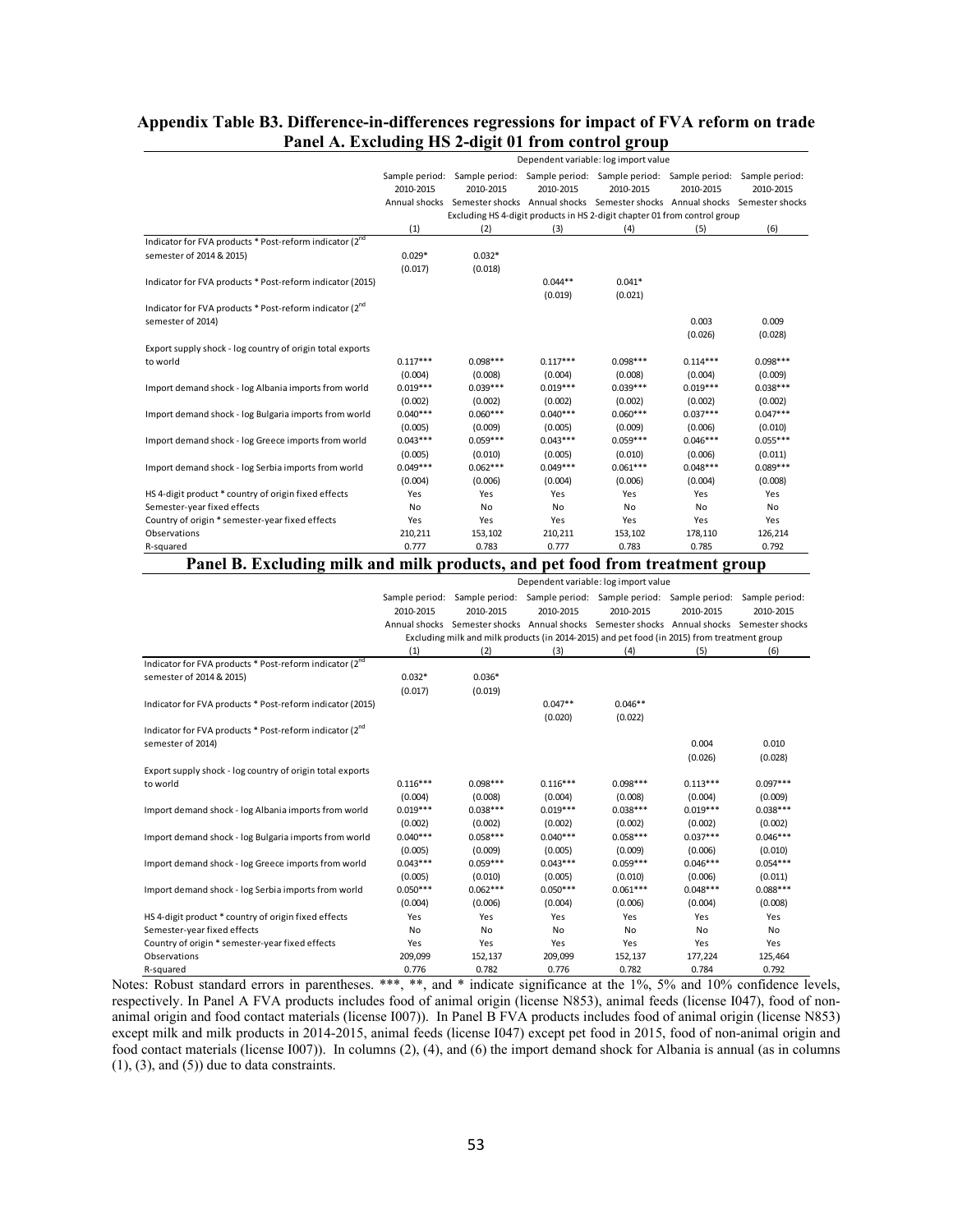# **Appendix Table B4. Difference-in-differences regressions for impact of FVA reform on trade excluding neighbor countries from sample Panel A. Full Sample**

|                                                                                                 |                                      | * *** ~****         | --         |                                                                                                                                                                                                     |            |            |  |  |
|-------------------------------------------------------------------------------------------------|--------------------------------------|---------------------|------------|-----------------------------------------------------------------------------------------------------------------------------------------------------------------------------------------------------|------------|------------|--|--|
|                                                                                                 | Dependent variable: log import value |                     |            |                                                                                                                                                                                                     |            |            |  |  |
|                                                                                                 | 2010-2015                            | 2010-2015           | 2010-2015  | Sample period: Sample period: Sample period: Sample period: Sample period: Sample period:<br>2010-2015<br>Annual shocks Semester shocks Annual shocks Semester shocks Annual shocks Semester shocks | 2010-2014  | 2010-2014  |  |  |
|                                                                                                 |                                      |                     |            | Excluding imports from neighbor countries from estimating sample                                                                                                                                    |            |            |  |  |
|                                                                                                 | (1)                                  | (2)                 | (3)        | (4)                                                                                                                                                                                                 | (5)        | (6)        |  |  |
| Indicator for FVA products * Post-reform indicator (2 <sup>nd</sup><br>semester of 2014 & 2015) | $0.029*$<br>(0.017)                  | $0.032*$<br>(0.018) |            |                                                                                                                                                                                                     |            |            |  |  |
| Indicator for FVA products * Post-reform indicator (2015)                                       |                                      |                     | $0.044**$  | $0.041*$                                                                                                                                                                                            |            |            |  |  |
|                                                                                                 |                                      |                     | (0.019)    | (0.021)                                                                                                                                                                                             |            |            |  |  |
| Indicator for FVA products * Post-reform indicator (2 <sup>nd</sup><br>semester of 2014)        |                                      |                     |            |                                                                                                                                                                                                     | 0.003      | 0.009      |  |  |
|                                                                                                 |                                      |                     |            |                                                                                                                                                                                                     | (0.026)    | (0.028)    |  |  |
| Export supply shock - log country of origin total exports                                       |                                      |                     |            |                                                                                                                                                                                                     |            |            |  |  |
| to world                                                                                        | $0.117***$                           | $0.099***$          | $0.117***$ | $0.099***$                                                                                                                                                                                          | $0.114***$ | $0.098***$ |  |  |
|                                                                                                 | (0.004)                              | (0.008)             | (0.004)    | (0.008)                                                                                                                                                                                             | (0.004)    | (0.009)    |  |  |
| Import demand shock - log Albania imports from world                                            | $0.019***$                           | $0.038***$          | $0.019***$ | $0.039***$                                                                                                                                                                                          | $0.019***$ | $0.038***$ |  |  |
|                                                                                                 | (0.002)                              | (0.002)             | (0.002)    | (0.002)                                                                                                                                                                                             | (0.002)    | (0.002)    |  |  |
| Import demand shock - log Bulgaria imports from world                                           | $0.040***$                           | $0.059***$          | $0.040***$ | $0.059***$                                                                                                                                                                                          | $0.037***$ | $0.046***$ |  |  |
|                                                                                                 | (0.005)                              | (0.009)             | (0.005)    | (0.009)                                                                                                                                                                                             | (0.006)    | (0.010)    |  |  |
| Import demand shock - log Greece imports from world                                             | $0.043***$                           | $0.059***$          | $0.043***$ | $0.059***$                                                                                                                                                                                          | $0.046***$ | $0.054***$ |  |  |
|                                                                                                 | (0.005)                              | (0.010)             | (0.005)    | (0.010)                                                                                                                                                                                             | (0.006)    | (0.011)    |  |  |
| Import demand shock - log Serbia imports from world                                             | $0.050***$                           | $0.062***$          | $0.050***$ | $0.061***$                                                                                                                                                                                          | $0.048***$ | $0.088***$ |  |  |
|                                                                                                 | (0.004)                              | (0.006)             | (0.004)    | (0.006)                                                                                                                                                                                             | (0.004)    | (0.008)    |  |  |
| HS 4-digit product * country of origin fixed effects<br>Semester-year fixed effects             | Yes<br>No                            | Yes<br>No           | Yes<br>No  | Yes<br>No                                                                                                                                                                                           | Yes<br>No  | Yes<br>No  |  |  |
| Country of origin * semester-year fixed effects                                                 | Yes                                  | Yes                 | Yes        | Yes                                                                                                                                                                                                 | Yes        | Yes        |  |  |
| Observations                                                                                    | 210,446                              | 153,302             | 210,446    | 153,302                                                                                                                                                                                             | 178,309    | 126,378    |  |  |
| R-squared                                                                                       | 0.777                                | 0.783               | 0.777      | 0.783                                                                                                                                                                                               | 0.785      | 0.792      |  |  |
|                                                                                                 |                                      |                     |            |                                                                                                                                                                                                     |            |            |  |  |
| Panel B. Sample of food contact materials and products in same HS 2-digit                       |                                      |                     |            |                                                                                                                                                                                                     |            |            |  |  |
|                                                                                                 |                                      |                     |            | Dependent variable: log import value                                                                                                                                                                |            |            |  |  |
|                                                                                                 |                                      |                     |            | Sample period: Sample period: Sample period: Sample period: Sample period: Sample period:                                                                                                           |            |            |  |  |
|                                                                                                 | 2010-2015                            | 2010-2015           | 2010-2015  | 2010-2015                                                                                                                                                                                           | 2010-2014  | 2010-2014  |  |  |
|                                                                                                 |                                      |                     |            | Annual shocks Semester shocks Annual shocks Semester shocks Annual shocks Semester shocks                                                                                                           |            |            |  |  |
|                                                                                                 |                                      |                     |            | Excluding imports from neighbor countries from estimating sample                                                                                                                                    |            |            |  |  |
| Indicator for food contact materials * Post-reform                                              | (2)                                  | (3)                 | (4)        | (5)                                                                                                                                                                                                 | (6)        | (7)        |  |  |
| indicator (2 <sup>nd</sup> semester of 2014 & 2015)                                             | $0.050**$                            | $0.051**$           |            |                                                                                                                                                                                                     |            |            |  |  |
|                                                                                                 | (0.023)                              | (0.025)             |            |                                                                                                                                                                                                     |            |            |  |  |
| Indicator for food contact materials * Post-reform                                              |                                      |                     |            |                                                                                                                                                                                                     |            |            |  |  |
| indicator (2015)                                                                                |                                      |                     | $0.068**$  | $0.072**$                                                                                                                                                                                           |            |            |  |  |
|                                                                                                 |                                      |                     | (0.027)    | (0.029)                                                                                                                                                                                             |            |            |  |  |
| Indicator for food contact materials * Post-reform                                              |                                      |                     |            |                                                                                                                                                                                                     |            |            |  |  |
| indicator (2 <sup>nd</sup> semester of 2014)                                                    |                                      |                     |            |                                                                                                                                                                                                     | 0.012      | 0.005      |  |  |
|                                                                                                 |                                      |                     |            |                                                                                                                                                                                                     | (0.036)    | (0.039)    |  |  |
| Export supply shock - log country of origin total exports                                       |                                      |                     |            |                                                                                                                                                                                                     |            |            |  |  |
| to world                                                                                        | $0.113***$                           | $0.100***$          | $0.113***$ | $0.100***$                                                                                                                                                                                          | $0.112***$ | $0.101***$ |  |  |
|                                                                                                 |                                      |                     |            |                                                                                                                                                                                                     |            |            |  |  |

| to world                                              | $0.113***$ | $0.100***$ | $0.113***$ | $0.100***$ | $0.112***$ | $0.101***$ |
|-------------------------------------------------------|------------|------------|------------|------------|------------|------------|
|                                                       | (0.006)    | (0.012)    | (0.006)    | (0.012)    | (0.006)    | (0.014)    |
| Import demand shock - log Albania imports from world  | $0.020***$ | $0.039***$ | $0.020***$ | $0.039***$ | $0.018***$ | $0.038***$ |
|                                                       | (0.003)    | (0.003)    | (0.003)    | (0.003)    | (0.003)    | (0.004)    |
| Import demand shock - log Bulgaria imports from world | $0.022***$ | $0.032**$  | $0.022***$ | $0.032**$  | $0.017*$   | 0.021      |
|                                                       | (0.008)    | (0.014)    | (0.008)    | (0.014)    | (0.009)    | (0.016)    |
| Import demand shock - log Greece imports from world   | $0.029***$ | $0.038***$ | $0.029***$ | $0.038***$ | $0.033***$ | 0.02       |
|                                                       | (0.007)    | (0.014)    | (0.007)    | (0.014)    | (0.008)    | (0.016)    |
| Import demand shock - log Serbia imports from world   | $0.075***$ | $0.075***$ | $0.075***$ | $0.075***$ | $0.079***$ | $0.119***$ |
|                                                       | (0.006)    | (0.009)    | (0.006)    | (0.009)    | (0.007)    | (0.014)    |
| HS 4-digit product * country of origin fixed effects  | Yes        | Yes        | Yes        | Yes        | Yes        | Yes        |
| Semester-year fixed effects                           | No         | <b>No</b>  | No         | <b>No</b>  | No         | No         |
| Country of origin * semester-year fixed effects       | Yes        | Yes        | Yes        | Yes        | Yes        | Yes        |
| Observations                                          | 121,037    | 89,169     | 121,037    | 90,799     | 102,764    | 75,125     |
| R-squared                                             | 0.762      | 0.766      | 0.763      | 0.767      | 0.770      | 0.776      |

Notes: Robust standard errors in parentheses. \*\*\*, \*\*, and \* indicate significance at the 1%, 5%, and 10% confidence levels, respectively. In Panel A FVA products includes food of animal origin (license N853), animal feeds (license I047), food of nonanimal origin and food contact materials (license I007)). In columns (3), (5), and (7) of Panels A and B the import demand shock for Albania is annual (as in columns (2), (4), and (6)) due to data constraints.